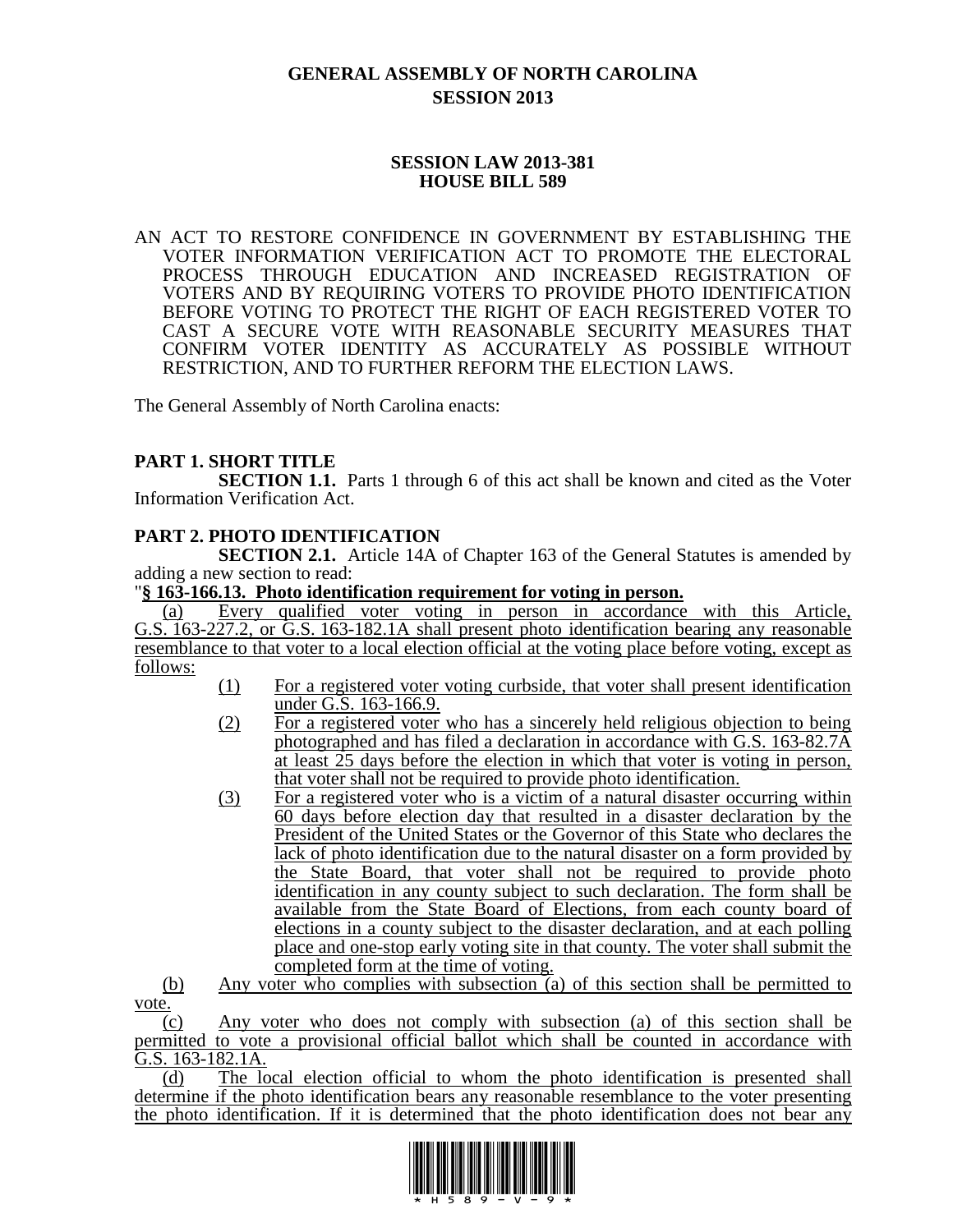reasonable resemblance to the voter, the local election official shall comply with G.S. 163-166.14.

(e) As used in this section, "photo identification" means any one of the following that contains a photograph of the registered voter. In addition, the photo identification shall have a printed expiration date and shall be unexpired, provided that any voter having attained the age of 70 years at the time of presentation at the voting place shall be permitted to present an expired form of any of the following that was unexpired on the voter's 70th birthday. Notwithstanding the previous sentence, in the case of identification under subdivisions (4) through (6) of this subsection, if it does not contain a printed expiration date, it shall be acceptable if it has a printed issuance date that is not more than eight years before it is presented for voting:<br> $(1)$  A

- (1) A North Carolina drivers license issued under Article 2 of Chapter 20 of the General Statutes, including a learner's permit or a provisional license.
- (2) A special identification card for nonoperators issued under G.S. 20-37.7.<br>A United States passport.
- $\overline{3}$  A United States passport.<br>  $\overline{4}$  A United States military
- (4) A United States military identification card, except there is no requirement that it have a printed expiration or issuance date.
- (5) A Veterans Identification Card issued by the United States Department of Veterans Affairs for use at Veterans Administration medical facilities facilities, except there is no requirement that it have a printed expiration or issuance date.
- $\frac{1}{10}$  A tribal enrollment card issued by a federally recognized tribe.<br>  $\frac{1}{10}$  A tribal enrollment card issued by a tribe recognized by this
- A tribal enrollment card issued by a tribe recognized by this State under Chapter 71A of the General Statutes, provided that card meets all of the following criteria:
	- a. Is issued in accordance with a process approved by the State Board of Elections that requires an application and proof of identity equivalent to the requirements for issuance of a special identification card by the Division of Motor Vehicles under G.S. 20-7 and G.S. 20-37.7.
	- b. Is signed by an elected official of the tribe.
- (8) A drivers license or nonoperators identification card issued by another state, the District of Columbia, or a territory or commonwealth of the United States, but only if the voter's voter registration was within 90 days of the election."

**SECTION 2.2.** Article 14A of Chapter 163 of the General Statutes is amended by adding a new section to read:

### "**§ 163-166.14. Evaluation of determination of nonreasonable resemblance of photo identification.**

(a) Any local election official that determines the photo identification presented by a voter in accordance with G.S. 163-166.13 does not bear any reasonable resemblance to that voter shall notify the judges of election of the determination.

(b) When notified under subsection (a) of this section, the judges of election present shall review the photo identification presented and the voter to determine if the photo identification bears any reasonable resemblance to that voter. The judges of election present may consider information presented by the voter in addition to the photo identification and shall construe all evidence presented in a light most favorable to the voter.

(c) A voter subject to subsections (a) and (b) of this section shall be permitted to vote unless the judges of election present unanimously agree that the photo identification presented does not bear any reasonable resemblance to that voter. The failure of the judges of election present to unanimously agree that photo identification presented by a voter does not bear any reasonable resemblance to that voter shall be dispositive of any challenges that may otherwise be made under G.S. 163-85(c)(10).

(d) A voter subject to subsections (a) and (b) of this section shall be permitted to vote a provisional ballot in accordance with G.S. 163-88.1 if the judges of election present unanimously agree that the photo identification presented does not bear any reasonable resemblance to that voter.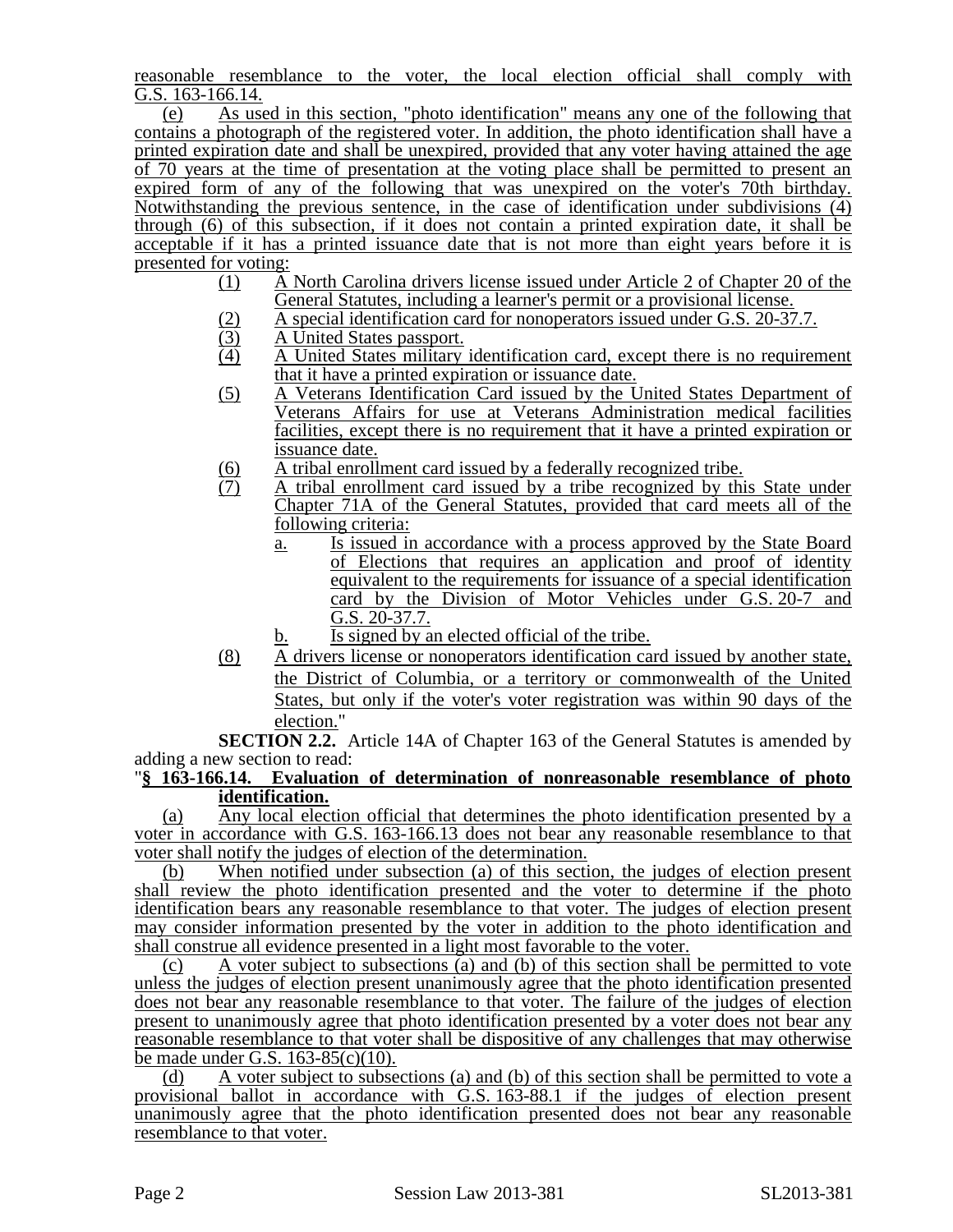(e) At any time a voter presents photo identification to a local election official other than on election day, the county board of elections shall have available to the local election official judges of election for the review required under subsection (b) of this section, appointed with the same qualifications as is in Article 5 of this Chapter, except that the individuals (i) may reside anywhere in the county or (ii) be an employee of the county or the State. Neither the local election official nor the judges of election may be a county board member. The county board is not required to have the same judges of election available throughout the time period a voter may present photo identification other than on election day but shall have at least two judges, who are not of the same political party affiliation, available at all times during that period.

(f) Any local or State employee appointed to serve as a judge of election may hold that office in addition to the number permitted by G.S. 128-1.1.

(g) The county board of elections shall cause to be made a record of all voters subject to subsection (c) of this section. The record shall include all of the following:

- 
- The name of the local election official under subsection (a) of this section.
- (1) The name and address of the voter.<br>  $\frac{12}{3}$  The name of the local election office<br>
The names and a record of how The names and a record of how each judge of election voted under subsection (b) of this section.
- (4) The date of the determinations under subsections (a) and (b) of this section.<br>  $\overline{A}$  brief description of the photo identification presented by the voter.
- (5) A brief description of the photo identification presented by the voter.

(h) For purposes of this section, the term "judges of election" shall have the following meanings:

- (1) On election day, the chief judge and judges of election as appointed under Article 5 of this Chapter.
- (2) Any time other than on election day, the individuals appointed under subsection (e) of this section.
- (i) The State Board shall adopt rules for the administration of this section."

**SECTION 2.3.** Article 7A of Chapter 163 of the General Statutes is amended by adding a new section to read:

### "**§ 163-82.7A. Declaration of religious objection to photograph.**

(a) At the time of approval of the application to register to vote, a voter with a sincerely held religious objection to being photographed may execute a declaration before an election official to that effect to be incorporated as part of the official record of voter registration.

(b) At any time after the voter has registered to vote that the voter has determined the voter has a sincerely held religious objection to being photographed, that voter may execute a declaration before an election official to be incorporated as part of the official record of that voter's voter registration.

(c) At any time after a voter has executed a declaration before an election official under this section and that voter no longer has a sincerely held religious objection to being photographed, that voter may request the cancellation of the declaration in writing to the county board.

(d) All declarations under subsections (a) and (b) of this section shall include a statement by the voter that the voter has a sincerely held religious objection to being photographed and a requirement for the signature of the voter, which includes a notice that a false or fraudulent declaration is a Class I felony pursuant to G.S. 163-275(13).

(e) The State Board shall adopt rules to establish a standard form for the administration of this section."

**SECTION 2.5.** G.S. 163-166.7(a) reads as rewritten:

"(a) Checking Registration. – A person seeking to vote shall enter the voting enclosure through the appropriate entrance. A precinct official assigned to check registration shall at once ask the voter to state current name and residence address. The voter shall answer by stating current name and residence address. address and presenting photo identification in accordance with G.S. 163-166.13. In a primary election, that voter shall also be asked to state, and shall state, the political party with which the voter is affiliated or, if unaffiliated, the authorizing party in which the voter wishes to vote. After examination, that official shall state whether that voter is duly registered to vote in that precinct and shall direct that voter to the voting equipment or to the official assigned to distribute official ballots. If a precinct official states that the person is duly registered, the person shall sign the pollbook, other voting record, or voter authorization document in accordance with subsection (c) of this section before voting."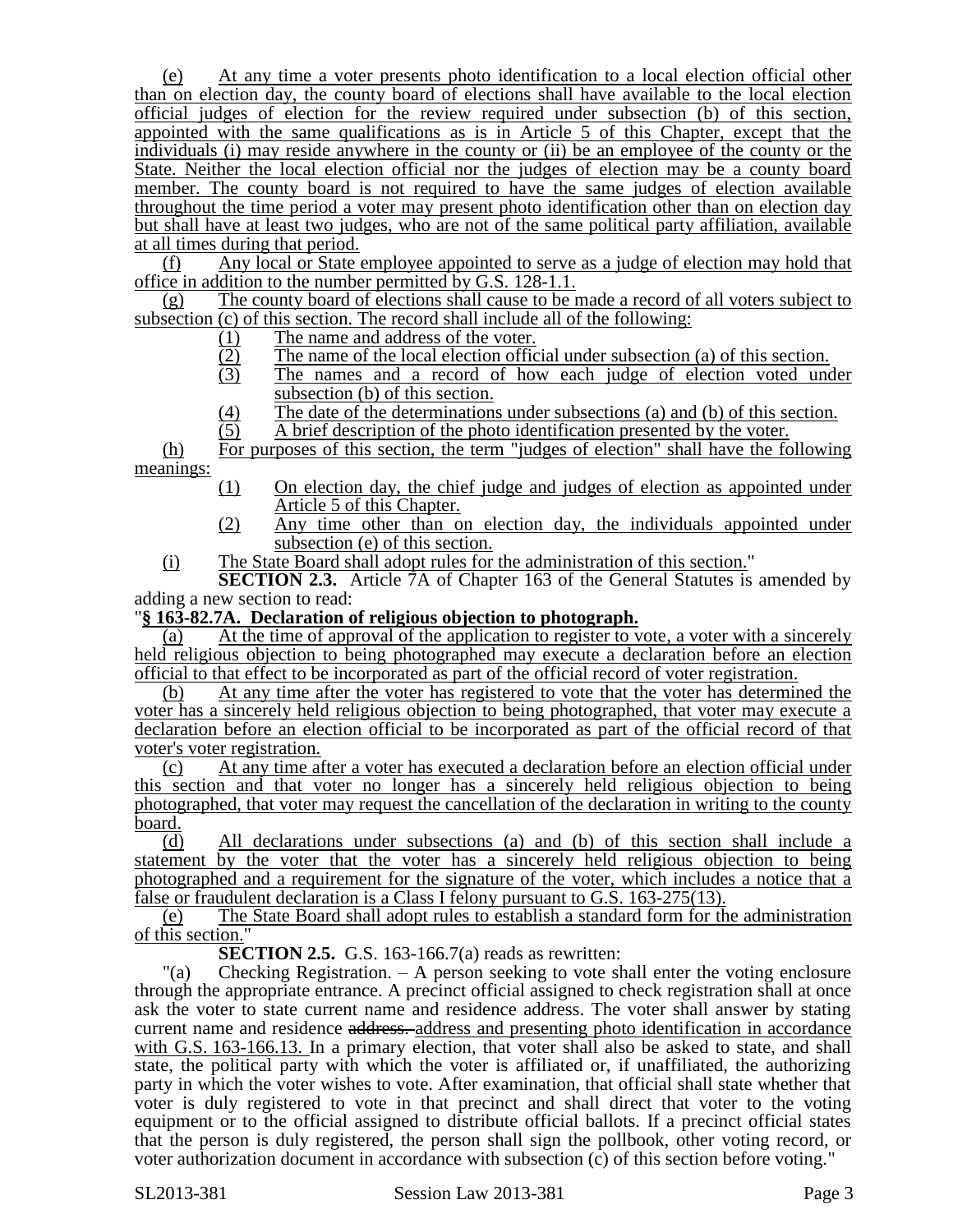# **SECTION 2.6.** G.S. 163-166.9 reads as rewritten:

# "**§ 163-166.9. Curbside voting.**

(a) In any election or referendum, if any qualified voter is able to travel to the voting place, but because of age or physical disability and physical barriers encountered at the voting place is unable to enter the voting enclosure to vote in person without physical assistance, that voter shall be allowed to vote either in the vehicle conveying that voter or in the immediate proximity of the voting place.

(b) Any qualified voter voting under this section shall comply with G.S. 163-166.13(a) by one of the following means:

(1) Presenting photo identification in accordance with G.S. 163-166.13.<br>(2) Presenting a copy of a document listed in G.S. 163-166.12(a)(2).

Presenting a copy of a document listed in G.S.  $163-166.12(a)(2)$ .

(c) The State Board of Elections shall promulgate adopt rules for the administration of this section."

**SECTION 2.7.** G.S. 163-227.2(b) reads as rewritten:

"(b) Not earlier than the third Thursday before an election, in which absentee ballots are authorized, in which a voter seeks to vote and not later than 1:00 P.M. on the last Saturday before that election, the voter shall appear in person only at the office of the county board of elections, except as provided in subsection (g) of this section. A county board of elections shall conduct one-stop voting on the last Saturday before the election until 1:00 P.M. and may conduct it until 5:00 P.M. on that Saturday. That voter shall enter the voting enclosure at the board office through the appropriate entrance and shall at once state his or her name and place of residence to an authorized member or employee of the board. board and present photo identification in accordance with G.S. 163-166.13. In a primary election, the voter shall also state the political party with which the voter affiliates and in whose primary the voter desires to vote, or if the voter is an unaffiliated voter permitted to vote in the primary of a particular party under G.S. 163-119, the voter shall state the name of the authorizing political party in whose primary he wishes to vote. The board member or employee to whom the voter gives this information shall announce the name and residence of the voter in a distinct tone of voice. After examining the registration records, an employee of the board shall state whether the person seeking to vote is duly registered. If the voter is found to be registered that voter may request that the authorized member or employee of the board furnish the voter with an application form as specified in G.S. 163-227. The voter shall complete the application in the presence of the authorized member or employee of the board, and shall deliver the application to that person."

**SECTION 2.8.** Article 15A of Chapter 163 of the General Statutes is amended by adding a new section to read:

### "**§ 163-182.1A. Counting of provisional official ballots cast due to failure to provide photo identification when voting in person.**

(a) Unless disqualified for some other reason provided by law, the county board of elections shall find that a voter's provisional official ballot cast as a result of failing to present photo identification when voting in person in accordance with G.S. 163-166.13 is valid and direct that the provisional ballot be opened and counted in accordance with this Chapter if the voter complies with this section.

(b) A voter who casts a provisional official ballot wholly or partly as a result of failing to present photo identification when voting in person in accordance with G.S. 163-166.13 may comply with this section by appearing in person at the county board of elections and doing one of the following:

- (1) Presenting photo identification as defined in G.S. 163-166.13(e) that bears any reasonable resemblance to the voter. The local election official to whom the photo identification is presented shall determine if the photo identification bears any reasonable resemblance to that voter. If not, that local election official shall comply with G.S. 163-166.14.
- $(2)$  Presenting any of the documents listed in G.S. 163-166.12(a)(2) and declaring that the voter has a sincerely held religious objection to being photographed. That voter shall also be offered an opportunity to execute a declaration under G.S. 163-82.7A for future elections.

(c) All identification under subsection (b) of this section shall be presented to the county board of elections not later than 12:00 noon the day prior to the time set for the convening of the election canvass pursuant to G.S. 163-182.5.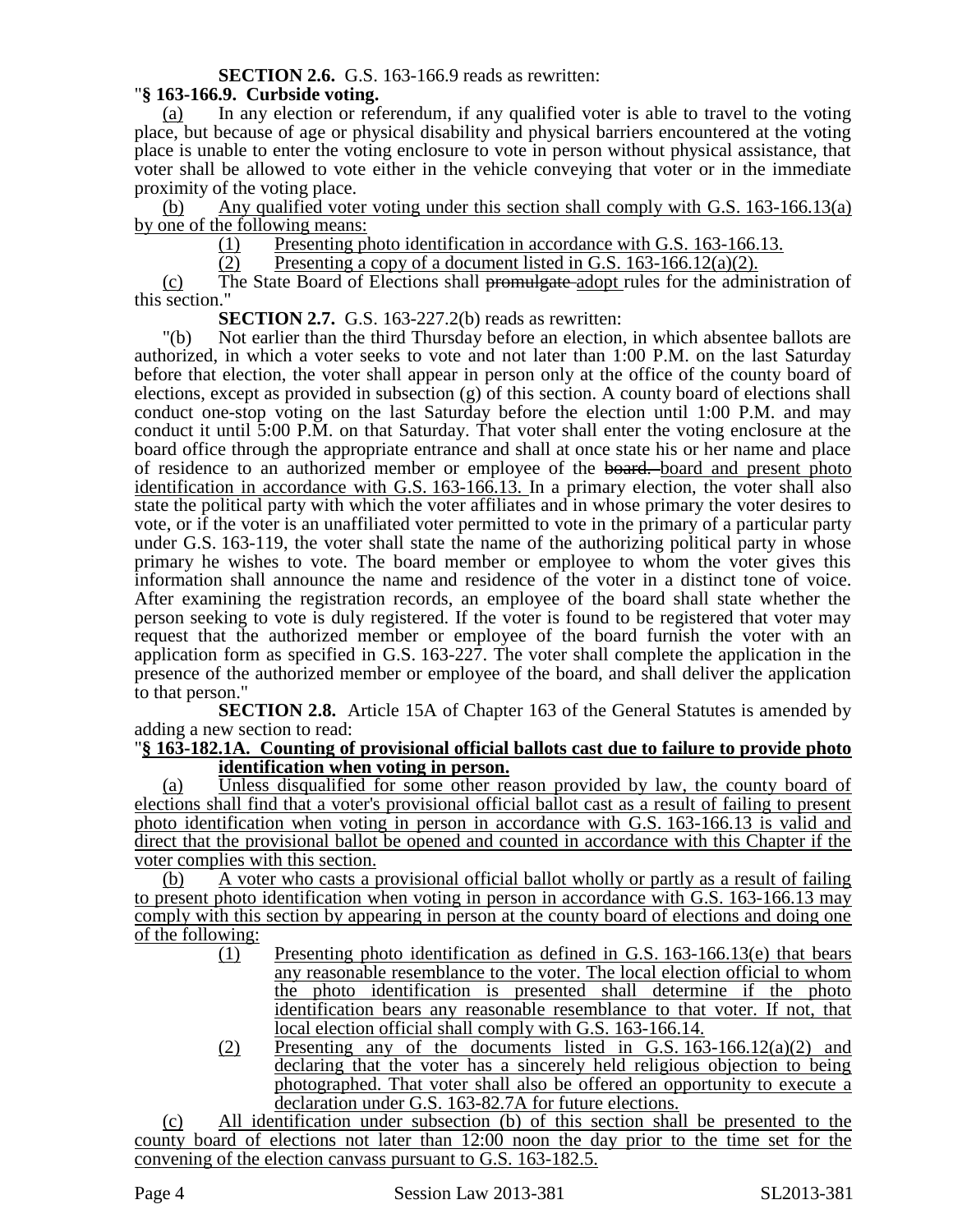(d) If the county board of elections determines that a voter has also cast a provisional official ballot for a cause other than the voter's failure to provide photo identification in accordance with G.S. 163-166.13, the county board shall do all of the following:

- (1) Note on the envelope containing the provisional official ballot that the voter has complied with the proof of identification requirement.
- (2) Proceed to determine any other reasons for which the provisional official ballot was cast provisionally before ruling on the validity of the voter's provisional official ballot."
- **SECTION 2.9.** G.S. 163-87 reads as rewritten:

### "**§ 163-87. Challenges allowed on day of primary or election.**

On the day of a primary or election, at the time a registered voter offers to vote, any other registered voter of the precinct may exercise the right of challenge, and when he the voter does so may enter the voting enclosure to make the challenge, but he the voter shall retire therefrom as soon as the challenge is heard.

On the day of a primary or election, any other registered voter of the precinct may challenge a person for one or more of the following reasons:

- (1) One or more of the reasons listed in G.S. 163-85(c).
- (2) That the person has already voted in that primary or election.<br>  $(3)$  Repealed by Session Laws 2009-541, s. 16.1(b), effective Au
- Repealed by Session Laws 2009-541, s. 16.1(b), effective August 28, 2009.
- (4) If the challenge is made with respect to voting in a partisan primary, that the person is a registered voter of another political party.
- (5) Except as provided in G.S. 163-166.13(d) and G.S. 163-166.14, the voter does not present photo identification in accordance with G.S. 163-166.13.

The chief judge, judge, or assistant appointed under G.S. 163-41 or 163-42 may enter challenges under this section against voters in the precinct for which appointed regardless of the place of residence of the chief judge, judge, or assistant.

If a person is challenged under this subsection, and the challenge is sustained under G.S. 163-85(c)(3), the voter may still transfer his that voter's registration under G.S. 163-82.15(e) if eligible under that section, and the registration shall not be cancelled under G.S.  $163-90.2(a)$  if the transfer is made. A person who has transferred his that voter's registration under G.S. 163-82.15(e) may be challenged at the precinct to which the registration is being transferred."

# **PART 3. IMPLEMENTATION**

**SECTION 3.1.** G.S. 20-37.7(d) reads as rewritten:

"(d) Expiration and Fee. – A special identification card issued to a person for the first time under this section expires when a drivers license issued on the same day to that person would expire. A special identification card renewed under this section expires when a drivers license renewed by the card holder on the same day would expire.

The fee for a special identification card is the same as the fee set in G.S. 20-14 for a duplicate license. The fee does not apply to a special identification card issued to a resident of this State as follows:

- (1) whe The applicant is legally blind,  $\frac{1}{2}$  The applicant is at least 70 years old, old
- 
- $\frac{(2)}{(3)}$  The applicant is at least 70 years old, old.<br>The applicant is homeless, has been issue The applicant is homeless, has been issued a drivers license but the drivers license is cancelled under G.S. 20-15, in accordance with G.S. 20-9(e) and (g), as a result of a physical or mental disability or disease.
- (4) The applicant is homeless. To obtain a special identification card without paying a fee, a homeless person must present a letter to the Division from the director of a facility that provides care or shelter to homeless persons verifying that the person is homeless.
- (5) The applicant is registered to vote in this State and does not have photo identification acceptable under G.S. 163-166.13. To obtain a special identification card without paying a fee, a registered voter shall sign a declaration stating the registered voter is registered and does not have other photo identification acceptable under G.S. 163-166.13. The Division shall verify that voter registration prior to issuing the special identification card. Any declaration shall prominently include the penalty under G.S. 163-275(13) for falsely making the declaration.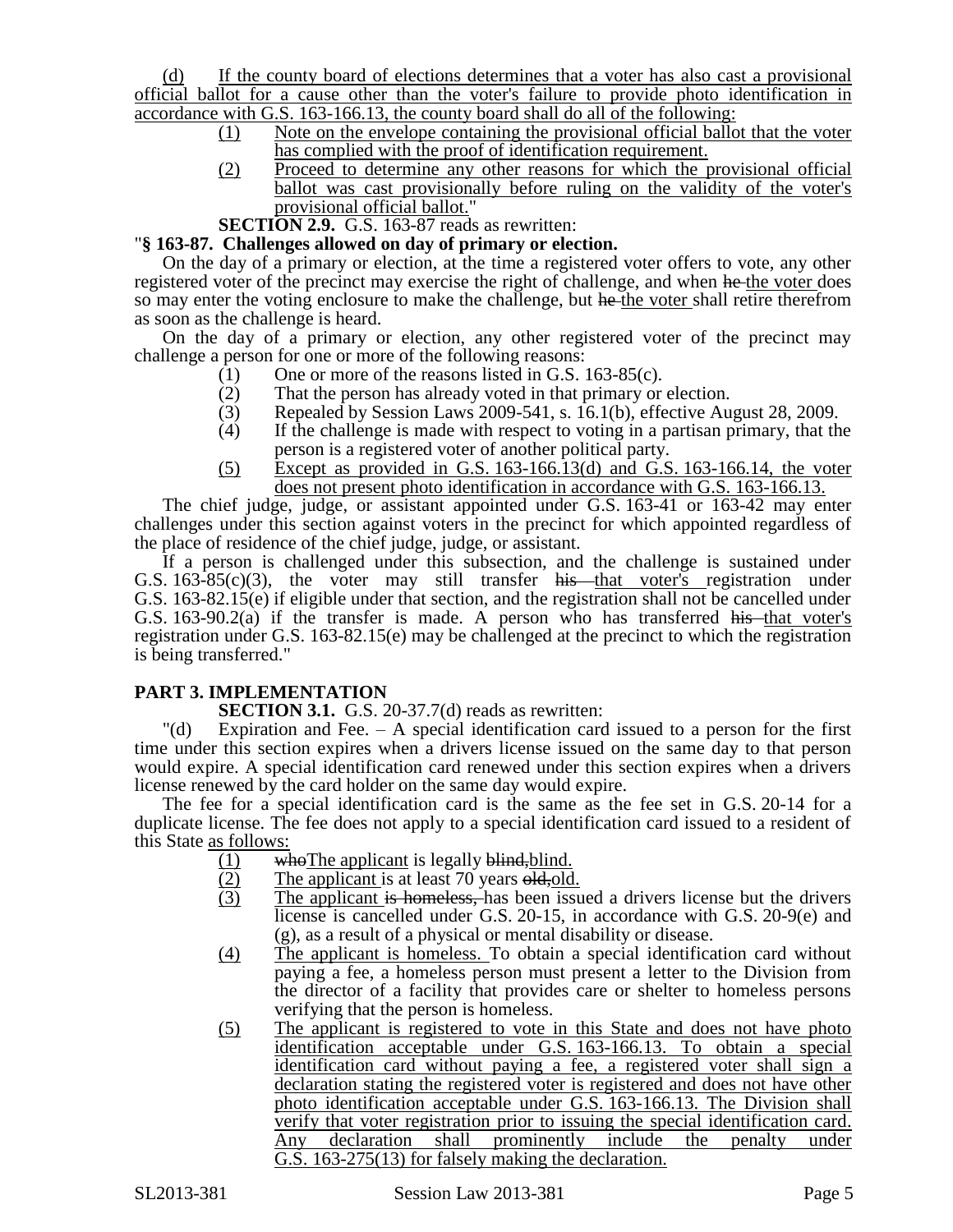(6) The applicant is appearing before the Division for the purpose of registering to vote in accordance with G.S. 163-82.19 and does not have other photo identification acceptable under G.S. 163-166.13. To obtain a special identification card without paying a fee, that applicant shall sign a declaration stating that applicant is registering to vote and does not have other photo identification acceptable under G.S. 163-166.13. Any declaration shall prominently include the penalty under G.S. 163-275(13) for falsely making the declaration."

**SECTION 3.2.** G.S. 130A-93.1 is amended by adding a new subsection to read:

"(c) Upon verification of voter registration, the State Registrar shall not charge any fee under subsection (a) of this section to a registered voter who signs a declaration stating the registered voter is registered to vote in this State and does not have a certified copy of that registered voter's birth certificate or marriage license necessary to obtain photo identification acceptable under G.S. 163-166.13. Any declaration shall prominently include the penalty under G.S. 163-275(13) for falsely or fraudulently making the declaration."

**SECTION 3.3.** G.S. 161-10(a)(8) reads as rewritten:

"(8) Certified Copies of Birth and Death Certificates and Marriage Licenses. – For furnishing a certified copy of a death or birth certificate or marriage license ten dollars (\$10.00). Provided however, a Register of Deedsregister of deeds, in accordance with G.S. 130A-93, may issue without charge a certified Birth Certificatebirth certificate to any person over the age of 62 years. Provided, however, upon verification of voter registration, a register of deeds, in accordance with G.S. 130A-93, shall issue without charge a certified copy of a birth certificate or a certified copy of a marriage license to any registered voter who declares the registered voter is registered to vote in this State and does not have a certified copy of that registered voter's birth certificate or marriage license necessary to obtain photo identification acceptable under G.S. 163-166.13. Any declaration shall prominently include the penalty under G.S.  $163-275(13)$  for falsely or fraudulently making the declaration."

**SECTION 3.4.** G.S. 163-275(13) reads as rewritten:

"(13) For any person falsely to make or present any certificate or other paper to qualify any person fraudulently as a voter, or to attempt thereby to secure to any person the privilege of voting;voting, including declarations made under this Chapter, G.S. 20-37.7(d)(5), 20-37.7(d)(6), 130A-93.1(c),  $161-10(a)(8)$ ;"

# **PART 4. ABSENTEE VOTING**

**SECTION 4.1.** G.S. 163-229(b) reads as rewritten:

"(b) Application on Container-Return Envelope. – In time for use not later than 60 days before a statewide general election in an even-numbered year, and not later than 50 days before a statewide primary, other general election or county bond election, the county board of elections shall print a sufficient number of envelopes in which persons casting absentee ballots may transmit their marked ballots to the county board of elections. However, in the case of municipal elections, sufficient container-return envelopes shall be made available no later than 30 days before an election. Each container-return envelope shall have printed on it an application which shall be designed and prescribed by the State Board of Elections, providing for all of the following:

- (1) theThe voter's certification of eligibility to vote the enclosed ballot and of having voted the enclosed ballot in accordance with this Article, Article.
- $(2)$  a a space for identification of the envelope with the voter, voter and the voter's signature.
- (3) and aA space for the identification of the two persons witnessing the casting of the absentee ballot in accordance with G.S. 163-231, those persons' signatures, and those persons' addresses.
- (4) A space for the name and address of any person who, as permitted under G.S. 163-226.3(a), assisted the voter if the voter is unable to complete and sign the certification and that individual's signature.
- $(5)$  A space for approval by the county board of elections.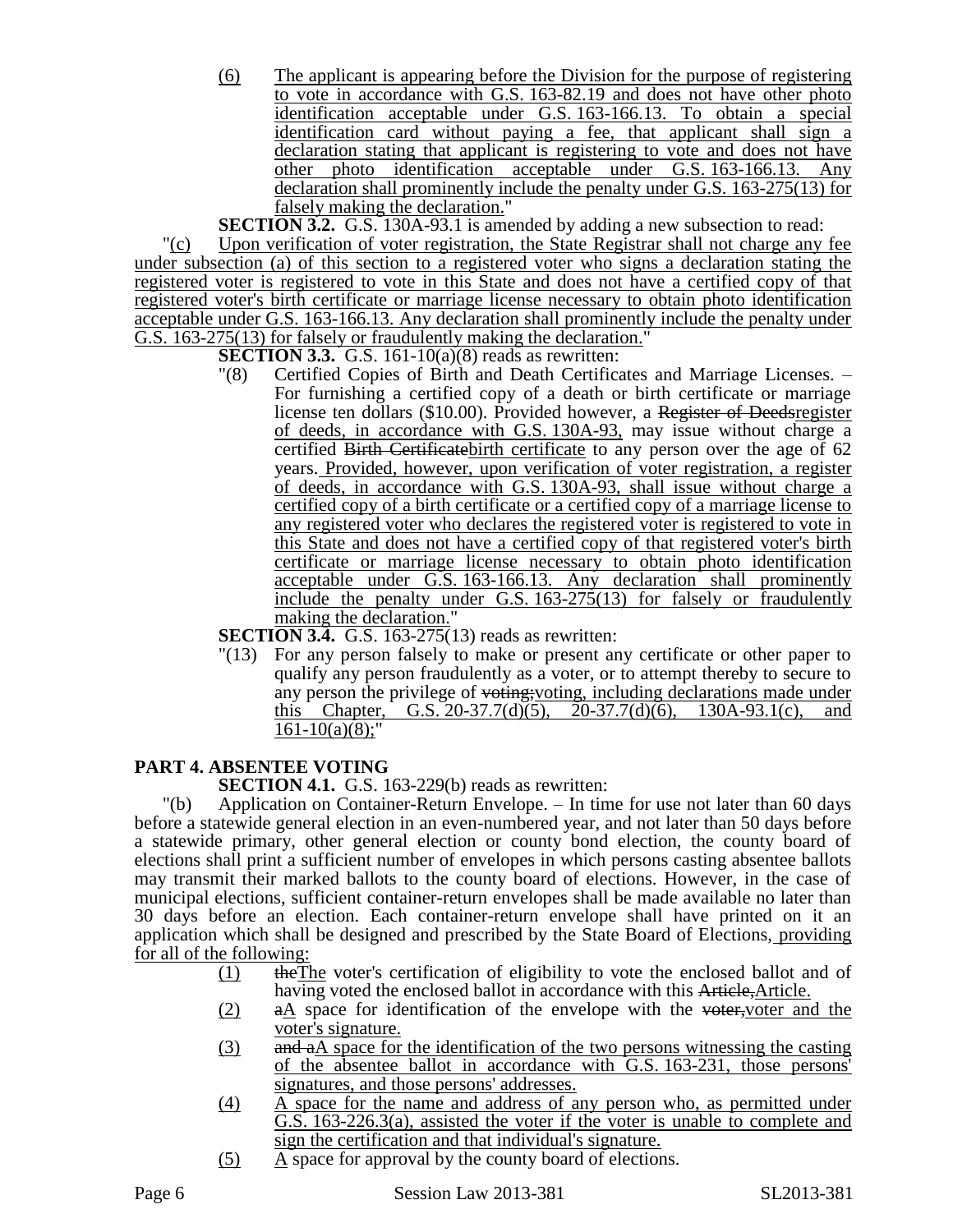- (6) The envelope shallA space to allow reporting of a change of name as provided by G.S. 163-82.16.
- (7) A prominent display of the unlawful acts under G.S. 163-226.3 and G.S. 163-275, except if there is not room on the envelope, the State Board of Elections may provide for that disclosure to be made on a separate piece of paper to be included along with the container-return envelope.

The container-return envelope shall be printed in accordance with the instructions of the State Board of Elections."

**SECTION 4.2.** G.S. 163-230.1 reads as rewritten:

# "**§ 163-230.1. Simultaneous issuance of absentee ballots with application.**

(a) A qualified voter who is eligible to vote by absentee ballot under G.S. 163-226(a)desires to vote by absentee ballot, or that voter's near relative or verifiable legal guardian, shall complete a request form for in writing an application for absentee ballots,an absentee application and absentee ballots so that the county board of elections receives the that completed request form not later than 5:00 P.M. on the Tuesday before the election. That completed written request form shall be signed by the voter, the voter's near relative, or the voter's verifiable legal guardian.in compliance with G.S. 163-230.2. The county board of elections shall enter in the register of absentee requests, applications, and ballots issued the information required in G.S. 163-228 as soon as each item of that information becomes available. Upon receiving the application, completed request form, the county board of elections shall cause to be mailed to that voter  $\frac{1}{2}$  in a single package: package that includes all of the following:

- $(1)$  The official ballots the that voter is entitled to vote; vote.
- (2) A container-return envelope for the ballots, printed in accordance with G.S. 163-229; andG.S. 163-229.
- (3) Repealed by Session Laws 1999-455, s. 10.
- (4) An instruction sheet.

The ballots, envelope, and instructions shall be mailed to the voter by the county board's chairman, member, officer, or employee as determined by the board and entered in the register as provided by this Article.

(a1) Absence for Sickness or Physical Disability. – Notwithstanding the provisions of subsection (a) of this section, if a voter expects to be unable to go to the voting place to vote in person on election day because of that voter's sickness or other physical disability, that voter or that voter's near relative or verifiable legal guardian may make written the request under subsection (a) of this section in person <del>for absentee ballots</del> to the board of elections of the county in which the voter is registered after 5:00 p.m. on the Tuesday before the election but not later than 5:00 p.m. on the day before the election. The county board of elections shall treat that completed request form in the same manner as a request under subsection (a) of this section but may personally deliver the application and ballots to the voter or that voter's near relative or verifiable legal guardian. enter in the register of absentee requests, applications, and ballots issued the information required in G.S. 163-228 as soon as each item of that information becomes available. The county board of elections shall personally deliver to the requester in a single package:

- 
- (1) The official ballots the voter is entitled to vote;<br>(2) A container-return envelope for the ballots, (2) A container-return envelope for the ballots, printed in accordance with G.S. 163-229; and
- (3) An instruction sheet.

(a2) Delivery of Absentee Ballots and Container-Return Envelope to Applicant. – When the county board of elections receives a completed request <u>form</u> for applications and absentee ballots, the board shall promptly issue and transmit them to the voter in accordance with the following instructions:

(1) On the top margin of each ballot the applicant is entitled to vote, the chair, a member, officer, or employee of the board of elections shall write or type the words "Absentee Ballot No. \_\_\_\_" or an abbreviation approved by the State Board of Elections and insert in the blank space the number assigned the applicant's application in the register of absentee requests, applications, and ballots issued. That person shall not write, type, or print any other matter upon the ballots transmitted to the absentee voter. Alternatively, the board of elections may cause to be barcoded on the ballot the voter's application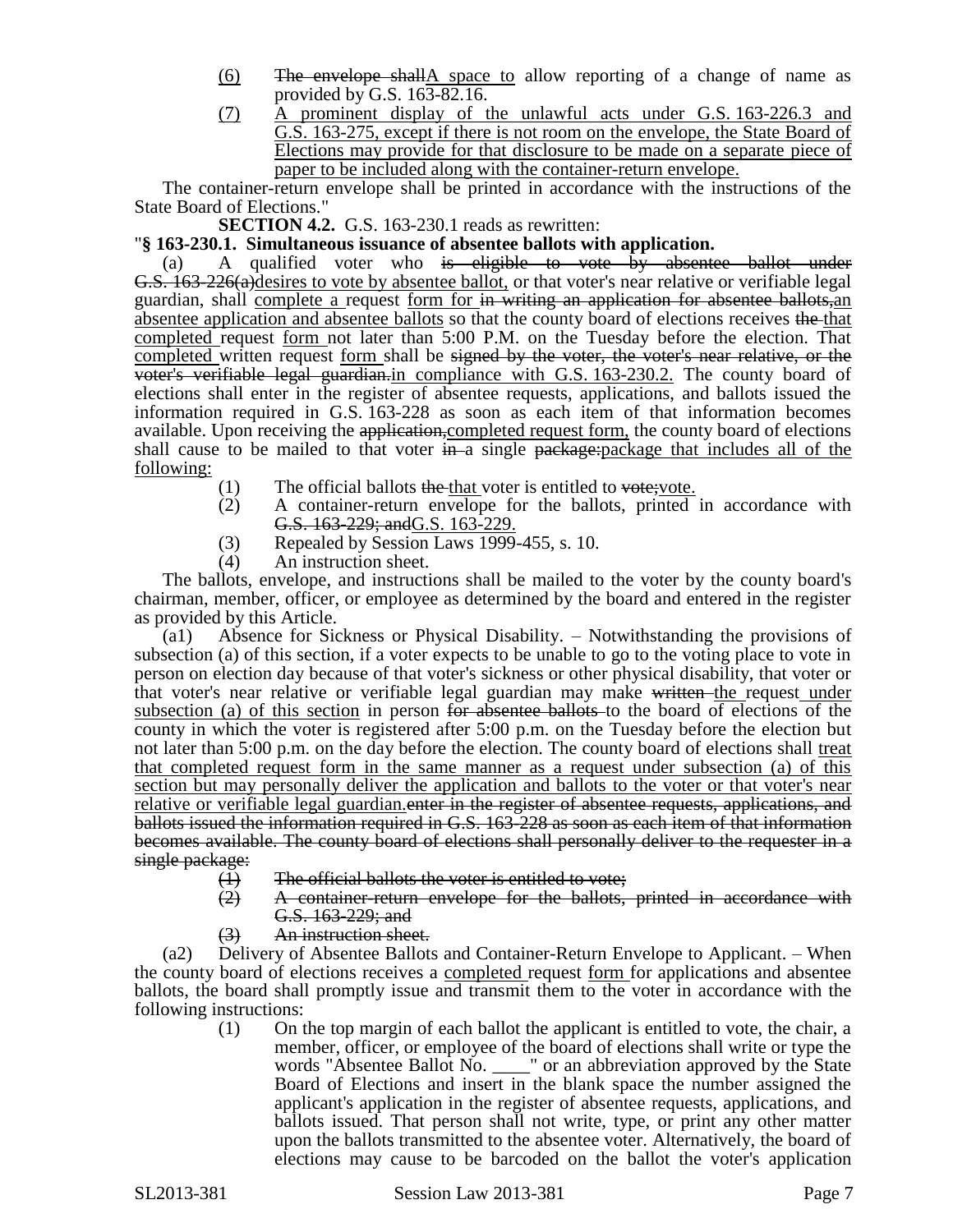number, if that barcoding system is approved by the State Board of Elections.

- (2) The chair, member, officer, or employee of the board of elections shall fold and place the ballots (identified in accordance with the preceding instruction) in a container-return envelope and write or type in the appropriate blanks thereon, in accordance with the terms of G.S. 163-229(b), the absentee voter's name, the absentee voter's application number, and the designation of the precinct in which the voter is registered. If the ballot is barcoded under this section, the envelope may be barcoded rather than having the actual number appear. The person placing the ballots in the envelopes shall leave the container-return envelope holding the ballots unsealed.
- (3) The chair, member, officer, or employee of the board of elections shall then place the unsealed container-return envelope holding the ballots together with printed instructions for voting and returning the ballots, in an envelope addressed to the voter at the post office address stated in the request, seal the envelope, and mail it at the expense of the county board of elections: Provided, that in case of a request received after 5:00 p.m. on the Tuesday before the election under the provisions of subsection (a1) of this section, in lieu of transmitting the ballots to the voter in person or by mail, the chair, member, officer, or employee of the board of elections may deliver the sealed envelope containing the instruction sheet and the container-return envelope holding the ballots to a near relative or verifiable legal guardian of the voter.

The county board of elections may receive completed written requests request forms for applications at any time prior to the election but shall not mail applications and ballots to the voter or issue applications and ballots in person earlier than 60 days prior to the statewide general election in an even-numbered year, or earlier than 50 days prior to any other election, except as provided in G.S. 163-227.2. No election official shall issue applications for absentee ballots except in compliance with this Article.

(b) The application shall be completed and signed by the voter personally, the ballots marked, the ballots sealed in the container-return envelope, and the certificate completed as provided in G.S. 163-231.

(c) At its next official meeting after return of the completed container-return envelope with the voter's ballots, the county board of elections shall determine whether the container-return envelope has been properly executed. If the board determines that the container-return envelope has been properly executed, it shall approve the application and deposit the container-return envelope with other container-return envelopes for the envelope to be opened and the ballots counted at the same time as all other container-return envelopes and absentee ballots.

(c1) Required Meeting of County Board of Elections. – During the period commencing on the third Tuesday before an election, in which absentee ballots are authorized, the county board of elections shall hold one or more public meetings each Tuesday at 5:00 p.m. for the purpose of action on applications for absentee ballots. At these meetings, the county board of elections shall pass upon applications for absentee ballots.

If the county board of elections changes the time of holding its meetings or provides for additional meetings in accordance with the terms of this subsection, notice of the change in hour and notice of the schedule of additional meetings, if any, shall be published in a newspaper circulated in the county at least 30 days prior to the election.

At the time the county board of elections makes its decision on an application for absentee ballots, the board shall enter in the appropriate column in the register of absentee requests, applications, and ballots issued opposite the name of the applicant a notation of whether the applicant's application was "Approved" or "Disapproved".

The decision of the board on the validity of an application for absentee ballots shall be final subject only to such review as may be necessary in the event of an election contest. The county board of elections shall constitute the proper official body to pass upon the validity of all applications for absentee ballots received in the county; this function shall not be performed by the chairman or any other member of the board individually.

(d) Repealed by Session Laws 1999-455, s. 10.

Page 8 Session Law 2013-381 SL2013-381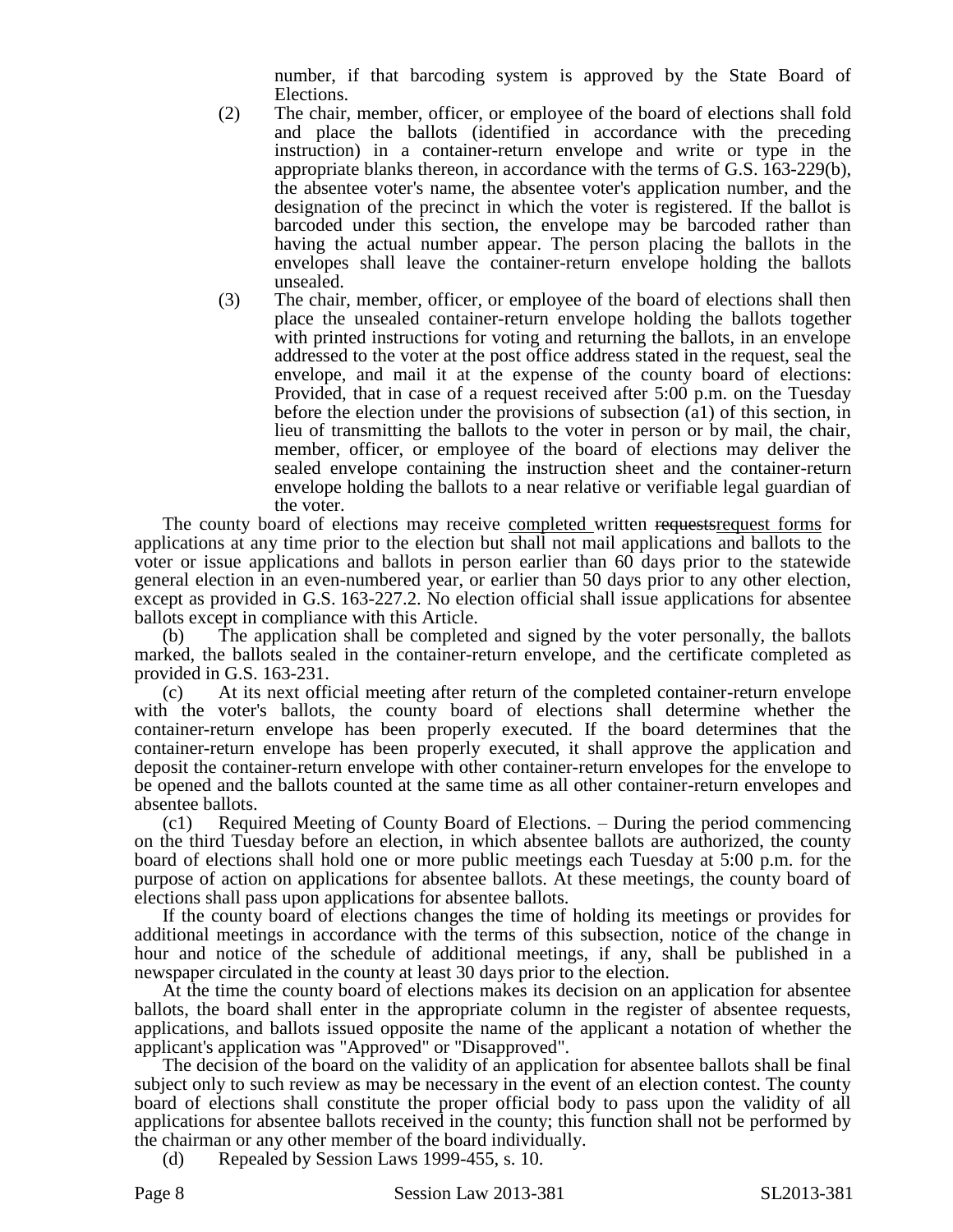(e) The State Board of Elections, by rule or by instruction to the county board of elections, shall establish procedures to provide appropriate safeguards in the implementation of this section.

(f) For the purpose of this Article, "near relative" means spouse, brother, sister, parent, grandparent, child, grandchild, mother-in-law, father-in-law, daughter-in-law, son-in-law, stepparent, or stepchild."

**SECTION 4.3.** G.S. 163-230.2 reads as rewritten:

# "**§ 163-230.2. Method of requesting absentee ballots.**

Valid Types of Written Requests.  $-$  A completed written request form for an absentee ballot as required by G.S. 163-230.1 is valid only if it is written entirely by the requester personally, or is on a form generated created by the county board of elections State Board and signed by the requester. voter requesting absentee ballots or that voter's near relative or verifiable legal guardian. The county board of elections shall issue a request form only to the voter seeking to vote by absentee ballot or to a person authorized by G.S. 163-230.1 to make a request for the voter. If a requester, due to disability or illiteracy, is unable to complete a written request, that requester may receive assistance in writing that request from an individual of that requester's choice.The State Board shall make the form available at its offices, online, and in each county board of elections office, and that form may be reproduced. A voter may make a request in person or by writing to the county board for the form to request an absentee ballot. The request form for an absentee ballot shall require at least the following information:

- (1) The name and address of the residence of the voter.
- (2) The name and address of the voter's near relative or verifiable legal guardian if that individual is making the request.
- (3) The address of the voter to which the application and absentee ballots are to be mailed if different from the residence address of the voter.
- (4) One or more of the following in the order of preference:
	- a. The number of the voter's North Carolina drivers license issued under Article 2 of Chapter 20 of the General Statutes, including a learner's permit or a provisional license.
	- b. The number of the voter's special identification card for nonoperators issued under G.S. 20-37.7.
		- The last four digits of the applicant's social security number.
- (5) The voter's date of birth.
- (6) The signature of the voter or of the voter's near relative or verifiable legal guardian if that individual is making the request.

(a1) A completed request form for an absentee ballot shall be deemed a request to update the official record of voter registration for that voter and shall be confirmed in writing in accordance with G.S. 163-82.14(d).

(a2) The completed request form for an absentee ballot shall be delivered to the county board of elections. If the voter does not include the information requested in subdivision (a)(4) of this section, a copy of a document listed in G.S.  $163-166.12(a)(2)$  shall accompany the completed request form.

(a3) Upon receiving a completed request form for an absentee ballot, the county board shall confirm that voter's registration. If that voter is confirmed as a registered voter of the county, the absentee ballots and certification form shall be mailed to the voter, unless personally delivered in accordance with G.S. 163-230.1(a1). If the voter's official record of voter registration conflicts with the completed request form for an absentee ballot or cannot be confirmed, the voter shall be so notified. If the county board cannot resolve the differences, no application or absentee ballots shall be issued.

(b) Invalid Types of Written Requests. – A request is not valid if it does not comply with subsection (a) of this section. If a county board of elections receives a request for an absentee ballot that does not comply with subsection (a) of this section, the board shall not issue an application and ballot under G.S. 163-230.1.

(c) Rules by State Board. – The State Board of Elections shall adopt rules for the enforcement of this section."

**SECTION 4.4.** G.S. 163-231 reads as rewritten:

"**§ 163-231. Voting absentee ballots and transmitting them to the county board of elections.**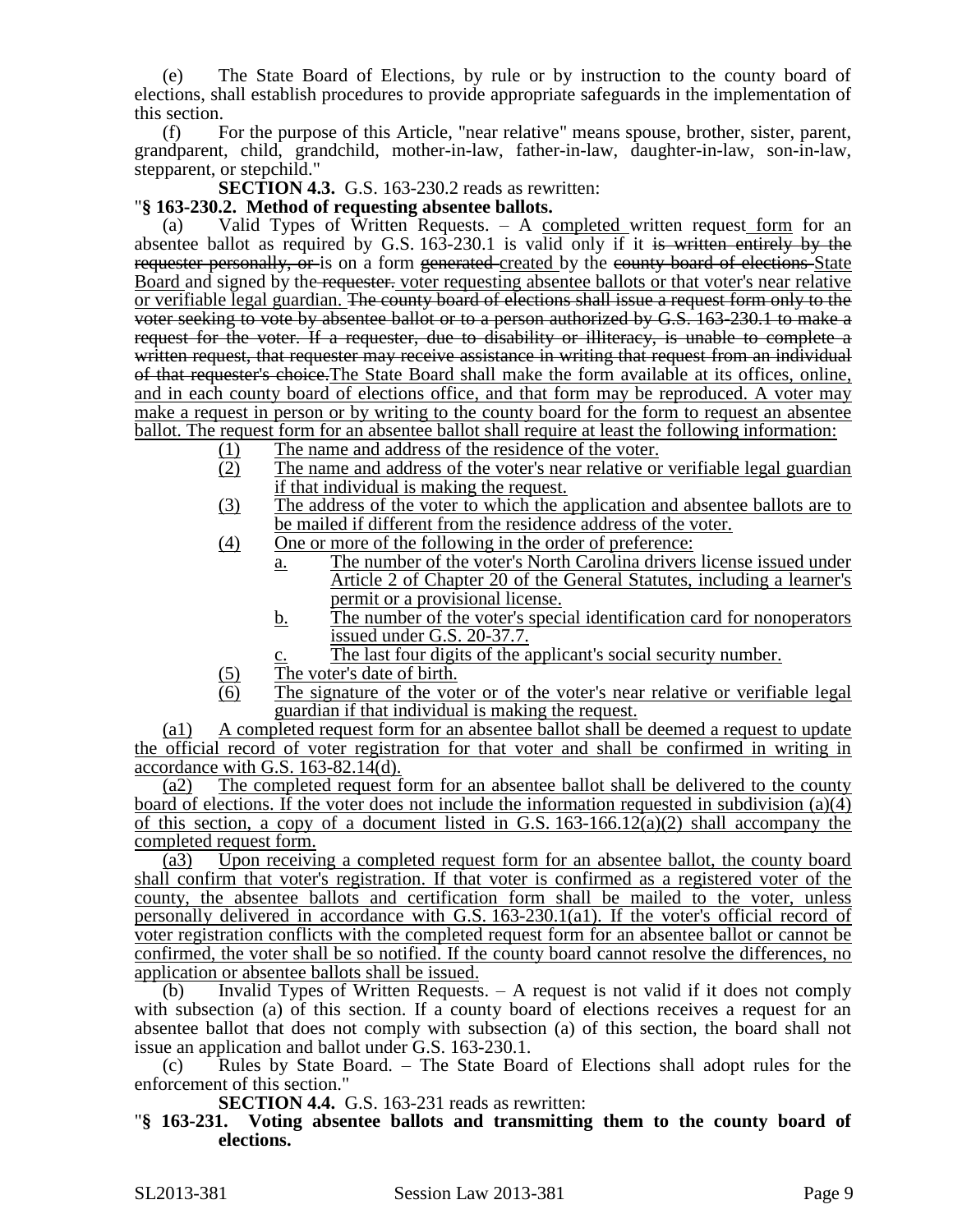(a) Procedure for Voting Absentee Ballots.  $-$  In the presence of  $\alpha$  persontwo persons who is are at least 18 years of age, and who is are not disqualified by G.S.  $163-226.3(a)(4)$  or G.S. 163-237(b1), the voter shall: shall do all of the following:

- (1) Mark the voter's ballots, or cause them to be marked by that person in the voter's presence according to the voter's instruction; instruction.
- (2) Fold each ballot separately, or cause each of them to be folded in the voter's presence;presence.
- (3) Place the folded ballots in the container-return envelope and securely seal it, or have this done in the voter's presence; presence.
- (4) Make the application printed on the container-return envelope according to the provisions of G.S. 163-229(b) and make the certificate printed on the container-return envelope according to the provisions of G.S. 163-229(b).
- (5) Require those two persons in whose presence the voter marked that voter's ballots to sign the application and certificate as witnesses and to indicate those persons' addresses.

Alternatively to the prior paragraph of this subsection, any requirement for two witnesses shall be satisfied if witnessed by one notary public, who shall comply with all the other requirements of that paragraph. The notary shall affix a valid notarial seal to the envelope, and include the word "Notary Public" below his or her signature.

The person-persons in whose presence the ballot is marked shall at all times respect the secrecy of the ballot and the privacy of the absentee voter, unless the voter requests the person's assistance and the that person is otherwise authorized by law to give assistance. The person in whose presence the ballot was marked shall sign the application and certificate as a witness and shall indicate that person's address. When thus executed, the sealed container-return envelope, with the ballots enclosed, shall be transmitted in accordance with the provisions of subsection (b) of this section to the county board of elections which issued the ballots.

(a1) Repealed by Session Laws 1987, c. 583, s. 1.

(b) Transmitting Executed Absentee Ballots to County Board of Elections. – The sealed container-return envelope in which executed absentee ballots have been placed shall be transmitted to the county board of elections who issued them those ballots as follows:

- (1) All ballots issued under the provisions of Articles 20this Article and Article 21A of this Chapter shall be transmitted by mail or by commercial courier service, at the voter's expense, or delivered in person, or by the voter's near relative or verifiable legal guardian and received by the county board not later than 5:00 p.m. on the day before of the statewide primary or general election or county bond election. Ballots issued under the provisions of Article 21A of this Chapter may also be electronically transmitted.
- (2) If ballots are received later than that hour, the hour stated in subdivision  $(1)$ of this subsection, theythose ballots shall not be accepted unless one of the following applies:
	- $a_{\cdot}(i)$  federal Federal law so requires, requires.
	- $b.$ (ii) if The ballots issued under this Article 20 of this Chapter are postmarked and that postmark is dated on or before by the day of the statewide primary or general election or county bond election and are received by the county board of elections not later than three days after the election by  $5:00$  p.m., or  $5:00$  p.m.
	- $c$ . (iii) if The ballots issued under Article 21A of this Chapter are received by the county board of elections not later than the end of business on the business day before the canvass conducted by the county board of elections held pursuant to G.S. 163-182.5. Ballots issued under Article 20 of this Chapter not postmarked by the day of the election shall not be accepted by the county board of elections.

(c) For purposes of this section, "Delivered in person" includes delivering the ballot to an election official at a one-stop voting site under G.S. 163-227.2 during any time that site is open for voting. The ballots shall be kept securely and delivered by election officials at that site to the county board of elections office for processing."

**SECTION 4.5.** G.S. 163-226 is amended by adding a new subsection to read:

The Term "Verifiable Legal Guardian." – An individual appointed guardian under Chapter 35A of the General Statutes. For a corporation appointed as a guardian under that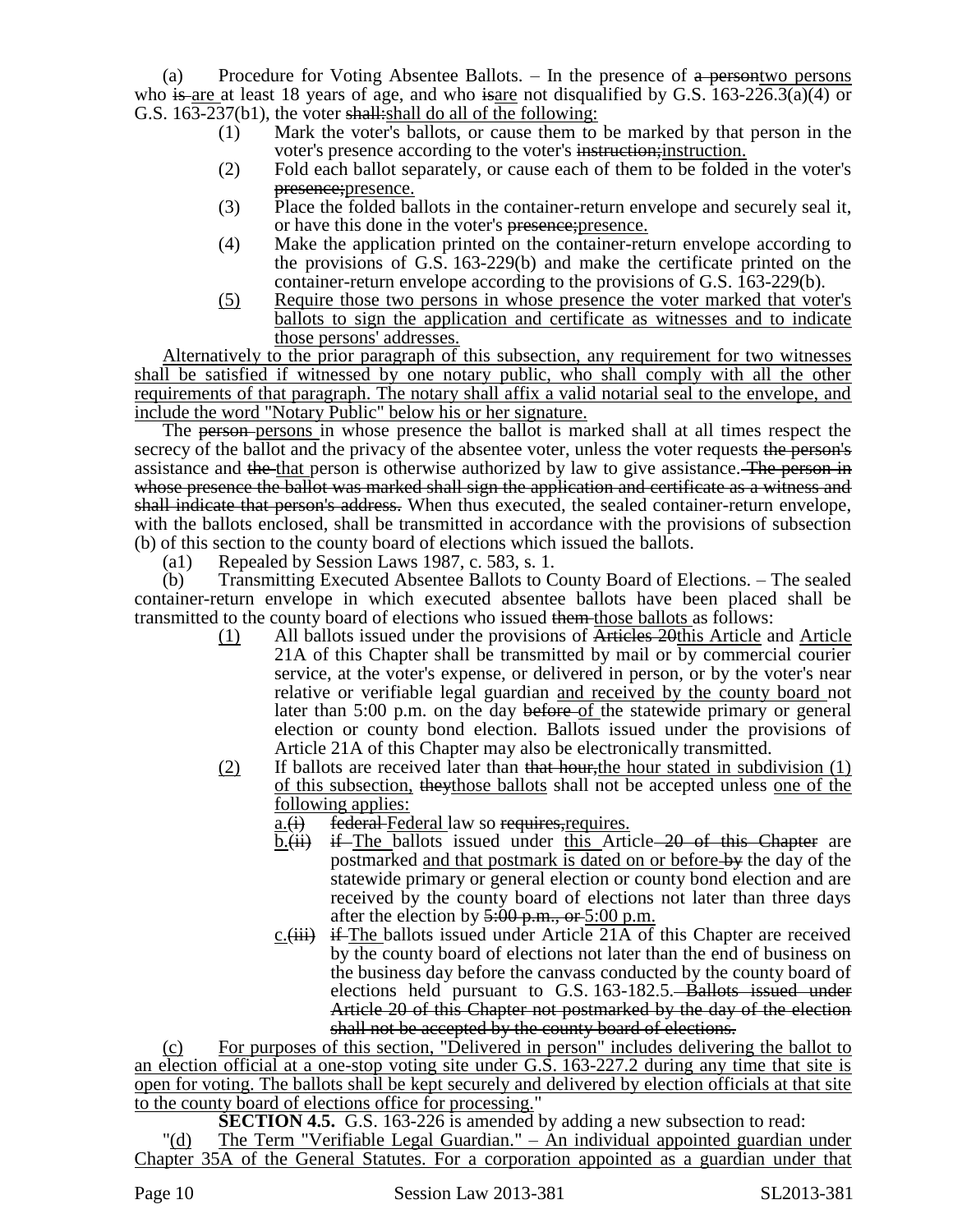Chapter, the corporation may submit a list of 10 named individuals to the State Board of Elections who may act for that corporation under this Article."

**SECTION 4.6.(a)** G.S. 163-226.3(a)(4) reads as rewritten:

"(a) Any person who shall, in connection with absentee voting in any election held in this State, do any of the acts or things declared in this section to be unlawful, shall be guilty of a Class I felony. It shall be unlawful:

> … (4) For any owner, manager, director, employee, or other person, other than the voter's near relative or verifiable legal guardian, to (i) make a written request pursuant to G.S. 163-230.1 or (ii) sign an application or certificate as a witness, on behalf of a registered voter voter, who is a patient in any hospital, clinic, nursing home or rest home in this State or for any owner, manager, director, employee, or other person other than the voter's near relative or verifiable legal guardian, to mark the voter's absentee ballot or assist such a voter in marking an absentee ballot. This subdivision does not apply to members, employees, or volunteers of the county board of elections, if those members, employees, or volunteers are working as part of a multipartisan team trained and authorized by the county board of elections to assist voters with absentee ballots. Each county board of elections shall train and authorize such teams, pursuant to procedures which shall be adopted by the State Board of Elections. If neither the voter's near relative nor a verifiable legal guardian is available to assist the voter, and a multipartisan team is not available to assist the voter within seven calendar days of a telephonic request to the county board of elections, the voter may obtain such assistance from any person other than (i) an owner, manager, director, employee of the hospital, clinic, nursing home, or rest home in which the voter is a patient or resident; (ii) an individual who holds any elective office under the United States, this State, or any political subdivision of this State; (iii) an individual who is a candidate for nomination or election to such office; or (iv) an individual who holds any office in a State, congressional district, county, or precinct political party or organization, or who is a campaign manager or treasurer for any candidate or political party; provided that a delegate to a convention shall not be considered a party office. None of the persons listed in (i) through (iv) of this subdivision may sign the application or certificate as a witness for the patient.

…." **SECTION 4.6.(b)** The State Board of Elections shall adopt rules prior to October 1, 2013, concerning the multipartisan teams authorized by G.S. 163-226.3(a)(4), as amended by subsection (a) of this section, to ensure that each county has, no later than the day absentee voting begins for each primary and election, trained teams to promptly assist patients and residents of any hospital, clinic, nursing home, or rest home in that county in casting absentee ballots as provided by law. Such rules shall be initially established as temporary rules in accordance with Chapter 150B of the General Statutes.

**SECTION 4.7.** G.S. 10B-30 is amended by adding a new subsection to read: "(d) A notary may not charge any fee for witnessing and affixing a notarial seal to an

# absentee ballot application or certificate under G.S. 163-231."

# **PART 5. REGISTRATION AND EDUCATION**

**SECTION 5.1.** G.S. 163-82.22 reads as rewritten:

# "**§ 163-82.22. Voter registration at public libraries.public libraries and public agencies.**

(a) Every library covered by G.S. 153A-272 shall make available to the public the application forms described in G.S. 163-82.3, and shall keep a sufficient supply of the forms so that they are always available. Every library covered by G.S. 153A-272 shall designate at least one employee to assist voter registration applicants in completing the form during all times that the library is open.

(b) If approved by the State Board of Elections, the county board of elections, and the county board of commissioners, a county may offer voter registration in accordance with this section through the following additional public offices:

- (1) Senior centers or facilities operated by the county.
- (2) Parks and recreation services operated by the county."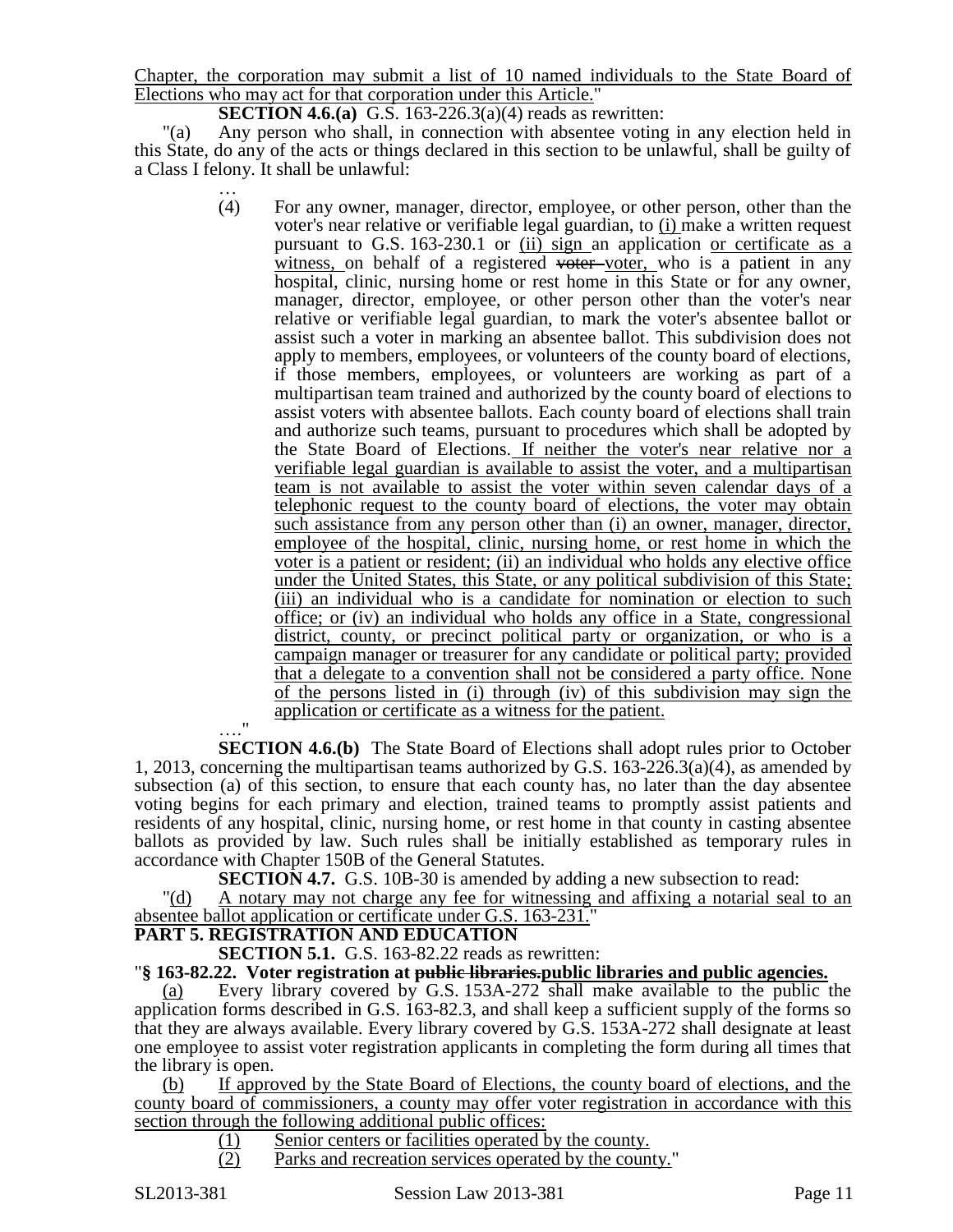**SECTION 5.2.** The State Board of Elections shall disseminate information about photo identification requirements for voting, provide information on how to obtain photo identification appropriate for voting, and assist any registered voter without photo identification appropriate for voting with obtaining such photo identification. Information may be distributed through public service announcements, print, radio, television, online, and social media. The State Board shall work with public agencies, private partners, and nonprofits to identify voters without photo identification appropriate for voting and assist those voters in securing the photo identification appropriate for voting. All outreach efforts to notify voters of the photo identification requirements shall be accessible to the elderly and persons with disabilities. The State Board of Elections shall work with county boards of elections in those counties where there is no Division of Motor Vehicles drivers license office open five days a week to (i) widely communicate information about the availability and schedules of Division of Motor Vehicles mobile units and (ii) provide volunteers to assist voters with obtaining photo identification through mobile units.

**SECTION 5.3.** Education and Publicity Requirements. – The public shall be educated about the photo identification to vote requirements of this act as follows:

- (1) As counties use their regular processes to notify voters of assignments and reassignments to districts for election to the United States House of Representatives, State Senate, State House of Representatives, or local office, by including information about the provisions of this act.
- (2) As counties send new voter registration cards to voters as a result of new registration, changes of address, or other reasons, by including information about the provisions of this act.
- (3) Counties that maintain a board of elections Web site shall include information about the provisions of this act.
- (4) Notices of elections published by county boards of elections under G.S. 163-22(8) for the 2014 primary and 2014 general election shall include a brief statement that photo identification will be required to vote in person beginning in 2016.
- (5) The State Board of Elections shall include on its Web site information about the provisions of this act.
- (6) Counties shall post at the polls and at early voting sites beginning with the 2014 primary elections information about the provisions of this act.
- (7) The State Board of Elections shall distribute information about the photo identification requirements to groups and organizations serving persons with disabilities or the elderly.
- (8) The State Board of Elections, the Division of Motor Vehicles, and county boards of elections in counties where there is no Division of Motor Vehicles drivers license office open five days a week shall include information about mobile unit schedules on existing Web sites, shall distribute information about these schedules to registered voters identified without photo identification, and shall publicize information about the mobile unit schedules through other available means.
- (9) The State Board of Elections and county boards of elections shall direct volunteers to assist registered voters in counties where there is no Division of Motor Vehicles drivers license office open five days a week.

**SECTION 5.4.** The State Board of Elections shall include in all forms prepared by the Board a prominent statement that submitting fraudulently or falsely completed declarations is a Class I felony under Chapter 163 of the General Statutes.

**SECTION 5.5.** By April 1, 2014, the State Board of Elections shall review and make recommendations to the Joint Legislative Elections Oversight Committee on the steps recommended by the Board to implement the use of electronic and digital information in all polling places statewide. The review shall address all of the following:

- (1) Obtaining digital photographs of registered voters and verifying identity of those voters.
- (2) Maintaining information stored electronically in a secure fashion.
- (3) Utilizing electronically stored information, including digital photographs and electronic signatures, to create electronic pollbooks.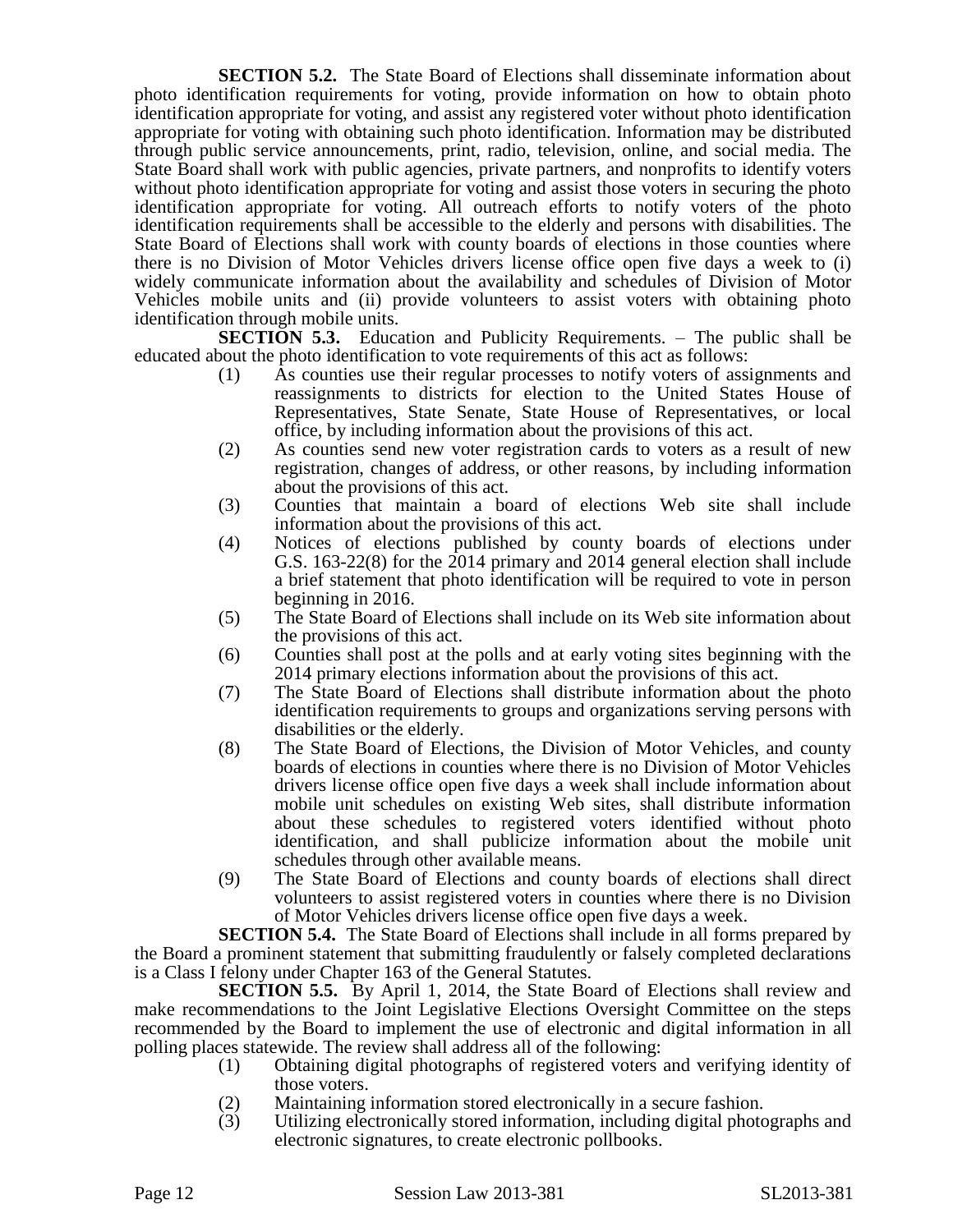- (4) Using electronic pollbooks to assist in identifying individuals attempting to vote more than once in an election.
- (5) A proposed plan for a pilot project to implement electronic pollbooks, including the taking of digital photographs at the polling place to supplement the electronic pollbooks.
- (6) Any other related matter identified by the State Board impacting the use of digital and electronic information in the voting place.

# **PART 6. EFFECTIVE DATE**

**SECTION 6.2.** Parts 1 through 6 of this act become effective as follows:

- 
- (1) Parts 1 and 6 of this act are effective when this act becomes law.<br>(2) Part 2 of this act becomes effective January 1, 2016, and applies Part 2 of this act becomes effective January 1, 2016, and applies to primaries and elections conducted on or after that date.
- (3) Part 3 of this act becomes effective January 1, 2014.
- (4) Part 4 of this act becomes effective January 1, 2014, and applies to primaries and elections held on or after that date, except that Section 4.6(b) is effective when it becomes law.
- (5) Part 5 of this act becomes effective October 1, 2013.
- (6) At any primary and election between May 1, 2014, and January 1, 2016, any registered voter may present that voter's photo identification to the elections officials at the voting place but may not be required to do so. At each primary and election between May 1, 2014, and January 1, 2016, each voter presenting in person shall be notified that photo identification will be needed to vote beginning in 2016 and be asked if that voter has one of the forms of photo identification appropriate for voting. If that voter indicates he or she does not have one or more of the types of photo identification appropriate for voting, that voter shall be asked to sign an acknowledgment of the photo identification requirement and be given a list of types of photo identification appropriate for voting and information on how to obtain those types of photo identification. The list of names of those voters who signed an acknowledgment is a public record.

### **PART 7. STUDY FILLING OF VACANCIES IN THE GENERAL ASSEMBLY**

**SECTION 7.1** The Joint Legislative Elections Oversight Committee shall study the method of filling vacancies in the General Assembly, and recommend to the General Assembly any legislation it deems advisable. It may make an interim report prior to the date that the General Assembly reconvenes the 2013 Regular Session in 2014, and shall make a final report before the convening of the 2015 Regular Session of the General Assembly.

#### **PART 8. FILLING OF VACANCIES IN THE UNITED STATES SENATE SECTION 8.1.** G.S. 163-12 reads as rewritten:

# "**§ 163-12. Filling vacancy in United States Senate.**

Whenever there shall be a vacancy in the office of United States Senator from this State, whether caused by death, resignation, or otherwise than by expiration of term, the Governor shall appoint to fill the vacancy until an election shall be held to fill the office. If the Senator was elected as the nominee of a political party, the person appointed by the Governor shall be a person affiliated with that same political party. The Governor shall issue his a writ for the election of a Senator to be held at the time of the first election for members of the General Assembly that is held more than 60 days after the vacancy occurs. The person elected shall hold the office for the remainder of the unexpired term. The election shall take effect from the date of the canvassing of the returns."

### **PART 9. FILLING OF VACANCIES IN UNITED STATES HOUSE OF REPRESENTATIVES**

**SECTION 9.1.** The Joint Legislative Elections Oversight Committee shall study the method of filling vacancies in the United States House of Representatives by special election, and recommend to the General Assembly any legislation it deems advisable. It may make an interim report prior to the date that the General Assembly reconvenes the 2013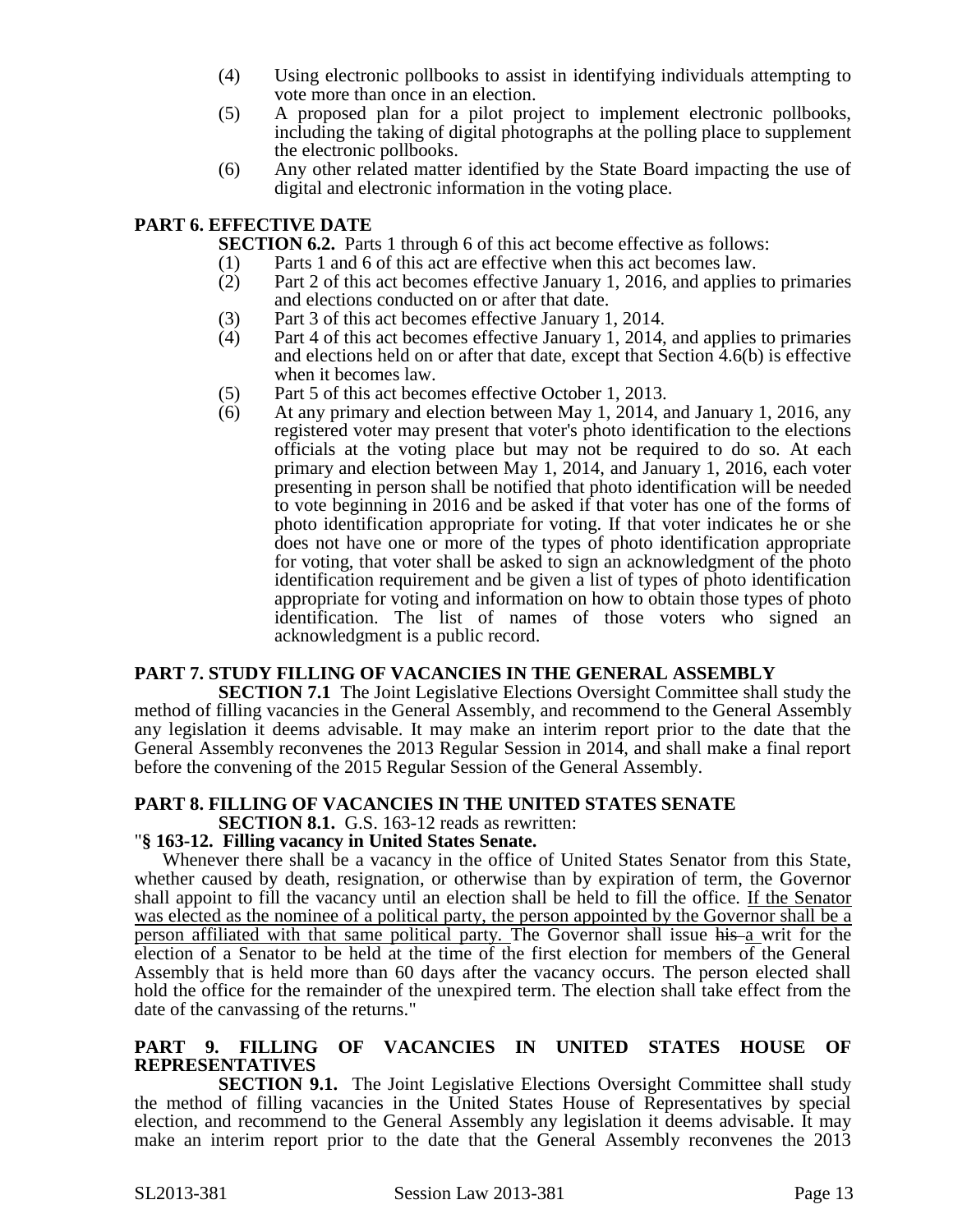Regular Session in 2014, and shall make a final report before the convening of the 2015 Regular Session of the General Assembly.

# **PART 10. SPECIAL ELECTION DATES**

**SECTION 10.1.** G.S. 163-287 reads as rewritten:

# "**§ 163-287. Special elections; procedure for calling.**

Any municipality county, municipality, or any special district shall have authority to call special elections as permitted by law. Prior to calling a special election, the eity council or the governing body of the county, municipality, or special district shall adopt a resolution specifying the details of the election, and forthwith deliver the resolution to the appropriate local board of elections. The resolution shall call on the <u>local board</u> of elections to conduct the election described in the resolution and shall state the date on which the special election is to be conducted. The special election may be held only at the same time as any other State, county or municipal primary, election or special election or referendum, but may not otherwise be held within the period of time beginning 30 days before and ending 30 days after the date of any other primary, election, special election or referendum held for that city or special district.general election or at the same time as the primary election in any even-numbered year.

(b) Legal notice of the special election shall be published no less than 45 days prior to the special election. The local board of elections shall be responsible for publishing the legal notice. The notice shall state the date and time of the special election, the issue to be submitted to the voters, and the precincts in which the election will be held. This paragraph-subsection shall not apply to bond elections.

(c) The last sentence of subsection (a) of this section shall not apply to any special election related to the public health or safety, including a vacancy in the office of sheriff or a bond referendum for financing of health and sanitation systems, if the governing body adopts a resolution stating the need for the special election at a time different from any other State, county, or municipal general election or the primary in any even-numbered year.

(d) The last sentence of subsection (a) of this section shall not apply to municipal incorporation or recall elections pursuant to local act of the General Assembly.

(e) The last sentence of subsection (a) of this section shall not apply to municipal elections to fill vacancies in office pursuant to local act of the General Assembly where more than six months remain in the term of office, and if less than six months remain in the office, the governing board may fill the vacancy for the remainder of the unexpired term notwithstanding any provision of a local act of the General Assembly.

(f) This section shall not impact the authority of the courts or the State Board to order a new election at a time set by the courts or State Board under this Chapter."

**SECTION 10.2.** Article 1 of Chapter 163 of the General Statutes is amended by adding a new section to read:

### "**§ 163-3. Special elections.**

Special elections shall be called as permitted by law and conducted in accordance with G.S. 163-287."

**SECTION 10.3.** G.S. 18B-601(f) reads as rewritten:

"(f) Election Date. – The board of elections shall conduct and set the date for the alcoholic beverage election, which may not be sooner than 60 days nor later than 120 days from the date the request was received from the governing body or the petition was verified by the board.election in accordance with G.S. 163-287. No alcoholic beverage election may be held on the Tuesday next after the first Monday in November of an even-numbered year."

**SECTION 10.4.** G.S. 63-80(c) reads as rewritten:

"(c) Following the joint public hearing but prior to the adoption by a unit of local government of any resolution creating a special airport district, the governing body of such unit may submit the question of the unit's participation in a special airport district to the qualified voters of such unit. The form of the question as stated on the ballot shall be in substantially the following words:

"Shall the governing body of \_\_\_\_\_\_\_\_\_\_\_\_\_\_\_\_\_\_\_\_\_\_\_ approve \_\_\_\_\_\_\_\_\_\_\_\_\_\_'s participation in the proposed \_\_\_\_\_\_\_\_\_\_\_\_\_\_\_\_\_\_\_\_\_ special airport district?  $[ ] YES ] N\overline{O}$ "

If a majority of the qualified voters of the unit who vote thereon approve such participation, the governing body of such unit may adopt a resolution creating the particular special airport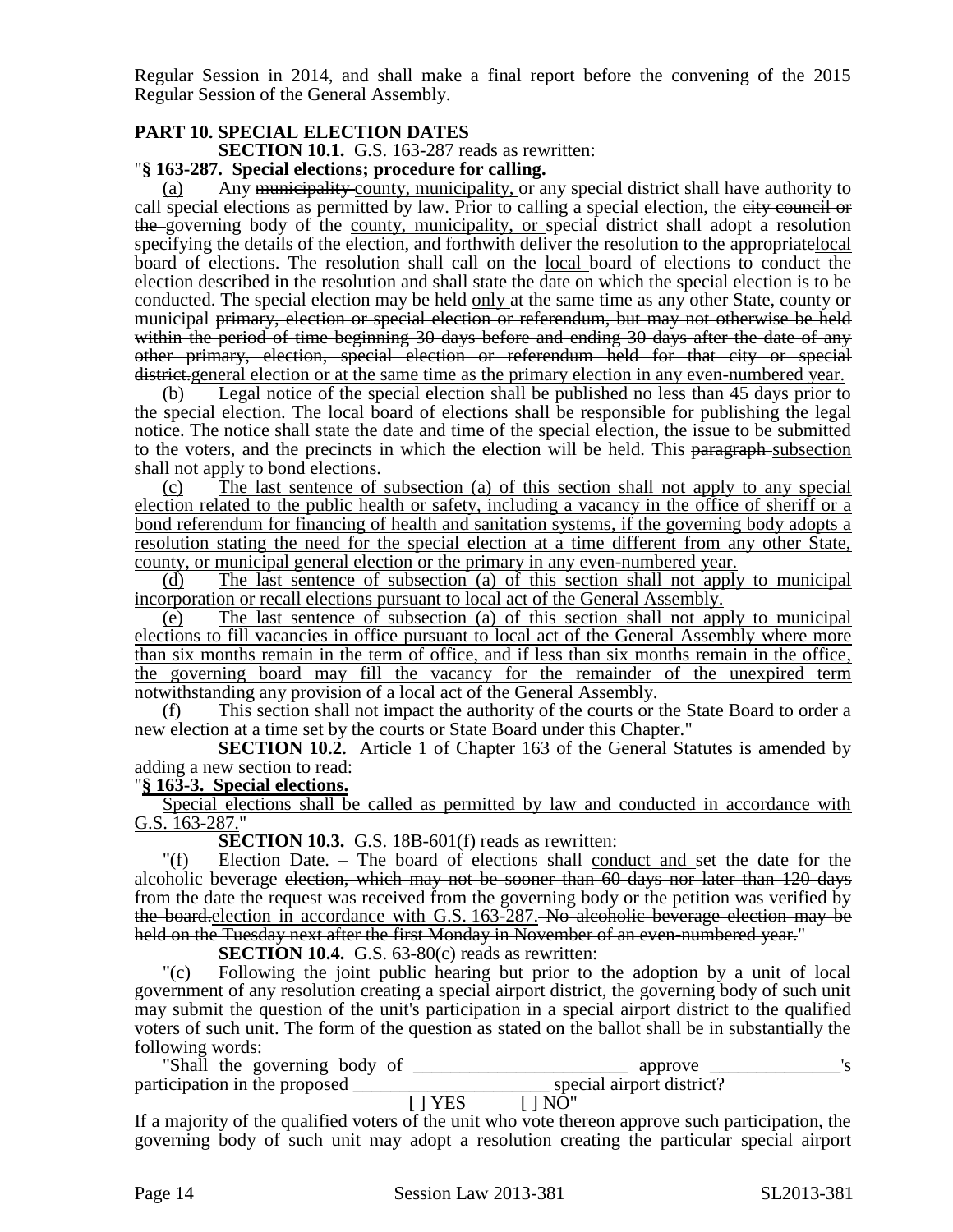district. The election shall be conducted in accordance with G.S. 163-287 and the results thereof certified, declared and published in the same manner as bond elections within the unit." **SECTION 10.5.** G.S. 63-87 reads as rewritten:

# "**§ 63-87. Bond elections.**

Elections for the purpose of authorizing the levy of taxes for the issuance of bonds shall be called by the district board and shall be conducted in accordance with G.S. 163-287 and the results canvassed by the boards of elections having jurisdiction within the participating units. Such results shall be certified to the district board and such board shall certify and declare the result of the election and publish a statement of the result once as provided in the Local Government Bond Act."

### **SECTION 10.6.** G.S. 69-25.1 reads as rewritten:

### "**§ 69-25.1. Election to be held upon petition of voters.**

Upon the petition of thirty-five percent (35%) of the resident freeholders living in an area lying outside the corporate limits of any city or town, which area is described in the petition and designated as "\_\_\_\_\_\_\_\_\_\_\_\_\_\_\_\_\_\_\_\_\_\_\_\_ Fire District," the board of county

# (Here insert name)

commissioners of the county shall call an a special election in said district for the purpose of submitting to the qualified voters therein the question of levying and collecting a special tax on all taxable property in said district, of not exceeding fifteen cents  $(15¢)$  on the one hundred dollars (\$100.00) valuation of property, for the purpose of providing fire protection in said district. The county tax office shall be responsible for checking the freeholder status of those individuals signing the petition and confirming the location of the property owned by those individuals. Unless specifically excluded by other law, the provisions of Chapter 163 of the General Statutes concerning petitions for referenda and special elections shall apply. If the voters reject the special tax under the first paragraph of this section, then no new election may be held under the first paragraph of this section within two years on the question of levying and collecting a special tax under the first paragraph of this section in that district, or in any proposed district which includes a majority of the land within the district in which the tax was rejected.

Upon the petition of thirty-five percent (35%) of the resident freeholders living in an area which has previously been established as a fire protection district and in which there has been authorized by a vote of the people a special tax not exceeding ten cents  $(10¢)$  on the one hundred dollars (\$100.00) valuation of property within the area, the board of county commissioners shall call an a special election in said area for the purpose of submitting to the qualified voters therein the question of increasing the allowable special tax for fire protection within said district from ten cents  $(10¢)$  on the one hundred dollars (\$100.00) valuation to fifteen cents  $(15¢)$  on the one hundred dollars  $(\$100.00)$  valuation on all taxable property within such district. Elections Special elections on the question of increasing the allowable tax rate for fire protection shall not be held within the same district at intervals less than two years."

#### **SECTION 10.7.** G.S. 69-25.2 reads as rewritten:

#### "**§ 69-25.2. Duties of county board of commissioners regarding conduct of elections; cost of holding.**

The board of county commissioners, after consulting with the county board of elections, shall set a date for the special election in accordance with G.S. 163-287 by resolution adopted. The county board of elections shall hold and conduct the election in the district. The county board of elections shall advertise and conduct said election, in accordance with the provisions of this Article and with the procedures prescribed in Chapter 163 governing the conduct of special and general elections. No new registration of voters shall be required, but the deadline by which unregistered voters must register shall be contained in the legal advertisement to be published by the county board of elections. The cost of holding the election to establish a district shall be paid by the county, provided that if the district is established, then the county shall be reimbursed the cost of the election from the taxes levied within the district, but the cost of an election to increase the allowable tax under G.S. 69-25.1 or to abolish a fire district under G.S. 69-25.10 shall be paid from the funds of the district."

### **SECTION 10.8.** G.S. 105-465 reads as rewritten:

### "**§ 105-465. County election as to adoption of local sales and use tax.**

The board of elections of any county, upon the written request of the board of county commissioners, or upon receipt of a petition signed by qualified voters of the county equal in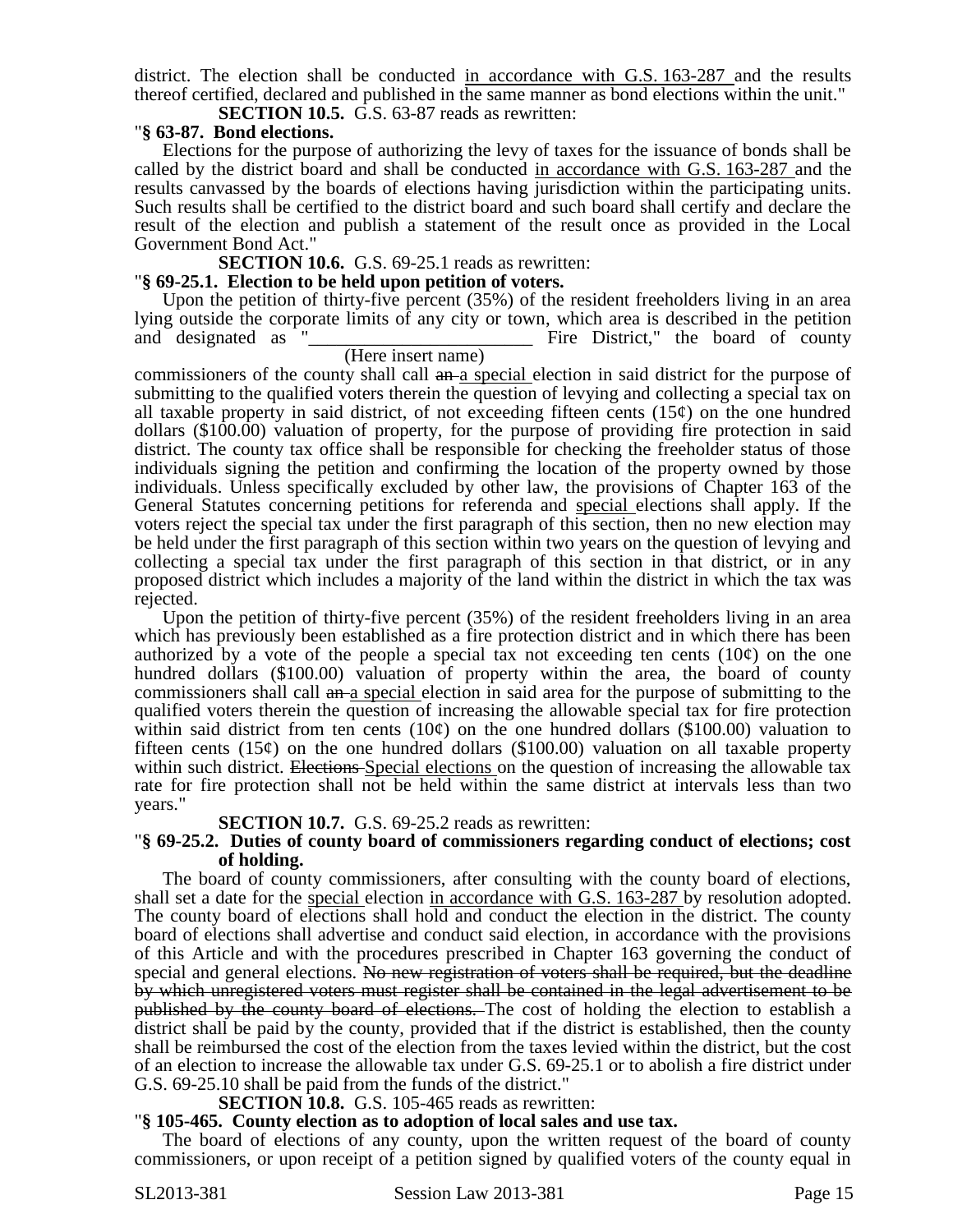number to at least fifteen percent (15%) of the total number of votes cast in the county, at the last preceding election for the office of Governor, shall call a special election for the purpose of submitting to the voters of the county the question of whether a one percent (1%) sales and use tax will be levied.

The special election shall be held under the same rules applicable to the election of members of the General Assembly. No new registration of voters shall be required. All qualified voters in the county who are properly registered not later than 21 days (excluding Saturdays and Sundays) prior to the election shall be entitled to vote at the election. The county board of elections shall give at least 20 days' public notice prior to the closing of the registration books for the special election.

The county board of elections shall prepare ballots for the special election. The question presented on the ballot shall be "FOR one percent (1%) local sales and use tax on items subject to State sales and use tax at the general State rate and on food" or "AGAINST one percent (1%) local sales and use tax on items subject to State sales and use tax at the general State rate and on food".

The county board of elections shall fix the date of the special election, election on a date permitted by G.S. 163-287, except that the special election shall not be held on the date or within 60 days of any biennial election for county officers, nor within one year from the date of the last preceding special election under this section."

**SECTION 10.9.** G.S. 105-473(a) reads as rewritten:

"(a) The board of elections of any county, upon the written request of the board of county commissioners thereof, or upon receipt of a petition signed by qualified voters of the county equal in number to at least fifteen percent (15%) of the total number of votes cast in the county at the last preceding election for the office of Governor, shall call a special election for the purpose of submitting to the voters of the county the question of whether the levy of a one percent (1%) sales and use tax theretofore levied should be repealed.

The special election shall be held under the same rules and regulations applicable to the election of members of the General Assembly. No new registration of voters shall be required. All qualified voters in the county who are properly registered not later than 21 days (excluding Saturdays and Sundays) prior to the election shall be entitled to vote at said election. The county board of elections shall give at least 20 days' public notice prior to the closing of the registration books for the special election.

The county board of elections shall prepare ballots for the special election which shall contain the words "FOR repeal of the one percent (1%) local sales and use tax levy," and the words "AGAINST repeal of the one percent (1%) local sales and use tax levy," with appropriate squares so that each voter may designate his vote by his cross  $(X)$  mark.

The county board of elections shall fix the date of the special election; election on a date permitted by G.S. 163-287; provided, however, that the special election shall not be held on the day of any biennial election for county officers, nor within 60 days thereof, nor within one year from the date of the last preceding special election held under this section."

**SECTION 10.10.** G.S. 105-507.1(a) reads as rewritten:

"(a) Resolution. – The board of commissioners of a county may direct the county board of elections to conduct an advisory referendum within the county on the question of whether a local sales and use tax at the rate of one-half percent (1/2%) may be levied in accordance with this Part. The election shall be held on a date jointly agreed upon by the boards and shall be held in accordance with the procedures of G.S. 163-287. The board of commissioners shall hold a public hearing on the question at least 30 days before the date the election is to be held."

**SECTION 10.11.** G.S. 105-509(b) reads as rewritten:

"(b) Resolution. – The board of trustees of the regional public transportation authority may, if all of the conditions listed in this subsection have been met, direct the respective county board or boards of elections to conduct an advisory referendum within the special district on the question of whether a local sales and use tax at the rate of one-half percent  $(1/2%)$  may be levied within the district in accordance with this Part. The tax may not be levied without voter approval. The election shall be held on a date jointly agreed upon by the authority, the county board or boards of commissioners, and the county board or boards of elections and shall be held <u>on a date permitted by and</u> in accordance with the procedures of G.S. 163-287. An election to authorize the levy of a tax under this Part may be held only on one of the following dates: (i) Tuesday after the first Monday of November in the even-numbered year, the date of the general election under G.S. 163-1, (ii) the date of the primary election in the even-numbered year under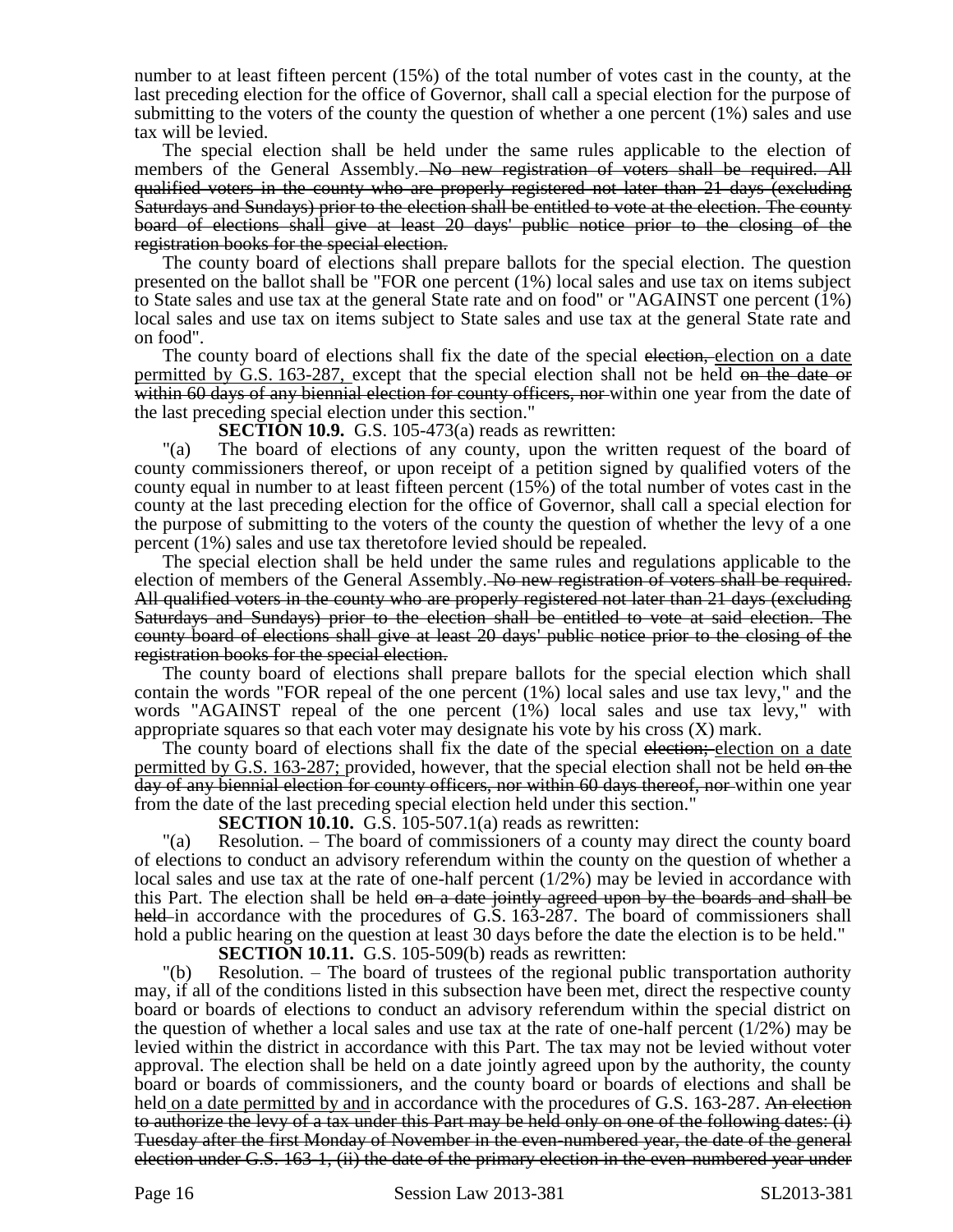G.S. 163-1(b), (iii) Tuesday after the first Monday in November of the odd-numbered year, or  $(iv)$  a date in September or October of the odd-numbered year as listed in G.S. 163-279(a)(2), (3), or (4) but only if at least one municipality in the county is holding a primary or election on that date.The conditions are as follows:

- (1) The board of trustees has obtained approval to conduct a referendum by a vote of the following:
	- a. A majority vote of each of the county boards of commissioners within the special district, if it is a multicounty special district.
	- b. A majority of the county board of commissioners within the special district, if it is a single-county special district.
- (2) A public hearing is held on the question by the board or boards of commissioners at least 30 days before the date the election is to be held."

**SECTION 10.12.** G.S. 105-510(b) reads as rewritten:

"(b) Resolution. – The board of trustees of the regional transportation authority may, if all of the conditions listed in this subsection have been met, direct the respective county board or boards of elections to conduct an advisory referendum within the special district on the question of whether a local sales and use tax at the rate of one-half percent (1/2%) may be levied within the district in accordance with this Part. The tax may not be levied without voter approval. The election shall be held on a date jointly agreed upon by the authority, the county board or boards of commissioners, and the county board or boards of elections and shall be held on a date permitted by and in accordance with the procedures of G.S. 163-287. An election to authorize the levy of a tax under this Part may be held only on one of the following dates: (i) Tuesday after the first Monday of November in the even-numbered year, the date of the general election under G.S. 163-1, (ii) the date of the primary election in the even-numbered year under G.S. 163-1(b), (iii) Tuesday after the first Monday in November of the odd-numbered year, or  $(iv)$  a date in September or October of the odd-numbered year as listed in G.S. 163-279(a)(2), (3), or (4) but only if at least one municipality in the county is holding a primary or election on that date. The conditions are as follows:

- (1) The board of trustees has obtained approval to conduct a referendum by a vote of the following:
	- a. A majority vote of both of the county boards of commissioners within the special district, if it is a multicounty special district.
	- b. A majority of the county board of commissioners within the special district, if it is a single-county special district.
- (2) A public hearing is held on the question by the board or boards of commissioners at least 30 days before the date the election is to be held."

**SECTION 10.13.** G.S. 105-511.2(a) reads as rewritten:

"(a) Resolution. – The board of commissioners of a county may direct the county board of elections to conduct an advisory referendum within the county on the question of whether a local sales and use tax at the rate of one-quarter percent (1/4%) may be levied in accordance with this Part. The election shall be held on a date jointly agreed upon by the boards and shall be held on a date permitted by and in accordance with the procedures of G.S. 163-287. An election to authorize the levy of a tax under this Part may be held only on one of the following dates: (i) Tuesday after the first Monday of November in the even-numbered year, the date of the general election under G.S. 163-1, (ii) the date of the primary election in the even-numbered year under G.S. 163-1(b), (iii) Tuesday after the first Monday in November of the odd-numbered year, or (iv) a date in September or October of the odd-numbered year as listed in G.S.  $163-279(a)(2)$ ,  $(3)$ , or  $(4)$  but only if at least one municipality in the county is holding a primary or election on that date. The board of commissioners shall hold a public hearing on the question at least 30 days before the date the election is to be held."

**SECTION 10.14.** G.S. 105-537(b) reads as rewritten:

"(b) Vote. – The board of county commissioners may direct the county board of elections to conduct an advisory referendum on the question of whether to levy a local sales and use tax in the county as provided in this Article. The election shall be held on a date jointly agreed upon by the board of county commissioners and the board of elections and shall be held in accordance with the procedures of G.S. 163-287."

**SECTION 10.15.** G.S. 106-343 reads as rewritten: "**§ 106-343. Appropriations by counties; elections.**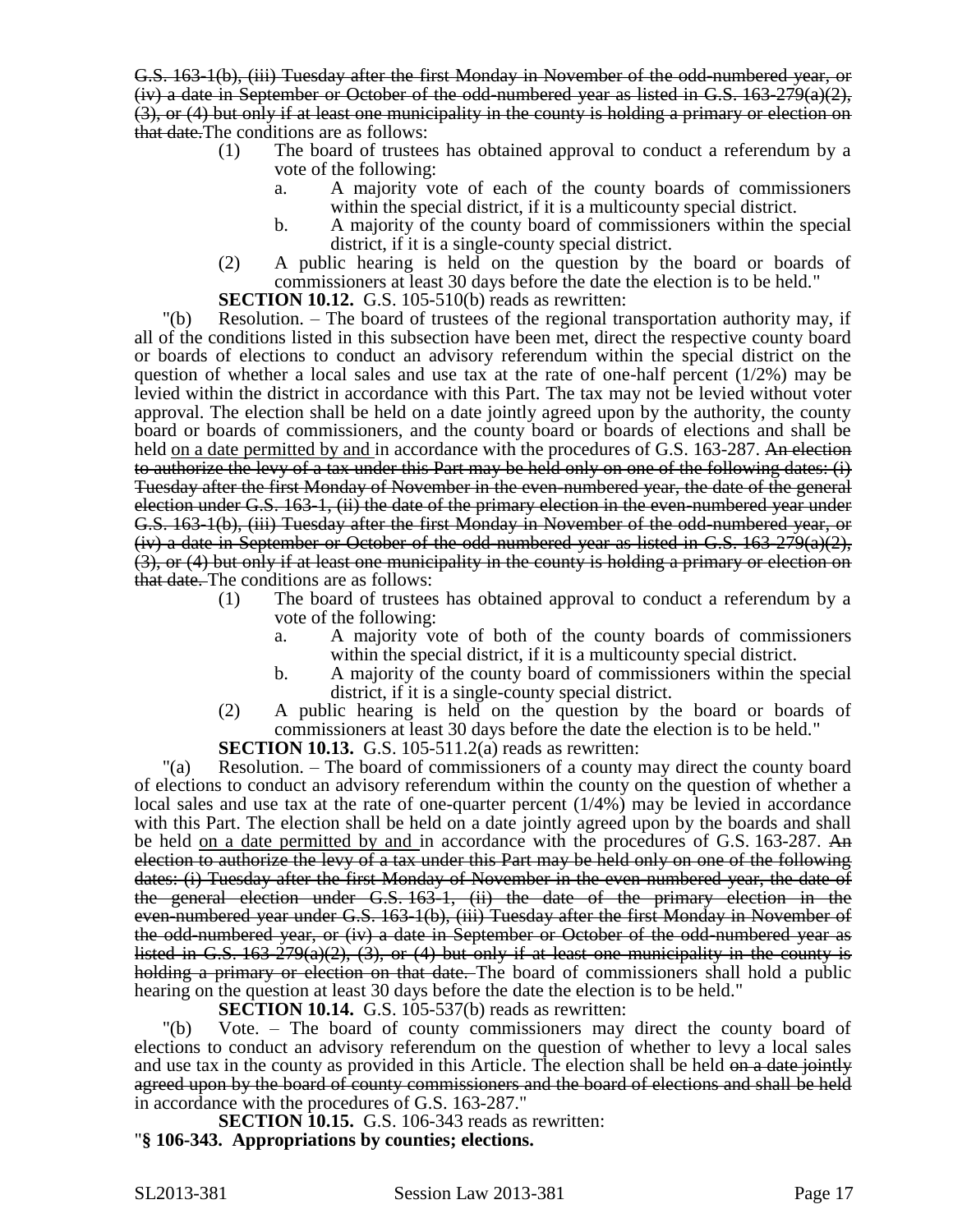The several boards of county commissioners in the State are hereby expressly authorized and empowered to make such appropriations from the general funds of their county as will enable them to cooperate effectively with the state Department of Agriculture and Consumer Services and Federal Department of Agriculture in the eradication of tuberculosis in their respective counties: Provided, that if in 10 days after said appropriation is voted, one fifth of the qualified voters of the county petition the board of commissioners to submit the question of tuberculosis eradication or no tuberculosis eradication to the voters of the county, said commissioners shall submit such questions to said voters. Said election shall be held and conducted under the rules and regulations provided for holding stock-law elections in G.S. 68-16, 68-20 and 68-21.G.S. 163-287. If at any such election a majority of the votes cast shall be in favor of said tuberculosis eradication, the said board shall record the result of the election upon its minutes, and cooperative tuberculosis eradication shall be taken up with the state Department of Agriculture and Consumer Services and Federal Department of Agriculture. If, however, a majority of the votes cast shall be adverse, then said board shall make no appropriation."

**SECTION 10.16.** G.S. 115C-501(h) reads as rewritten:

"(h) To Annex or Consolidate Areas or Districts from Contiguous Counties and to Provide a Supplemental School Tax in Such Annexed Areas or Consolidated Districts. – An election may be called in any districts or other school areas, from contiguous counties, as to whether the districts in one county shall be enlarged by annexing or consolidating therewith any adjoining districts, or other school area or areas from an adjoining county, and if a special or supplemental school tax is levied and collected in the districts of the county to which the territory is to be annexed or consolidated, whether upon such annexation or consolidation there shall be levied and collected in the territory to be annexed or consolidated the same special or supplemental tax for schools as is levied and collected in the districts in the other county. If such election carries, the said special or supplemental tax shall be collected pursuant to G.S. 115C-511 and remitted to the local school administrative unit on whose behalf such special and supplemental tax is already levied: Provided, that notwithstanding the provisions of G.S. 115C-508, if the notice of election clearly so states, and the election shall be held prior to August 1, the annexation or consolidation shall be effective and the tax so authorized shall be levied and collected beginning with the fiscal year commencing July 1 next preceding such elections.levied."

**SECTION 10.17.** G.S. 115C-501 is amended by adding a new subsection to read: "(j) All elections called under this section shall be conducted in accordance with G.S. 163-287."

**SECTION 10.18.** G.S. 115D-33(d) reads as rewritten:

"(d) All elections shall be held in the same manner as elections held under Article 4, Chapter 159, of the General Statutes, the Local Government Bond Act, and may be held at any time fixed by the tax-levying authority of the administrative area or proposed administrative area of the institution for which such election is to be held, shall be held on a date permitted by G.S. 163-287."

**SECTION 10.19.** G.S. 115D-35(a) reads as rewritten:

"(a) Formal requests for elections on the question of authority to appropriate nontax revenues or levy special taxes, or both, and to issue bonds, when such elections are to be held for the purpose of establishing an institution, shall be originated and submitted only in the following manner:

- (1) Proposed multiple-county administrative areas: Formal requests for elections may be submitted jointly by all county boards of education in the proposed administrative area, or by petition of fifteen percent (15%) of the number of qualified voters of the proposed area who voted in the last preceding election for Governor, to the boards of commissioners of all counties in the proposed area, who may shall fix the time for such election by joint resolution on a date permitted by G.S. 163-287, which shall be entered in the minutes of each board.
- (2) Proposed single-county administrative area: Formal requests shall be submitted by the board of education of any public school administrative unit within the county of the proposed administrative area or by petition of fifteen percent (15%) of the number of qualified voters of the county who voted in the last preceding election for Governor, to the board of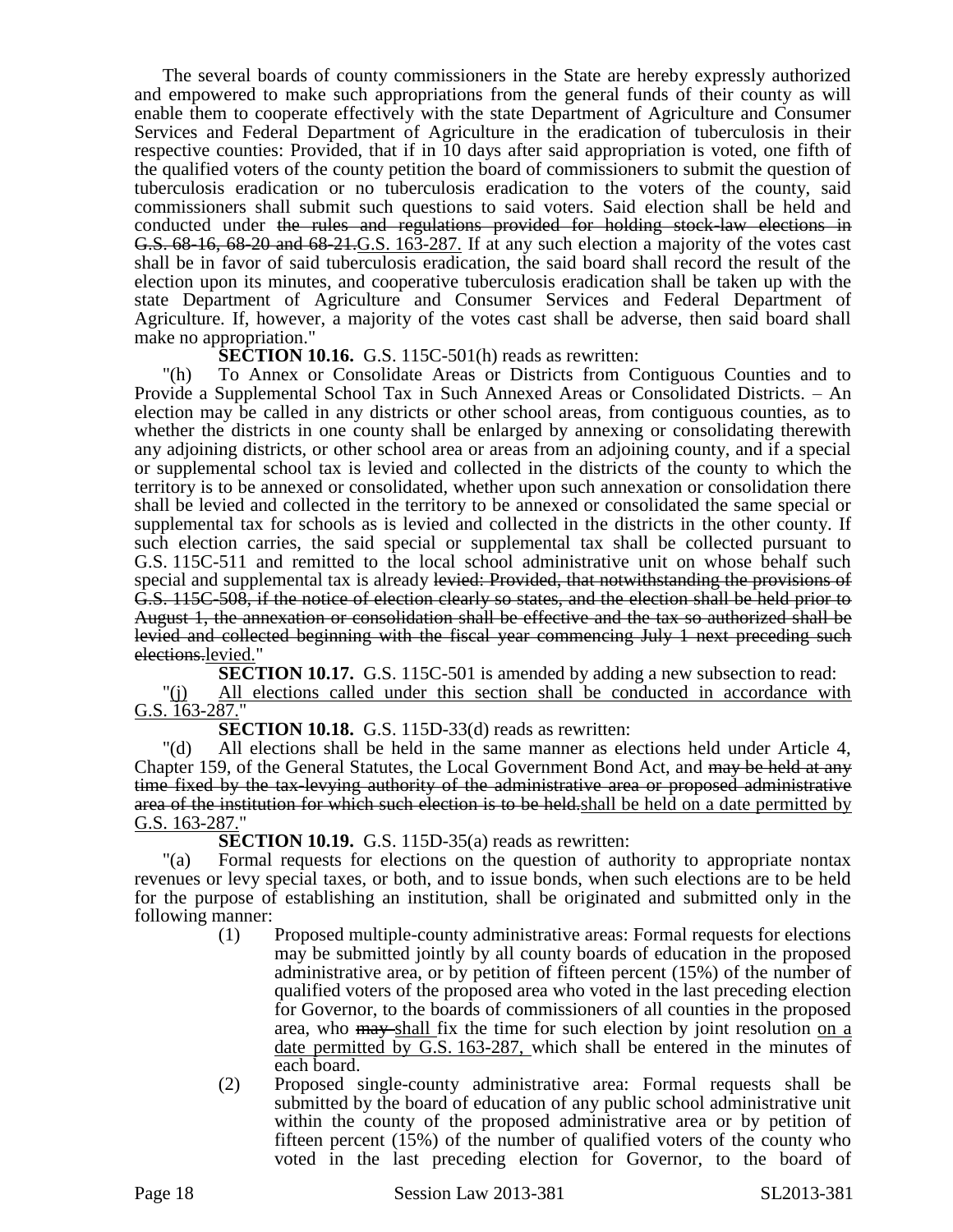commissioners of the county of the proposed administrative area, who may shall fix the time for such election by resolution on a date permitted by G.S. 163-287, which shall be entered in the minutes of the board."

**SECTION 10.20.** G.S. 130A-69 reads as rewritten:

"(a) If after a sanitary district has been created or the provisions of this Part have been made applicable to a sanitary district, a petition signed by not less than fifteen percent (15%) of the resident freeholders within any territory contiguous to and adjoining the sanitary district may be presented to the sanitary district board requesting annexation of territory described in the petition. The sanitary district board shall send a copy of the petition to the board of commissioners of the county or counties in which the district is located and to the Department. The sanitary district board shall request that the Department hold a joint public hearing with the sanitary district board on the question of annexation. The Secretary and the chairperson of the sanitary district board shall name a time and place for the public hearing. The chairperson of the sanitary district board shall publish a notice of public hearing once in a newspaper or newspapers published or circulating in the sanitary district and the territory proposed to be annexed. The notice shall be published not less than 15 days prior to the hearing. If after the hearing, the Commission approves the annexation of the territory described in the petition, the Department shall advise the board or boards of commissioners of the approval. The board or boards of commissioners shall order and provide for the holding of a special election in accordance with G.S. 163-287 upon the question of annexation within the territory proposed to be annexed.

(b) If at or prior to the public hearing, a petition is filed with the sanitary district board signed by not less than fifteen percent (15%) of the freeholders residing in the sanitary district requesting an election be held on the annexation question, the sanitary district board shall send a copy of the petition to the board or boards of commissioners who shall order and provide for the submission of the question to the voters within the sanitary district. This election may be held on the same day as the election in the territory proposed to be annexed, and both elections and registrations may be held pursuant to a single notice. A majority of the votes cast is necessary for a territory to be annexed to a sanitary district.

(c) The election shall be held by the county board or boards of elections as soon as possiblein accordance with G.S. 163-287 after the board or boards of commissioners orders the election. The cost of the election shall be paid by the sanitary district. Registration in the area proposed for annexation shall be under the same procedure as G.S. 163-288.2.

…."

#### **SECTION 10.21.** G.S. 139-39 reads as rewritten:

#### "**§ 139-39. Alternative method of financing watershed improvement programs by special county tax.**

The board of county commissioners in any county is authorized to call a special election to determine whether it be the will of the qualified voters of the county that they levy and cause to be collected annually, at the same time and in the same manner as the general county taxes are levied and collected, a special tax at a rate not to exceed twenty-five cents  $(25¢)$  on each one hundred dollars (\$100.00) valuation of property in said county, to be known as a "Watershed Improvement Tax," the funds therefrom, if the levy be authorized by the voters of said county, to be used for the prevention of flood water and sediment damages, and for furthering the conservation, utilization and disposal of water and the development of water resources. Any special election shall be conducted in accordance with G.S. 163-287."

#### **SECTION 10.22.** G.S. 147-69.6(f) reads as rewritten:

"(f) The Board of Commissioners of Swain County may direct the Swain County Board of Elections to conduct an advisory referendum on the question of whether any portion of the principal of the Fund should be disbursed to and expended by the county for a particular purpose. The election shall be held on a date jointly agreed upon by the two boards, which may be the same day as any other referendum or election in the county, but may not otherwise be during the period beginning 30 days before and ending 30 days after the day of any other referendum or election to be conducted by the board of elections and already validly called or scheduled by law. The election shall be held in accordance with the procedures of G.S. 163-287. The question to be presented on the ballot shall disclose the specific purpose proposed for expenditure of the principal investment of the Trust Fund and the amount proposed for expenditure."

**SECTION 10.23.** G.S. 153A-60 reads as rewritten:

SL2013-381 Session Law 2013-381 Page 19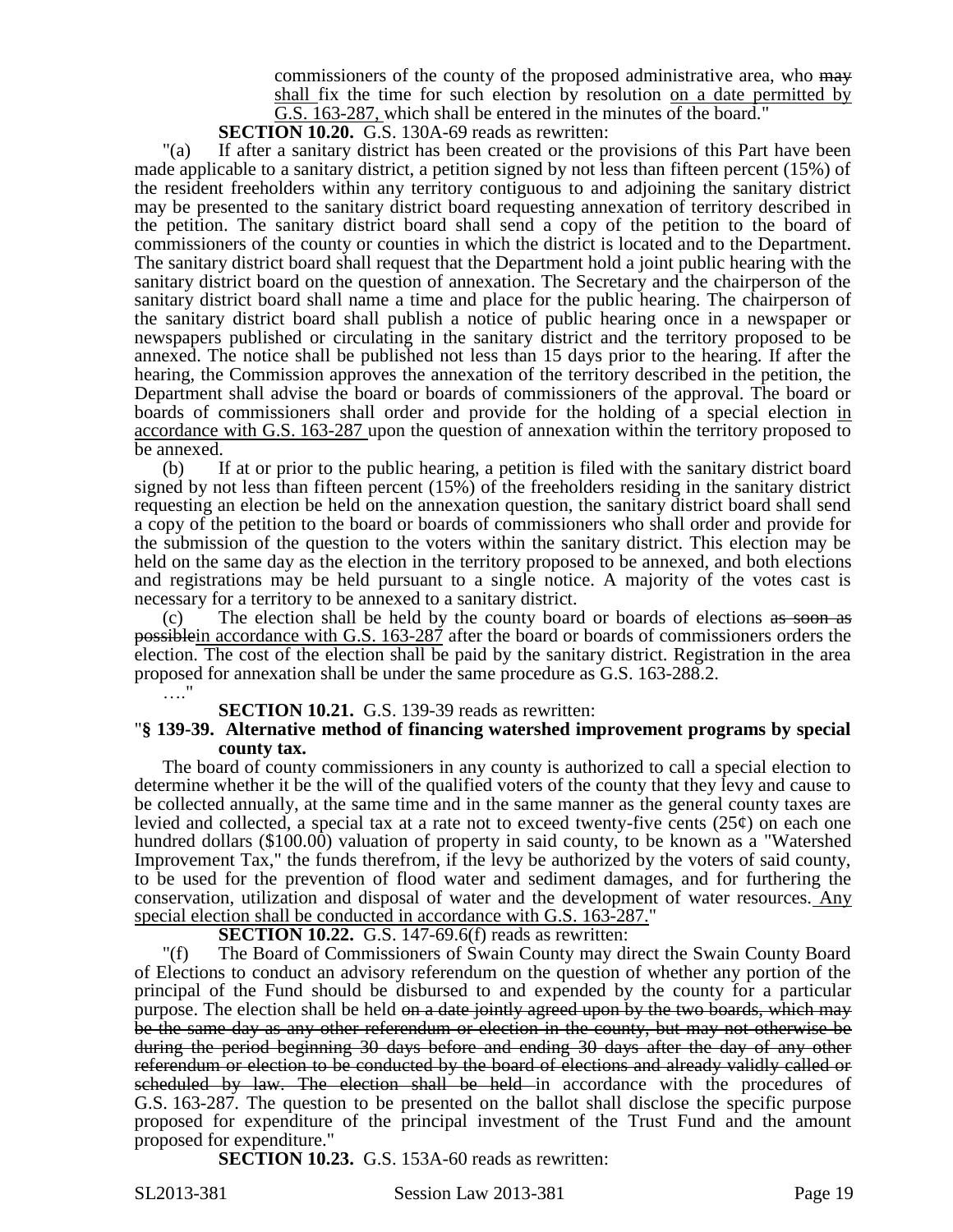# "**§ 153A-60. Initiation of alterations by resolution.**

The board of commissioners shall initiate any alteration in the structure of the board by adopting a resolution. The resolution shall:

- (1) Briefly but completely describe the proposed alterations;
- (2) Prescribe the manner of transition from the existing structure to the altered structure;
- (3) Define the electoral districts, if any, and apportion the members among the districts;
- (4) Call a special referendum on the question of adoption of the alterations. The referendum shall be held and conducted by the county board of elections. The referendum may be held only on a date permitted by G.S. 163-287. the same time as any other state, county or municipal primary, election, special election or referendum, or on any date set by the board of county commissioners, provided, that such referendum shall not be held within the period of time beginning 60 days before and ending 60 days after any other primary, election, special election or referendum held in the county.

Upon its adoption, the resolution shall be published in full."

**SECTION 10.24.** G.S. 153A-405(a) reads as rewritten:

"(a) If authorized to do so by the concurrent resolutions that established it, a commission may call a referendum on its proposed plan of governmental consolidation. If authorized or directed in the concurrent resolutions, the ballot question may include the assumption of debt secured by a pledge of faith and credit language and may also include the assumption of the right to issue authorized but unissued faith and credit debt language as provided in subsection (b) of this section. The referendum may be held on the same day as any other referendum or election in the county or counties involved, but may not otherwise be held during the period beginning 30 days before and ending 30 days after the day of any other referendum or election to be conducted by the board or boards of elections conducting the referendum and already validly called or scheduled by law.shall be held in accordance with G.S. 163-287."

# **SECTION 10.25.** G.S. 158-16 reads as rewritten:

"**§ 158-16. Board of commissioners may call tax election; rate and purposes of tax.**

The board of county commissioners in any county is authorized and empowered to call a special election to determine whether it be the will of the qualified voters of said county that they levy and cause to be collected annually, at the same time and in the same manner as the general county taxes are levied and collected, a special tax at a rate not to exceed five cents  $(5¢)$ on each one hundred dollars (\$100.00) valuation of property in said county, to be known as an "industrial development tax," the funds therefrom, if the levy be authorized by the voters of said county, to be used for the purpose of attracting new and diversified industries to said county, and for the encouragement of new business and industrial ventures by local as well as foreign capital, and for the purpose of aiding and encouraging the location of manufacturing enterprises, making industrial surveys and locating industrial plants in said county, and for the purpose of encouraging agricultural development in said county. Any special election shall be conducted in accordance with G.S. 163-287."

# **SECTION 10.26.** G.S. 159-61(b) reads as rewritten:

"(b) The date of a bond referendum shall be fixed by the governing board, but shall not be more than one year after adoption of the bond order, order, only on a date permitted by G.S. 163-287. The governing board may call a special referendum for the purpose of voting on a bond issue on any day, including the day of any regular or special election held for another purpose (unless the law under which the bond referendum or other election is held specifically prohibits submission of other questions at the same time). A special bond referendum may not be held within 30 days before or 10 days after a statewide primary, election, or referendum, or within 30 days before or 10 days after any other primary, election, or referendum to be held in the same unit holding the bond referendum and already validly called or scheduled by law at the time the bond referendum is called. The clerk shall mail or deliver a certified copy of the resolution calling a special bond referendum to the board of elections that is to conduct it within three days after the resolution is adopted, but failure to observe this requirement shall not in any manner affect the validity of the referendum or bonds issued pursuant thereto. Bond referenda shall be conducted by the board of elections conducting regular elections of the county, city, or special district. In fixing the date of a bond referendum, the governing board shall consult the board of elections in order that the referendum shall not unduly interfere with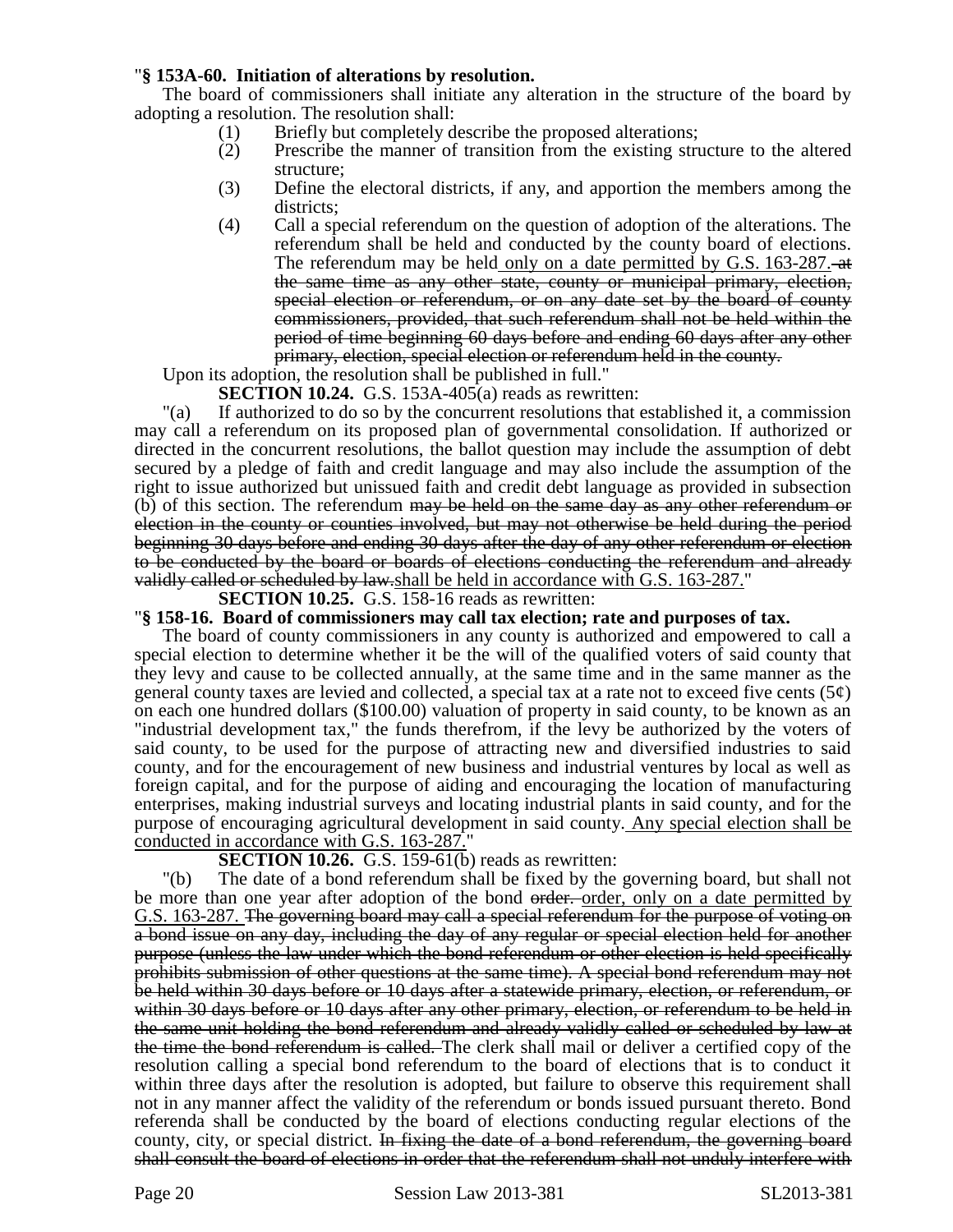other elections already scheduled or in process. Several bond orders or other matters may be voted upon at the same referendum."

### **SECTION 10.27.** G.S. 160A-103 reads as rewritten:

# "**§ 160A-103. Referendum on charter amendments by ordinance.**

An ordinance adopted under G.S. 160A-102 that is not made effective upon approval by a vote of the people shall be subject to a referendum petition. Upon receipt of a referendum petition bearing the signatures and residence addresses of a number of qualified voters of the city equal to at least 10 percent of the whole number of voters who are registered to vote in city elections according to the most recent figures certified by the State Board of Elections or 5,000, whichever is less, the council shall submit an ordinance adopted under G.S. 160A-102 to a vote of the people. The date of the special election shall be fixed  $at$  on a date permitted by G.S. 163-287. not more than 120 nor fewer than 60 days after receipt of the petition. A referendum petition shall be addressed to the council and shall identify the ordinance to be submitted to a vote. A referendum petition must be filed with the city clerk not later than 30 days after publication of the notice of adoption of the ordinance."

**SECTION 10.28.** G.S. 160A-104 reads as rewritten:

#### "**§ 160A-104. Initiative petitions for charter amendments.**

The people may initiate a referendum on proposed charter amendments. An initiative petition shall bear the signatures and resident addresses of a number of qualified voters of the city equal to at least ten percent (10%) of the whole number of voters who are registered to vote in city elections according to the most recent figures certified by the State Board of Elections or 5,000, whichever is less. The petition shall set forth the proposed amendments by describing them briefly but completely and with reference to the pertinent provisions of G.S. 160A-101, but it need not contain the precise text of the charter amendments necessary to implement the proposed changes. The petition may not propose changes in the alternative, or more than one integrated set of charter amendments. Upon receipt of a valid initiative petition, the council shall call a special election on the question of adopting the charter amendments proposed therein, and shall give public notice thereof in accordance with G.S. 163-287. The date of the special election shall be fixed at on a date permitted by G.S. 163-287. not more than 120 nor fewer than 60 days after receipt of the petition. If a majority of the votes cast in the special election shall be in favor of the proposed changes, the council shall adopt an ordinance amending the charter to put them into effect. Such an ordinance shall not be subject to a referendum petition. No initiative petition may be filed (i) between the time the council initiates proceedings under G.S. 160A-102 by publishing a notice of hearing on proposed charter amendments and the time proceeding under that section have been carried to a conclusion either through adoption or rejection of a proposed ordinance or lapse of time, nor (ii) within one year and six months following the effective date of an ordinance amending the city charter pursuant to this Article, nor (iii) within one year and six months following the date of any election on charter amendments that were defeated by the voters.

The restrictions imposed by this section on filing initiative petitions shall apply only to petitions concerning the same subject matter. For example, pendency of council action on amendments concerning the method of electing the council shall not preclude an initiative petition on adoption of the council-manager form of government.

Nothing in this section shall be construed to prohibit the submission of more than one proposition for charter amendments on the same ballot so long as no proposition offers a different plan under the same option as another proposition on the same ballot."

**SECTION 10.29.** G.S. 160A-583 reads as rewritten:

#### "**§ 160A-583. Funds.**

The establishment and operation of a transportation authority as herein authorized are governmental functions and constitute a public purpose, and the municipality is hereby authorized to appropriate funds to support the establishment and operation of the transit authority. The municipality may also dedicate, sell, convey, donate or lease any of its interest in any property to the authority. Further, the authority is hereby authorized to establish such license and regulatory fees and charges as it may deem appropriate, subject to the approval of the governing body of the municipality. If the governing body finds that the funds otherwise available are insufficient, it may call a special election without a petition and submit to the qualified voters of the municipality the question of whether or not a special tax shall be levied and/or bonds issued, specifying the maximum amount thereof, for the purpose of acquiring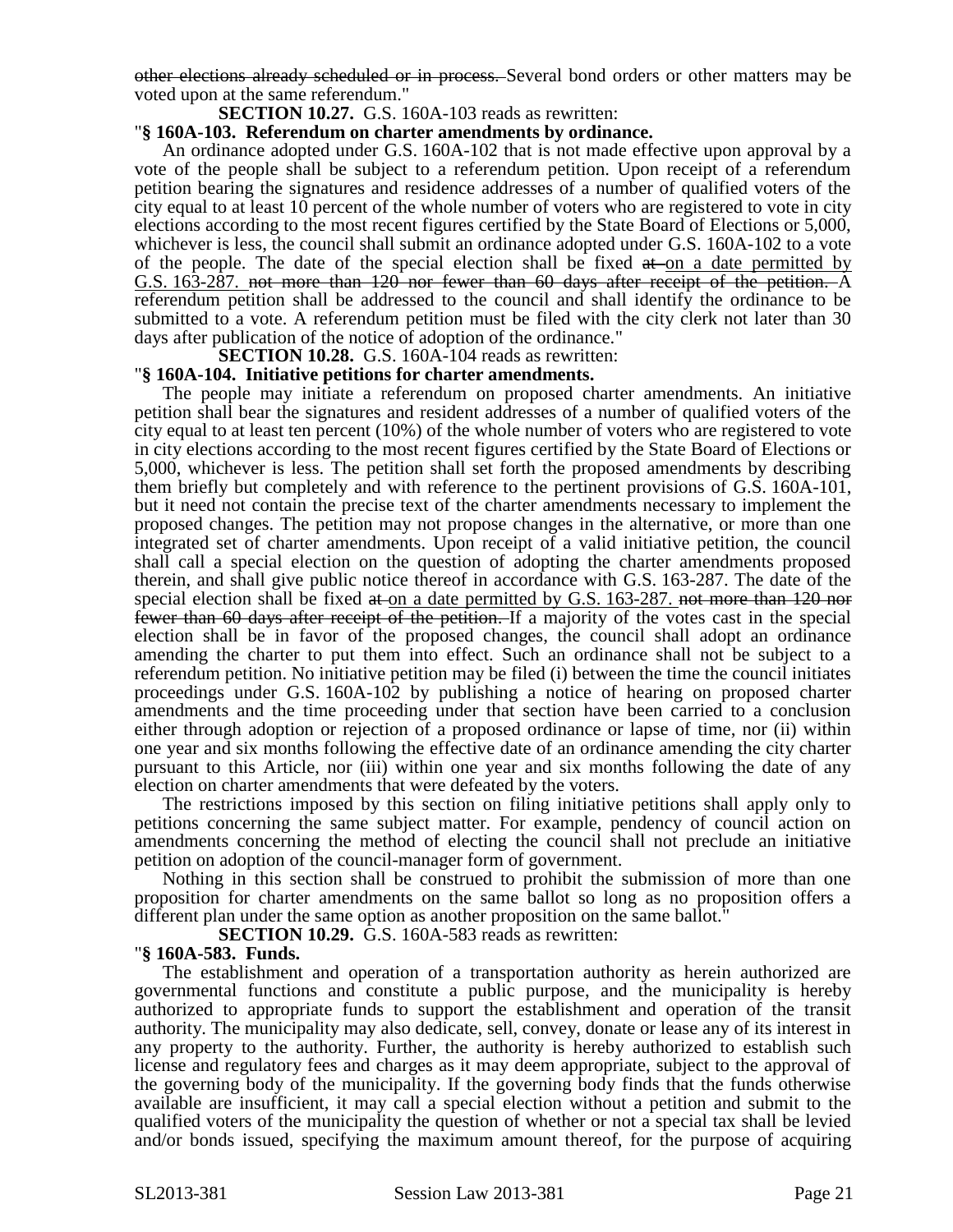lands, buildings, equipment and facilities and for the operations of the transit authority. Any special election shall be conducted in accordance with G.S. 163-287."

### **SECTION 10.30.** G.S. 162A-68(d) reads as rewritten:

"(d) If, at or prior to such public hearing, there shall be filed with the district board a petition, signed by not less than ten per centum (10%) of the qualified voters residing in the district, requesting an election to be held therein on the question of including the political subdivision or unincorporated area, the district board shall certify a copy of such petition to the board or boards of commissioners, and the board or boards of commissioners shall request the county board or boards of elections to submit such question to the qualified voters within the district in accordance with G.S. 163-287 and the other applicable provisions of Chapter 163 of the General Statutes; provided, that the election shall not be held unless the Environmental Management Commission has adopted a resolution approving the inclusion of the political subdivision or unincorporated area in the district.

Notice of such election, which shall contain a statement of the boundaries of the territory proposed to be included in the district and the boundaries of the district after inclusion, shall be given by publication once a week for three successive weeks in a newspaper or newspapers having general circulation within the district, the first publication to be at least 30 days prior to the election."

**SECTION 10.31.** G.S. 162A-77.1 reads as rewritten:

#### "**§ 162A-77.1. Special election upon the question of the merger of metropolitan sewerage districts into cities or towns.**

Any district lying entirely within the corporate limits of a city or town may be merged into such city or town in accordance with the provisions of this section.

The governing body of a city or town, with the approval of the district board, shall call and conduct a special election within such city or town on the question of the merger of the district into the city or town. A vote in favor of such merger shall constitute a vote for such city or town to assume the obligations of the district. Such special election may be called and conducted by the governing body of a city or town upon its own motion after passage of a resolution of the district board requesting or approving the special election. Any special election shall be conducted in accordance with G.S. 163-287.

A new registration of voters shall not be required for the special election. The special election shall be conducted in accordance with the provisions of law applicable to regular elections in the city or town.

If a majority of the votes are in favor of the merger, then:

- (1) All property, real and personal and mixed, including accounts receivable, belonging to such district shall vest in, belong to, and be the property of, such city or town. All district boards are hereby authorized to take such actions and to execute such documents as will carry into effect the provisions and the intent of this section.
- (2) All judgments, liens, rights of liens, and causes of action of any nature in favor of such district shall vest in and remain and inure to the benefit of such city or town.
- (3) All taxes, assessments, sewer charges, and any other debts, charges or fees, owing to such district shall be owed to and collected by such city or town.
- (4) All actions, suits and proceedings pending against, or having been instituted by, such district shall not be abated by this section or by the merger herein provided for, but all such actions, suits, and proceedings shall be continued and completed in the same manner as if merger had not occurred, and such city or town shall be a party to all such actions, suits, and proceedings in the place and stead of the district and shall pay or cause to be paid any judgments rendered against the district in any such actions, suits, or proceedings. No new process need be served in any such action, suit, or proceeding.
- (5) All obligations of the district, including outstanding indebtedness, shall be assumed by such city or town, and all such obligations and outstanding indebtedness shall constitute obligations and indebtedness of such city or town, and the full faith and credit of such city or town shall be deemed to be pledged for the punctual payment of the principal of and the interest on any general obligation bonds or bond anticipation notes of such district, and all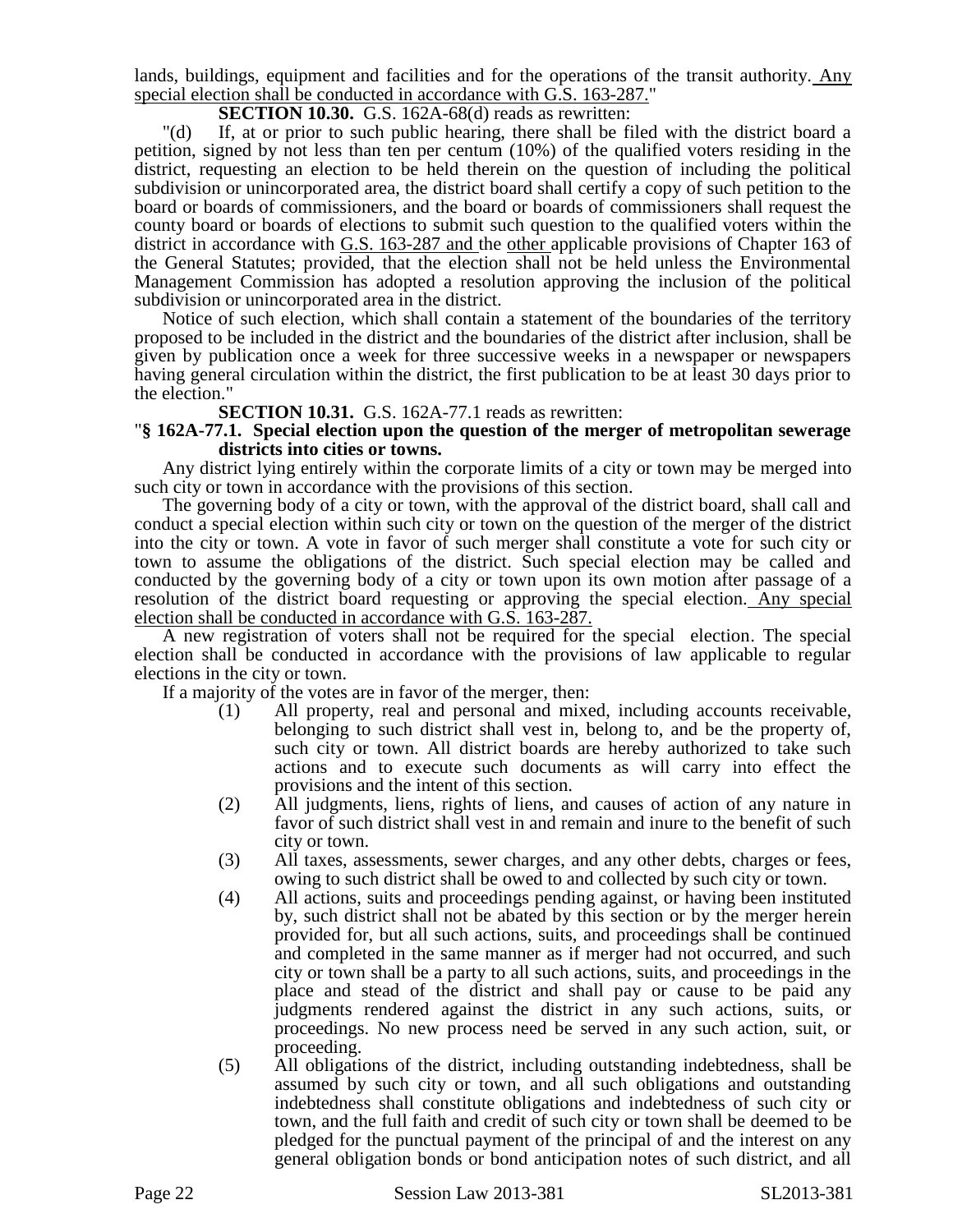the taxable property within such city or town, as well as that formerly located within the district, shall be and remain subject to taxation for such payment.

- (6) All ordinances, rules, regulations, and policies of such district shall continue in full force and effect until repealed or amended by the governing body of such city or town.
- (7) Such district shall be abolished, and shall no longer be constituted a public body or a body politic and corporate, except for the purposes of carrying into effect the provisions and the intent of this section.

If a majority of the votes are against the merger, then such merger shall not be effective unless approved by a majority of the qualified voters who vote thereon in a subsequent special election conducted under authority of this section.

Any action or proceeding in any court to set aside a special election held under authority of this section or the result thereof, or to obtain any other relief upon the ground that such election or any proceeding or action taken with respect to the holding of such election is invalid, must be commenced within 30 days after the day of such special election. After the expiration of such period of limitation, no right of action or defense founded upon the invalidity of the election or the result thereof shall be asserted, nor shall the validity of the election or of the result thereof be open to question in any court upon any ground whatever, except in an action or proceeding commenced within such period."

**SECTION 10.32.** This Part becomes effective January 1, 2014, and applies to special elections held on or after that date.

# **PART 11. POLL OBSERVERS**

**SECTION 11.1.** G.S. 163-45 reads as rewritten:

### "**§ 163-45. Observers; appointment.**

(a) The chair of each political party in the county shall have the right to designate two observers to attend each voting place at each primary and election and such observers may, at the option of the designating party chair, be relieved during the day of the primary or election after serving no less than four hours and provided the list required by this section to be filed by each chair contains the names of all persons authorized to represent such chair's political party. The chair of each political party in the county shall have the right to designate 10 additional at-large observers who are residents of that county who may attend any voting place in that county. The list submitted by the chair of the political party may be amended between the one-stop period under G.S. 163-227.2 and general election day to substitute one or all at-large observers for election day. Not more than two observers from the same political party shall be permitted in the voting enclosure at any time. time, except that in addition one of the at-large observers from each party may also be in the voting enclosure. This right shall not extend to the chair of a political party during a primary unless that party is participating in the primary. In any election in which an unaffiliated candidate is named on the ballot, the candidate or the candidate's campaign manager shall have the right to appoint two observers for each voting place consistent with the provisions specified herein. Persons appointed as observers must be registered voters of the county for which appointed and must have good moral character. No person who is a candidate on the ballot in a primary or election may serve as an observer or runner in that primary or election. Observers shall take no oath of office.

(b) Individuals authorized to appoint observers must submit in writing to the chief judge of each precinct a signed list of the observers appointed for that precinct. precinct, except that the list of at-large observers authorized in subsection (a) of this section shall be submitted to the county director of elections. Individuals authorized to appoint observers must, prior to 10:00 A.M. on the fifth day prior to any primary or general election, submit in writing to the chair of the county board of elections two signed copies of a list of observers appointed by them, designating the precinct or at-large status for which each observer is appointed. Before the opening of the voting place on the day of a primary or general election, the chair shall deliver one copy of the list to the chief judge for each affected precinct. precinct, except that the list of at-large observers shall be provided by the county director of elections to the chief judge. The chair shall retain the other copy. The chair, or the chief judge and judges for each affected precinct, may for good cause reject any appointee and require that another be appointed. The names of any persons appointed in place of those persons rejected shall be furnished in writing to the chief judge of each affected precinct no later than the time for opening the voting place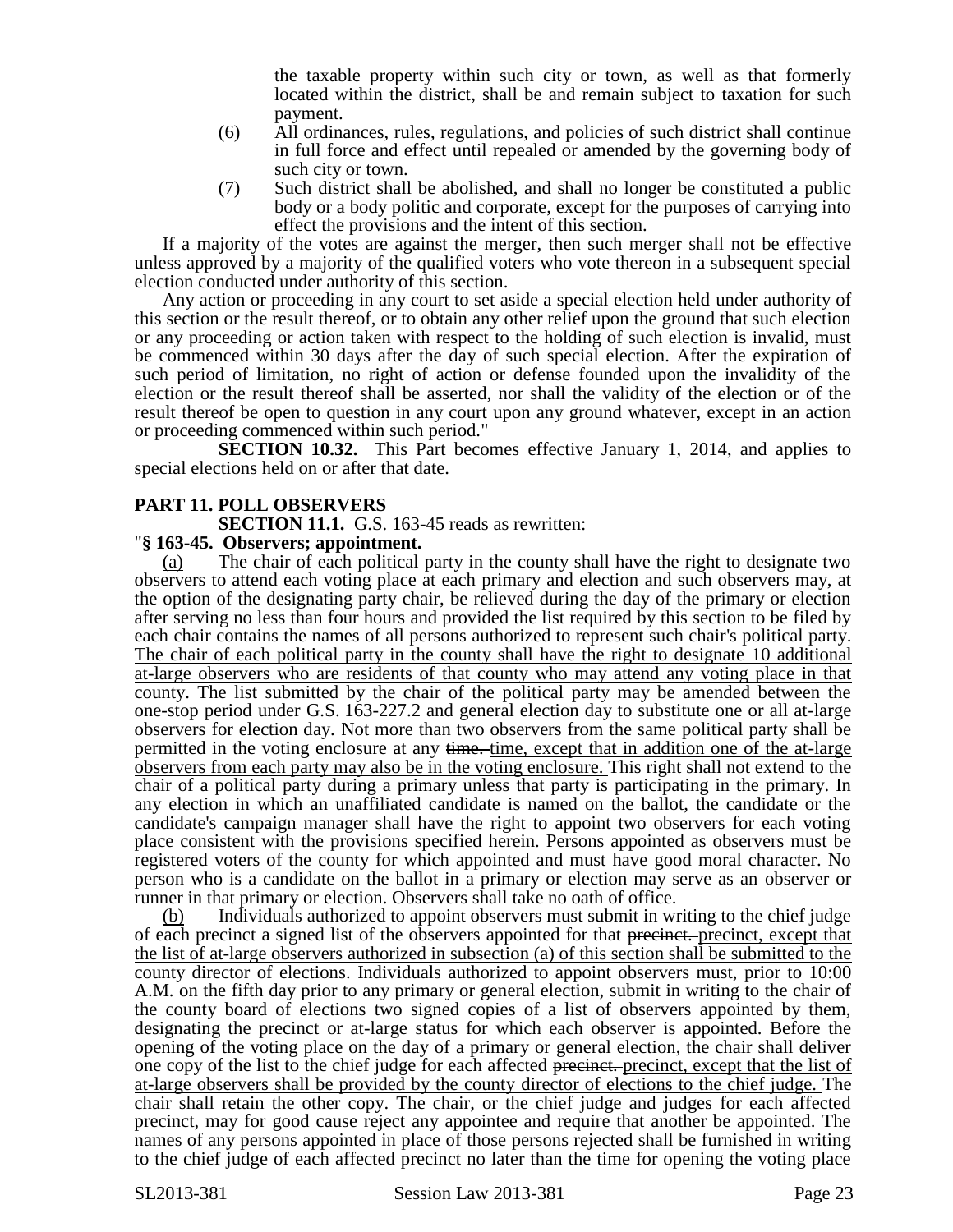on the day of any primary or general election, either by the chair of the county board of elections or the person making the substitute appointment.

If party chairs appoint observers at one-stop sites under G.S. 163-227.2, those party chairs shall provide a list of the observers appointed before 10:00 A.M. on the fifth day before the observer is to observe. At-large observers may serve at any one-stop site.

(c) An observer shall do no electioneering at the voting place, and shall in no manner impede the voting process or interfere or communicate with or observe any voter in casting a ballot, but, subject to these restrictions, the chief judge and judges of elections shall permit the observer to make such observation and take such notes as the observer may desire.

(d) Whether or not the observer attends to the polls for the requisite time provided by this section, each observer shall be entitled to obtain at times specified by the State Board of Elections, but not less than three times during election day with the spacing not less than one hour apart, a list of the persons who have voted in the precinct so far in that election day. Counties that use an "authorization to vote document" instead of poll books may comply with the requirement in the previous sentence by permitting each observer to inspect election records so that the observer may create a list of persons who have voted in the precinct so far that election day; each observer shall be entitled to make the inspection at times specified by the State Board of Elections, but not less than three times during election day with the spacing not less than one hour apart.

Instead of having an observer receive the voting list, the county party chair may send a runner to do so, even if an observer has not been appointed for that precinct. The runner may be the precinct party chair or any person named by the county party chair. Each county party chair using runners in an election shall provide to the county board of elections before 10:00 A.M. on the fifth day before election day a list of the runners to be used. That party chair must notify the chair of the county board of elections or the board chair's designee of the names of all runners to be used in each precinct before the runner goes to the precinct. The runner may receive a voter list from the precinct on the same schedule as an observer. Whether obtained by observer or runner, each party is entitled to only one voter list at each of the scheduled times. No runner may enter the voting enclosure except when necessary to announce that runner's presence and to receive the list. The runner must leave immediately after being provided with the list."

**SECTION 11.2.** The Joint Legislative Elections Oversight Committee shall study a bill of rights for election observers to guarantee their right to help assist proper voting while ensuring proper protection for voters and recommend to the General Assembly any legislation it deems advisable. It may make an interim report prior to the date that the General Assembly reconvenes the 2013 Regular Session in 2014 and shall make a final report before the convening of the 2015 Regular Session of the General Assembly.

# **PART 12. ELIMINATION OF PREREGISTRATION**

**SECTION 12.1.(a)** G.S. 163-82.1(d) is repealed.

**SECTION 12.1.(b)** G.S. 163-82.3(a)(5) is repealed.

**SECTION 12.1.(c)** G.S. 163-82.4(d) reads as rewritten:

"(d) Citizenship and Age Questions. – Voter registration application forms shall include all of the following:

- (1) The following question and statement:
	- a. "Are you a citizen of the United States of America?" and boxes for the applicant to check to indicate whether the applicant is or is not a citizen of the United States.
	- b. "If you checked 'no' in response to this question, do not submit this form."
- (2) The following questions question and statement:
	- a. "Will you be 18 years of age on or before election day?" and boxes for the applicant to check to indicate whether the applicant will be 18 years of age or older on election day.
	- b. "Are you at least 16 years of age and understand that you must be 18 years of age on or before election day to vote?" and boxes for the applicant to check to indicate whether the applicant is at least 16 years of age and understands that the applicant must be at least 18 years of age or older by election day to vote.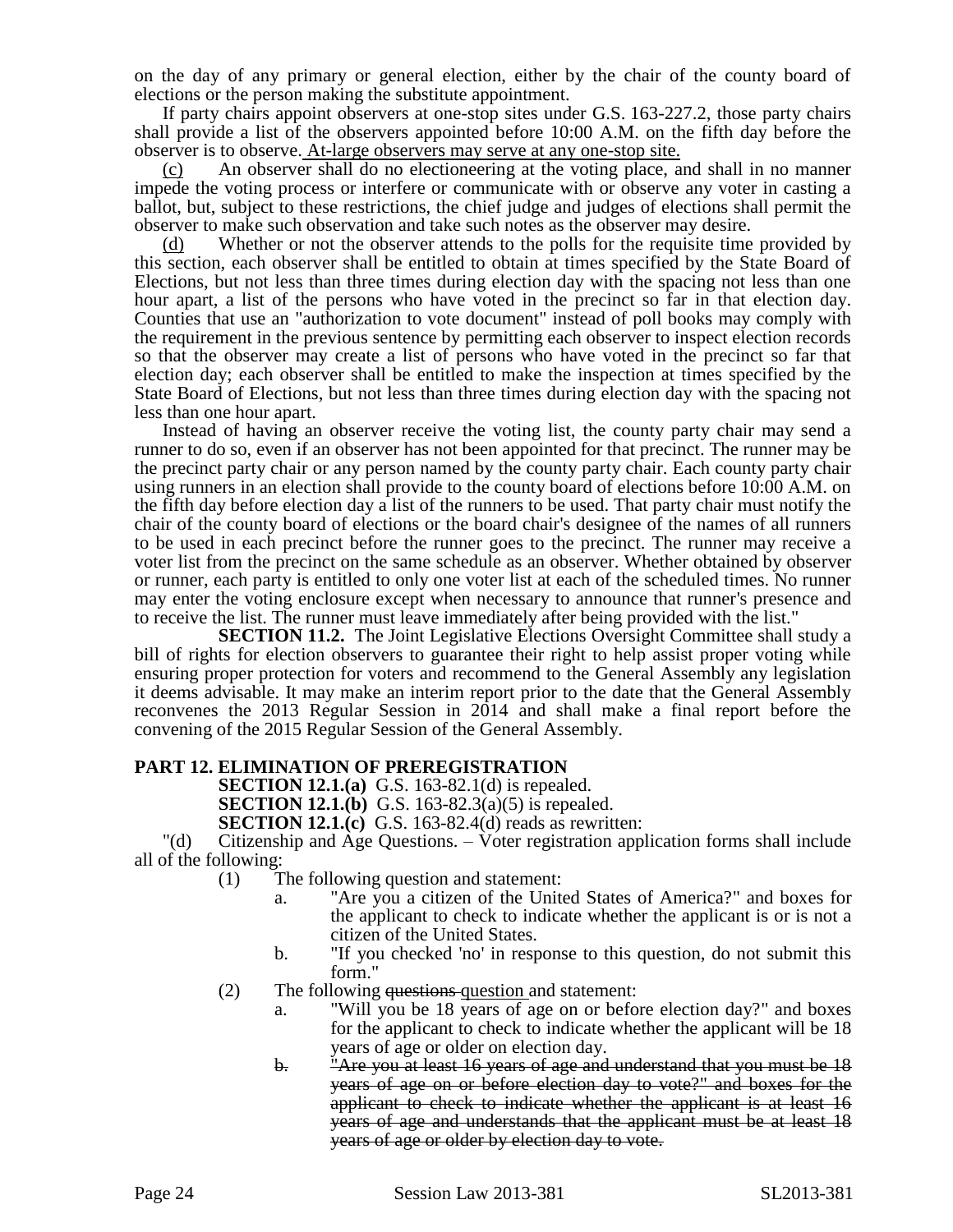c. "If you checked 'no' in response to both of these questions, this question, do not submit this form."

### **SECTION 12.1.(d)** G.S. 163-82.23 reads as rewritten:

### "**§ 163-82.23. Voter registration at public high schools.**

Every public high school shall make available to its students and others who are eligible to register and preregister to vote the application forms described in G.S. 163-82.3, and shall keep a sufficient supply of the forms so that they are always available. A local board of education may, but is not required to, designate high school employees to assist in completing the forms. Only employees who volunteer for this duty may be designated by boards of education."

**SECTION 12.1.(e)** G.S. 163-82.19(a) reads as rewritten:

"(a) Voter Registration at Drivers License Offices. – The Division of Motor Vehicles shall, pursuant to the rules adopted by the State Board of Elections, modify its forms so that any eligible person who applies for original issuance, renewal or correction of a drivers license, or special identification card issued under G.S. 20-37.7 may, on a part of the form, complete an application to register to vote, or to update the voter's registration if the voter has changed his or her address or moved from one precinct to another or from one county to another, or to preregister to vote. another. The person taking the application shall ask if the applicant is a citizen of the United States. If the applicant states that the applicant is not a citizen of the United States, or declines to answer the question, the person taking the application shall inform the applicant that it is a felony for a person who is not a citizen of the United States to apply to register to vote. Any person who willfully and knowingly and with fraudulent intent gives false information on the application is guilty of a Class I felony. The application shall state in clear language the penalty for violation of this section. The necessary forms shall be prescribed by the State Board of Elections. The form must ask for the previous voter registration address of the voter, if any. If a previous address is listed, and it is not in the county of residence of the applicant, the appropriate county board of elections shall treat the application as an authorization to cancel the previous registration and also process it as such under the procedures of G.S. 163-82.9. If a previous address is listed and that address is in the county where the voter applies to register, the application shall be processed as if it had been submitted under G.S. 163-82.9.

Registration shall become effective as provided in G.S. 163-82.7. Applications to register to vote accepted at a drivers license office under this section until the deadline established in G.S.  $163-82.6(c)(2)$  shall be treated as timely made for an election, and no person who completes an application at that drivers license office shall be denied the vote in that election for failure to apply earlier than that deadline.

All applications shall be forwarded by the Department of Transportation to the appropriate board of elections not later than five business days after the date of acceptance, according to rules which shall be promulgated by the State Board of Elections. Those rules shall provide for a paperless, instant, electronic transfer of applications to the appropriate board of elections. Applications for preregistration to vote shall be forwarded to the State Board of Elections."

**SECTION 12.1.(f)** G.S. 163-82.20 reads as rewritten:

### "**§ 163-82.20. Voter registration at other public agencies.**

- (a) Voter Registration Agencies. Every office in this State which accepts:
	- (1) Applications for a program of public assistance under Article 2 of Chapter 108A of the General Statutes or under Article 13 of Chapter 130A of the General Statutes;
	- (2) Applications for State-funded State or local government programs primarily engaged in providing services to persons with disabilities, with such office designated by the State Board of Elections; or
	- (3) Claims for benefits under Chapter 96 of the General Statutes, the Employment Security Law, is designated as a voter registration agency for purposes of this section.

(b) Duties of Voter Registration Agencies. – A voter registration agency described in subsection (a) of this section shall, unless the applicant declines, in writing, to register or preregister to vote:

(1) Distribute with each application for service or assistance, and with each recertification, renewal, or change of address relating to such service or assistance: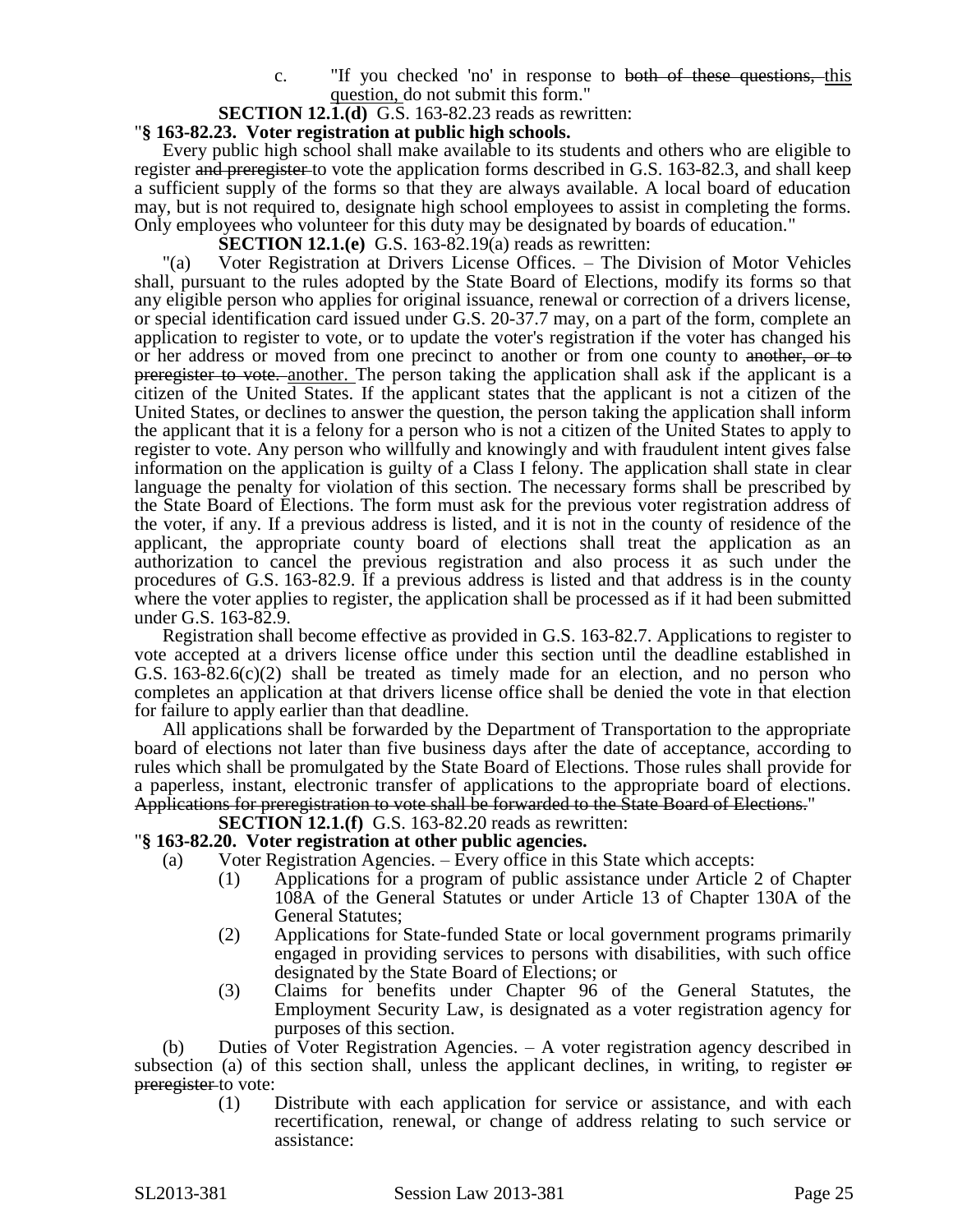- a. The voter registration application form described in G.S. 163-82.3(a) or (b); or
- b. The voter registration agency's own form, if it is substantially equivalent to the form described in G.S. 163-82.3(a) or (b) and has been approved by the State Board of Elections, provided that the agency's own form may be a detachable part of the agency's paper application or may be a paperless computer process, as long as the applicant is required to sign an attestation as part of the application to register or preregister. register.
- (2) Provide a form that contains the elements required by section  $7(a)(6)(B)$  of the National Voter Registration Act; and
- (3) Provide to each applicant who does not decline to register or preregister-to vote the same degree of assistance with regard to the completion of the registration application as is provided by the office with regard to the completion of its own forms.

(c) Provided that voter registration agencies designated under subdivision (a)(3) of this section shall only be required to provide the services set out in this subsection to applicants for new claims, reopened claims, and changes of address under Chapter 96 of the General Statutes, the Employment Security Law.

(d) Home Registration for Disabled. – If a voter registration agency provides services to a person with disability at the person's home, the voter registration agency shall provide the services described in subsection (b) of this section at the person's home.

(e) Prohibitions. – Any person providing any service under subsection (b) of this section shall not:

- (1) Seek to influence an applicant's political preference or party registration, except that this shall not be construed to prevent the notice provided by G.S. 163-82.4(c) to be given if the applicant refuses to declare his party affiliation;
- (2) Display any such political preference or party allegiance;<br>(3) Make any statement to an applicant or take any action the
- Make any statement to an applicant or take any action the purpose or effect of which is to discourage the applicant from registering or preregistering to vote; or
- (4) Make any statement to an applicant or take any action the purpose or effect of which is to lead the applicant to believe that a decision to register or preregister or not to register or preregister has any bearing on the availability of services or benefits.

(f) Confidentiality of Declination to Register. – No information relating to a declination to register or preregister to vote in connection with an application made at a voter registration agency may be used for any purpose other than voter registration.

 $(g)$  Transmittal From Agency to Board of Elections. – Any voter registration  $\Theta$ preregistration application completed at a voter registration agency shall be accepted by that agency in lieu of the applicant's mailing the application. Any such application so received shall be transmitted to the appropriate board of elections not later than five business days after acceptance, according to rules which shall be promulgated by the State Board of Elections.

(h) Twenty-Five-Day Deadline for an Election. – Applications to register accepted by a voter registration agency shall entitle a registrant to vote in any primary, general, or special election unless the registrant shall have made application later than the twenty-fifth calendar day immediately preceding such primary, general, or special election, provided that nothing shall prohibit voter registration agencies from continuing to accept applications during that period.

(i) Ineligible Applications Prohibited.  $-$  No person shall make application to register  $\Theta$ preregister to vote under this section if that person is ineligible on account of age, citizenship, lack of residence for the period of time provided by law, or because of conviction of a felony."

- **SECTION 12.1.(g)** G.S. 115C-81(g1)(1) reads as rewritten:
- "(1) The State Board of Education shall modify the high school social studies curriculum to include instruction in civic and citizenship education. The State Board of Education is strongly encouraged to include, at a minimum, the following components in the high school civic and citizenship education curriculum: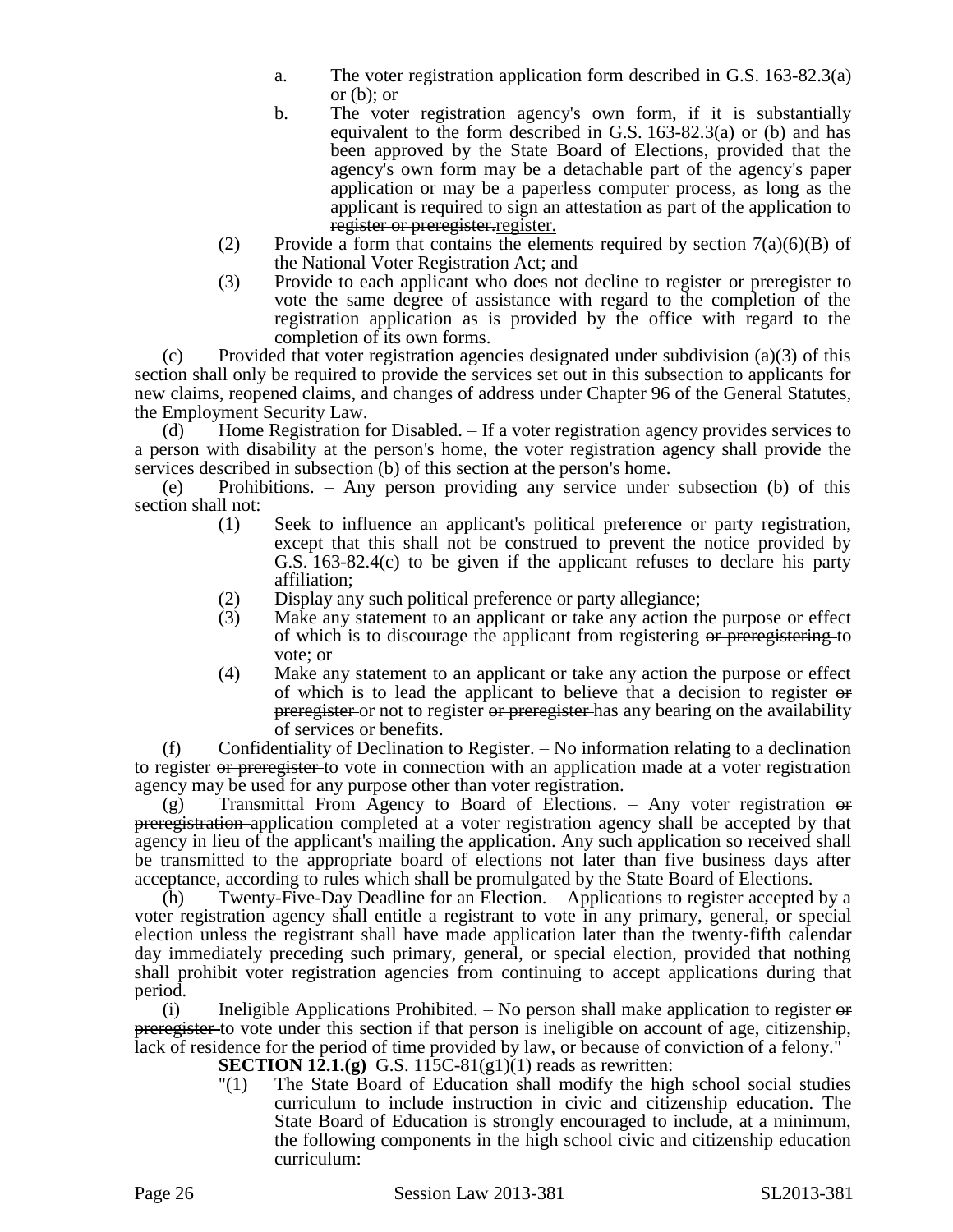- a. That students write to a local, State, or federal elected official about an issue that is important to them;
- b. Instruction on the importance of voting and otherwise participating in the democratic process, including instruction on voter registration and preregistration; registration;
- c. Information about current events and governmental structure; and d. Information about the democratic process and how laws are made.

Information about the democratic process and how laws are made."

**SECTION 12.1.(h)** G.S. 115C-47(59) reads as rewritten:

"(59) To Encourage Student Voter Registration and Preregistration. Registration. – Local boards of education are encouraged to adopt policies to promote student voter registration and preregistration. registration. These policies may include collaboration with county boards of elections to conduct voter registration and preregistration in high schools. Completion and submission of voter registration or preregistration forms shall not be a course requirement or graded assignment for students."

**SECTION 12.1.(i)** The Department of Public Instruction is encouraged to improve outreach to high school students on registering to vote when they are eligible, including the curriculum element on instruction in voter registration already provided by G.S. 115C-47(59) and voter registration in public high schools as already allowed by G.S. 163-82.23.

**SECTION 12.1.(j)** This section becomes effective September 1, 2013. All voter preregistrations completed and received by the State Board prior to that date shall be processed and those voters registered, as appropriate.

# **PART 13. "WET INK" ON VOTER REGISTRATION FORMS**

**SECTION 13.1.** G.S. 163-82.6(b) reads as rewritten:

"(b) Signature. – The form shall be valid only if signed by the applicant. An electronically captured signature, including signatures on applications generated by computer programs of third-party groups, shall not be valid on a voter registration form, except as provided in Article 21A of this Chapter. An Notwithstanding the provisions of this subsection, an electronically captured image of the signature of a voter on an electronic voter registration form offered by a State agency shall be considered a valid signature for all purposes for which a signature on a paper voter registration form is used."

# **PART 14. COMPENSATION FOR VOTER REGISTRATION LIMITED**

**SECTION 14.1.** G.S. 163-274(a) is amended by adding a new subdivision to read: "(14) For any person to be compensated based on the number of forms submitted for assisting persons in registering to vote."

# **PART 16. ELIMINATE SAME-DAY VOTER REGISTRATION**

**SECTION 16.1.** The subsections of G.S. 163-82.6A, other than subsection (e), are repealed.

**SECTION 16.1A.** The catch line of G.S. 163-82.6A reads as rewritten:

### "**§ 163-82.6A. In-person registration and voting Address and name changes at one-stop sites.**"

**SECTION 16.2.** G.S. 163-59 reads as rewritten:

# "**§ 163-59. Right to participate or vote in party primary.**

No person shall be entitled to vote or otherwise participate in the primary election of any political party unless that person complies with all of the following:

- (1) Is a registered voter.
- (2) Has declared and has had recorded on the registration book or record the fact that the voter affiliates with the political party in whose primary the voter proposes to vote or participate.
- (3) Is in good faith a member of that party.

Notwithstanding the previous paragraph, any unaffiliated voter who is authorized under G.S. 163-119 may also vote in the primary if the voter is otherwise eligible to vote in that primary except for subdivisions (2) and (3) of the previous paragraph.

Any person who will become qualified by age to register and vote in the general election for which the primary is held, even though not so qualified by the date of the primary, shall be entitled to register for the primary and general election prior to the primary and then to vote in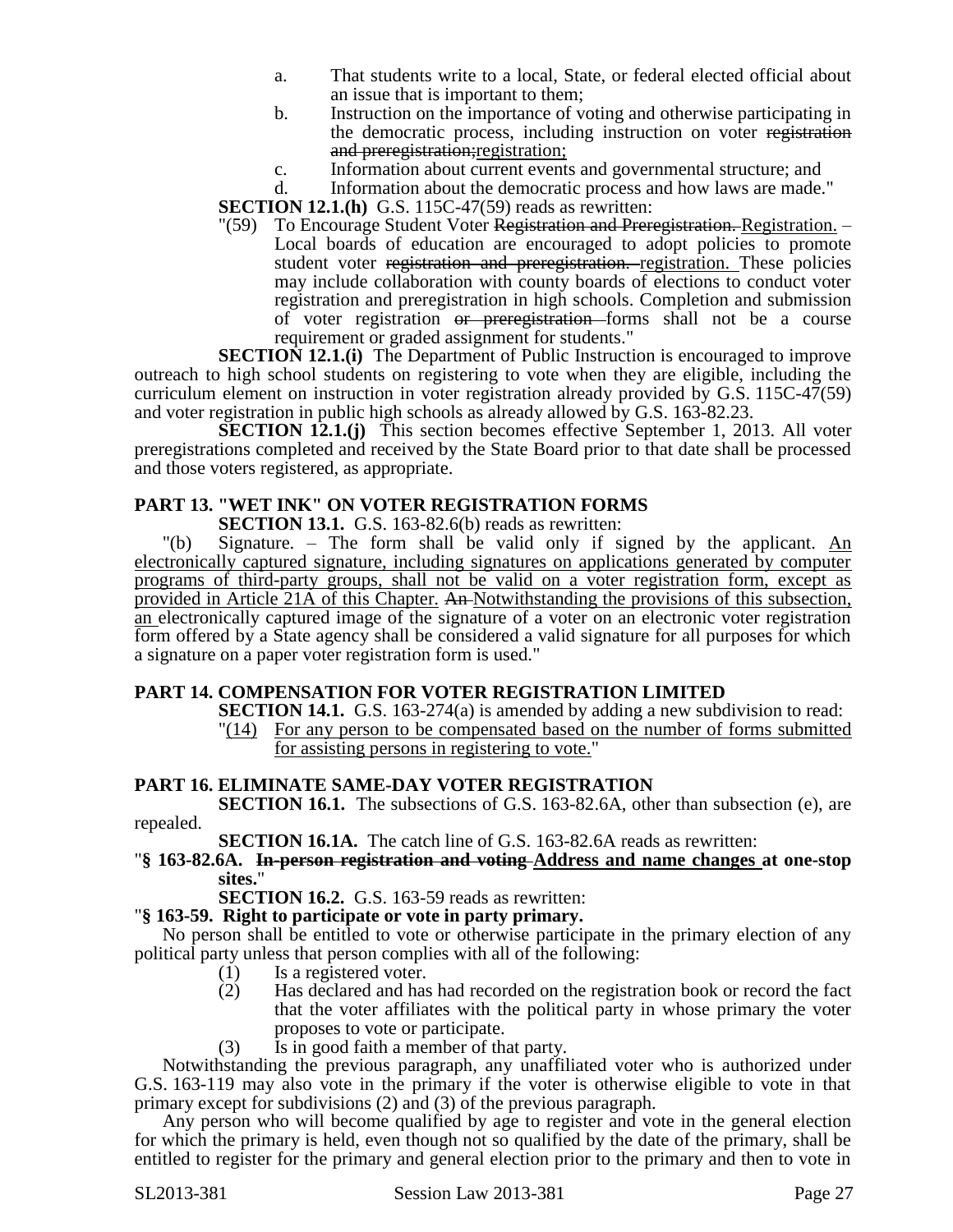the primary after being registered. Such person may register not earlier than 60 days nor later than the last day for making application to register under G.S. 163-82.6(c) prior to the primary. In addition, persons who will become qualified by age to register and vote in the general election for which the primary is held, who do not register during the special period may register to vote after such period as if they were qualified on the basis of age, but until they are qualified by age to vote, they may vote only in primary elections. Such a person also may register and vote in the primary and general election pursuant to G.S. 163-82.6A(f)."

**SECTION 16.3.** G.S. 163-82.6(c) reads as rewritten:

"(c) Registration Deadlines for a Primary or Election. – In order to be valid for a primary or election, except as provided in G.S. 163-82.6A, the form:

- (1) If submitted by mail, must be postmarked at least 25 days before the primary or election, except that any mailed application on which the postmark is missing or unclear is validly submitted if received in the mail not later than 20 days before the primary or election,
- (2) If submitted in person, by facsimile transmission, or by transmission of a scanned document, must be received by the county board of elections by a time established by that board, but no earlier than 5:00 P.M., on the twenty-fifth day before the primary or election,
- (3) If submitted through a delegatee who violates the duty set forth in subsection (a) of this section, must be signed by the applicant and given to the delegatee not later than 25 days before the primary or election, except as provided in subsection (d) of this section."

**SECTION 16.4.** G.S. 163-166.12(b2) reads as rewritten:

"(b2) Voting When Identification Numbers Do Not Match. – Regardless of whether an individual has registered by mail or by another method, if the individual has provided with the registration form a drivers license number or last four digits of a Social Security number but the computer validation of the number as required by G.S. 163-82.12 did not result in a match, and the number has not been otherwise validated by the board of elections, in the first election in which the individual votes that individual shall submit with the ballot the form of identification described in subsection (a) or subsection (b) of this section, depending upon whether the ballot is voted in person or absentee. If that identification is provided and the board of elections does not determine that the individual is otherwise ineligible to vote a ballot, the failure of identification numbers to match shall not prevent that individual from registering to vote and having that individual's vote counted. If the individual registers and votes under G.S. 163-82.6A, the identification documents required in that section, rather than those described in subsection (a) or (b) of this section, apply."

**SECTION 16.5.** G.S. 163-227.2(a) reads as rewritten:

"(a) Any voter eligible to vote by absentee ballot under G.S. 163-226 may request an application for absentee ballots, complete the application, and vote under the provisions of this section and of G.S. 163-82.6A, as applicable.section."

# **SECTION 16.6.** G.S. 163-283 reads as rewritten:

### "**§ 163-283. Right to participate or vote in party primary.**

No person shall be entitled to vote or otherwise participate in the primary election of any political party unless that person complies with all of the following:

- (1) Is a registered voter.
- (2) Has declared and has had recorded on the registration book or record the fact that the voter affiliates with the political party in whose primary the voter proposes to vote or participate.
- (3) Is in good faith a member of that party.

Notwithstanding the previous paragraph, any unaffiliated voter who is authorized under G.S. 163-119 may also vote in the primary if the voter is otherwise eligible to vote in that primary except for subdivisions (2) and (3) of the previous paragraph.

Any person who will become qualified by age to register and vote in the general election for which the primary is held, even though not so qualified by the date of the primary election, shall be entitled to register while the registration books are open during the regular registration period prior to the primary and then to vote in the primary after being registered, provided however, under full-time and permanent registration, such an individual may register not earlier than 60 days nor later than the last day for making application to register under G.S. 163-82.6(c) prior to the primary. In addition, persons who will become qualified by age to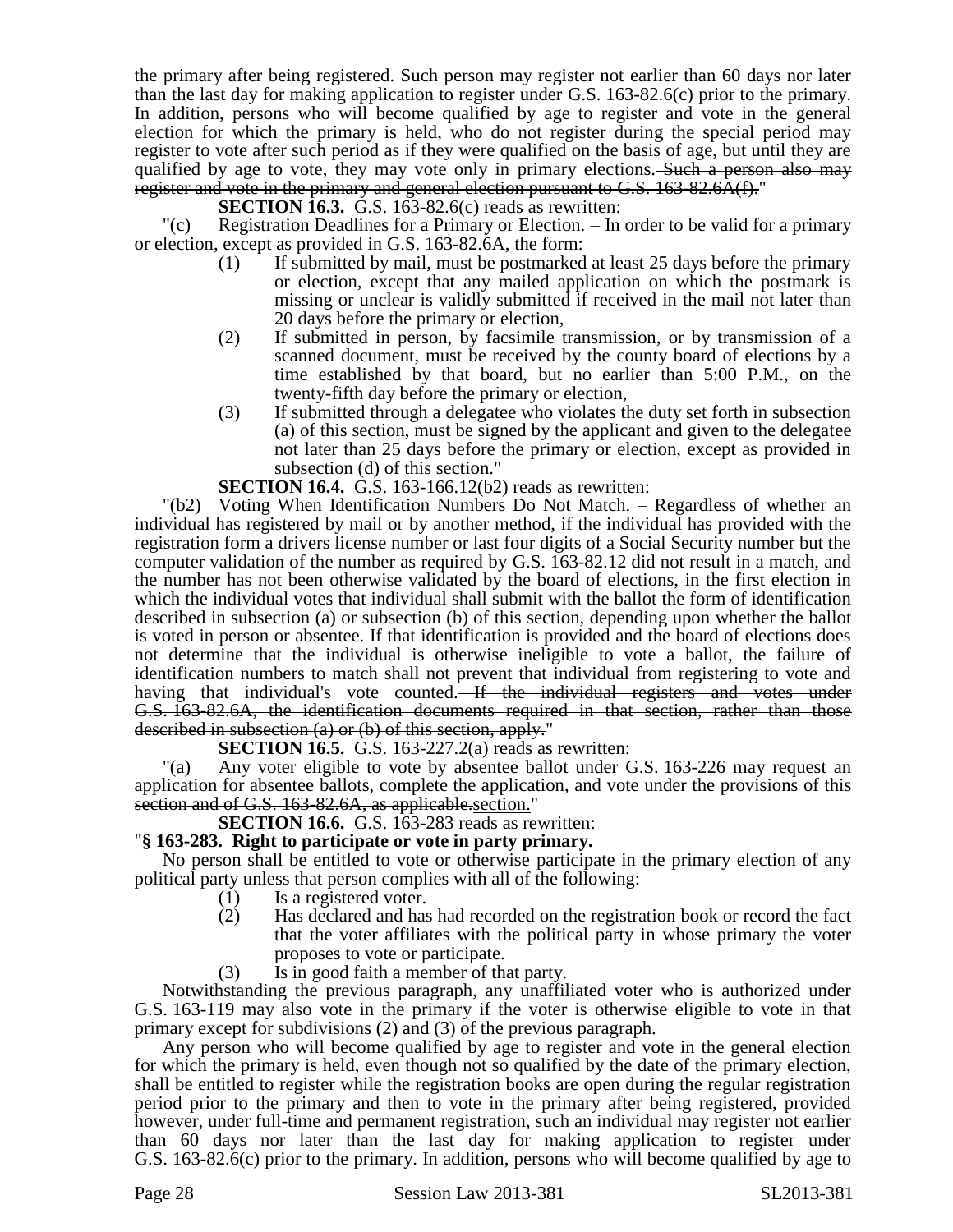register and vote in the general election for which the primary is held, who do not register during the special period may register to vote after such period as if they were qualified on the basis of age, but until they are qualified by age to vote, they may vote only in primary elections. Such a person also may register and vote in the primary and general election pursuant to G.S. 163-82.6A(f)."

**SECTION 16.7.** G.S. 163-283.1 reads as rewritten:

# "**§ 163-283.1. Voting in nonpartisan primary.**

Any person who will become qualified by age to register and vote in the general election for which a nonpartisan primary is held, even though not so qualified by the date of the primary, shall be entitled to register for the primary and general election prior to the primary and then to vote in the primary after being registered. Such a person may register not earlier than 60 days nor later than the last day for making application to register under G.S. 163-82.6(c) prior to the primary. Such a person also may register and vote in the primary and general election pursuant to G.S. 163-82.6A(f)."

**SECTION 16.8.** G.S. 163-330 reads as rewritten:

# "**§ 163-330. Voting in primary.**

Any person who will become qualified by age to register and vote in the general election for which the primary is held, even though not so qualified by the date of the primary, shall be entitled to register for the primary and general election prior to the primary and then to vote in the primary after being registered. Such person may register not earlier than 60 days nor later than the last day for making application to register under G.S. 163-82.6(c) prior to the primary. Such a person also may register and vote in the primary and general election pursuant to G.S. 163-82.6A(f)."

# **PART 17. ENHANCE DELIVERY OF MILITARY AND OVERSEAS ABSENTEE**  FOR PRESIDENTIAL ELECTIONS WHEN PRESIDENTIAL **NOMINATING CONVENTIONS CONCLUDE AFTER LABOR DAY**

**SECTION 17.(a)** G.S. 163-227.3 reads as rewritten:

# "**§ 163-227.3. Date by which absentee ballots must be available for voting.**

(a) A board of elections shall provide absentee ballots of the kinds needed 60 days prior to the statewide general election in even-numbered years and 50 days prior to the date on which any other election shall be conducted, unless 45 days is authorized by the State Board of Elections under G.S. 163-22(k) or there shall exist an appeal before the State Board or the courts not concluded, in which case the board shall provide the ballots as quickly as possible upon the conclusion of such an appeal. Provided, in a presidential election year, the board of elections shall provide general election ballots no later than three days after nomination of the presidential and vice presidential candidates if that nomination occurs later than 63 days prior to the statewide general election and makes compliance with the 60-day deadline impossible. However, in the case of municipal elections, absentee ballots shall be made available no later than 30 days before an election. In every instance the board of elections shall exert every effort to provide absentee ballots, of the kinds needed by the date on which absentee voting is authorized to commence.

(b) Second Primary. – The board of elections shall provide absentee ballots, of the kinds needed, as quickly as possible after the ballot information for a second primary has been determined."

### **SECTION 17.(b)** G.S. 163-258.9(a) reads as rewritten:

"(a) Not later than 60 days before the statewide general election in even-numbered years and not later than 50 days before any other election, the county board of elections shall transmit a ballot and balloting materials to all covered voters who by that date submit a valid military-overseas ballot application, except for a second primary. Provided, in a presidential election year, the board of elections shall provide general election ballots no later than three days after nomination of the presidential and vice presidential candidates if that nomination occurs later than 63 days prior to the statewide general election and makes compliance with the 60-day deadline impossible. However, in the case of municipal elections, absentee ballots shall be made available no later than 30 days before an election. For a second primary which includes a candidate for federal office, the county board of elections shall transmit a ballot and balloting material to all covered voters who by that date submit a valid military-overseas ballot application no later than 45 days before the second primary. For a second primary which does not include a candidate for federal office, the transmission of the ballot and ballot materials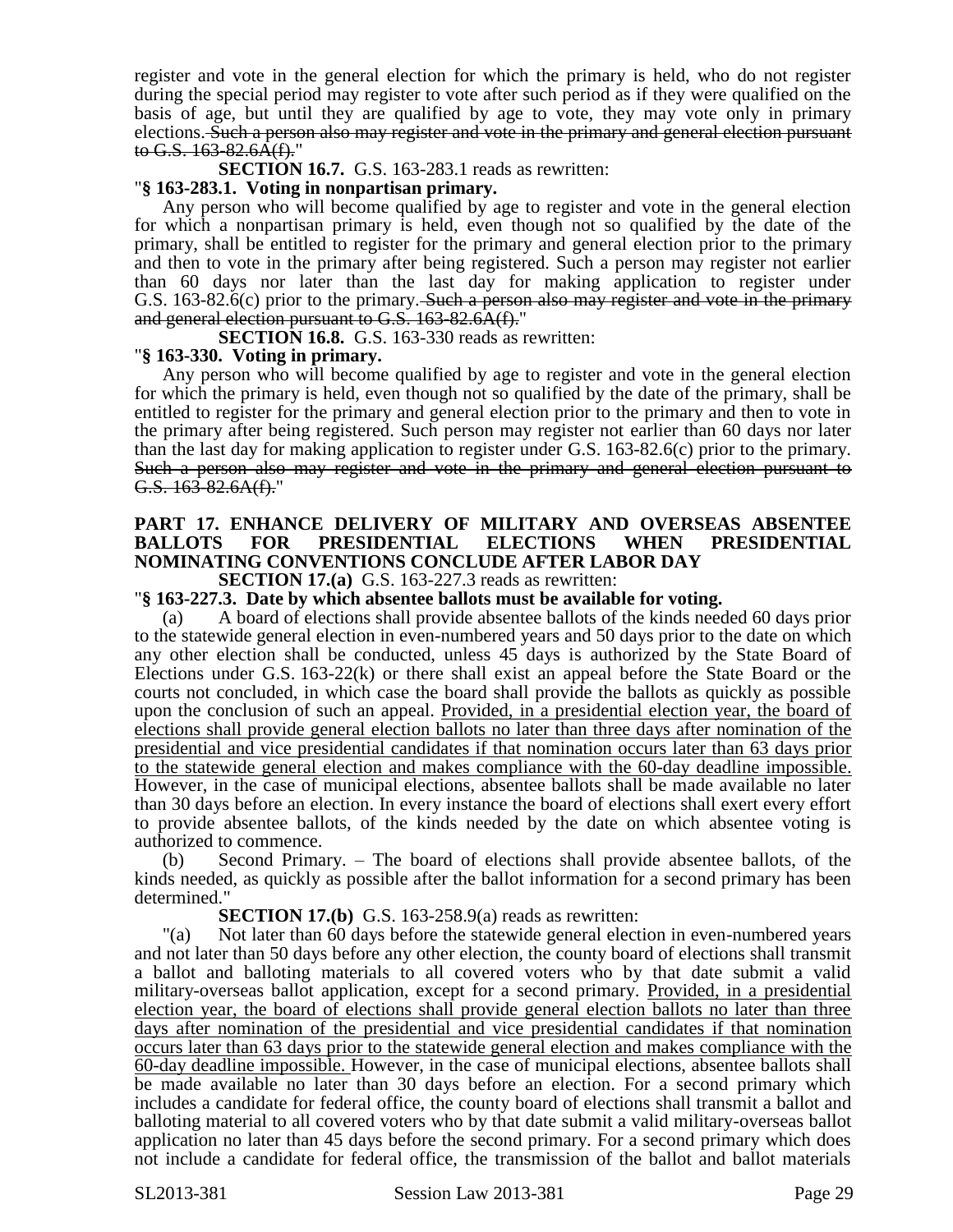shall be as soon as practicable and shall be transmitted electronically no later than three business days and by mail no later than 15 days from the date the appropriate board of elections orders that the second primary be held pursuant to G.S. 163-111. If additional offices are added to the ballot to fill a vacancy occurring after the deadline provided by this subsection, those ballots shall be transmitted as soon as practicable."

# **PART 18. LIST MAINTENANCE/INTERSTATE AGREEMENTS TO IMPROVE VOTER ROLLS**

**SECTION 18.1.** G.S. 163-82.14(a) reads as rewritten:

"(a) Uniform Program. – The State Board of Elections shall adopt a uniform program that makes a reasonable effort:diligent effort not less than twice each year:

- (1) To remove the names of ineligible voters from the official lists of eligible voters, and
- (2) To update the addresses and other necessary data of persons who remain on the official lists of eligible voters.

That program shall be nondiscriminatory and shall comply with the provisions of the Voting Rights Act of 1965, as amended, and with the provisions of the National Voter Registration Act. The State Board of Elections, in addition to the methods set forth in this section, may use other methods toward the ends set forth in subdivisions (1) and (2) of this subsection, including address-updating services provided by the Postal Service. Service, and entering into data sharing agreements with other states to cross-check information on voter registration and voting records. Any data sharing agreement shall require the other state or states to comply with G.S. 163-82.10 and G.S. 163-82.10B. Each county board of elections shall conduct systematic efforts to remove names from its list of registered voters in accordance with this section and with the program adopted by the State Board. The county boards of elections shall complete their list maintenance mailing program by April 15 of every odd-numbered year, unless the State Board of Elections approves a different date for the county."

**SECTION 18.2.** The State Board of Elections shall actively seek ways to share and cross-check information on voting records and voter registration with other states to improve the accuracy of voter registration lists, using resources such as the Electronic Registration Information Center and by entering into interstate compacts for this purpose.

**SECTION 18.3.** This Part is effective when it becomes law.

#### **PART 19. NO MANDATED VOTER REGISTRATION DRIVE SECTION 19.1.** G.S. 163-82.25 is repealed.

### **PART 20. VOTER RECORDS ACCESS CLARIFICATION AND CHALLENGES SECTION 20.1.** G.S. 163-84 reads as rewritten:

### "**§ 163-84. Time for challenge other than on day of primary or election.**

The registration records of each county shall be open to inspection by any registered voter of the county, State, including any chief judge or judge of elections, during the normal business hours of the county board of elections on the days when the board's office is open. At those times the right of any person to register, remain registered, or vote shall be subject to objection and challenge."

### **SECTION 20.2.** G.S. 163-87 reads as rewritten:

### "**§ 163-87. Challenges allowed on day of primary or election.**

On the day of a primary or election, at the time a registered voter offers to vote, any other registered voter of the precinct county may exercise the right of challenge, and when he does so may enter the voting enclosure to make the challenge, but he shall retire therefrom as soon as the challenge is heard.

On the day of a primary or election, any other registered voter of the precinct-county may challenge a person for one or more of the following reasons:

- (1) One or more of the reasons listed in G.S. 163-85(c).
- (2) That the person has already voted in that primary or election.
- (3) Repealed by Session Laws 2009-541, s. 16.1(b), effective August 28, 2009.
- (4) If the challenge is made with respect to voting in a partisan primary, that the person is a registered voter of another political party.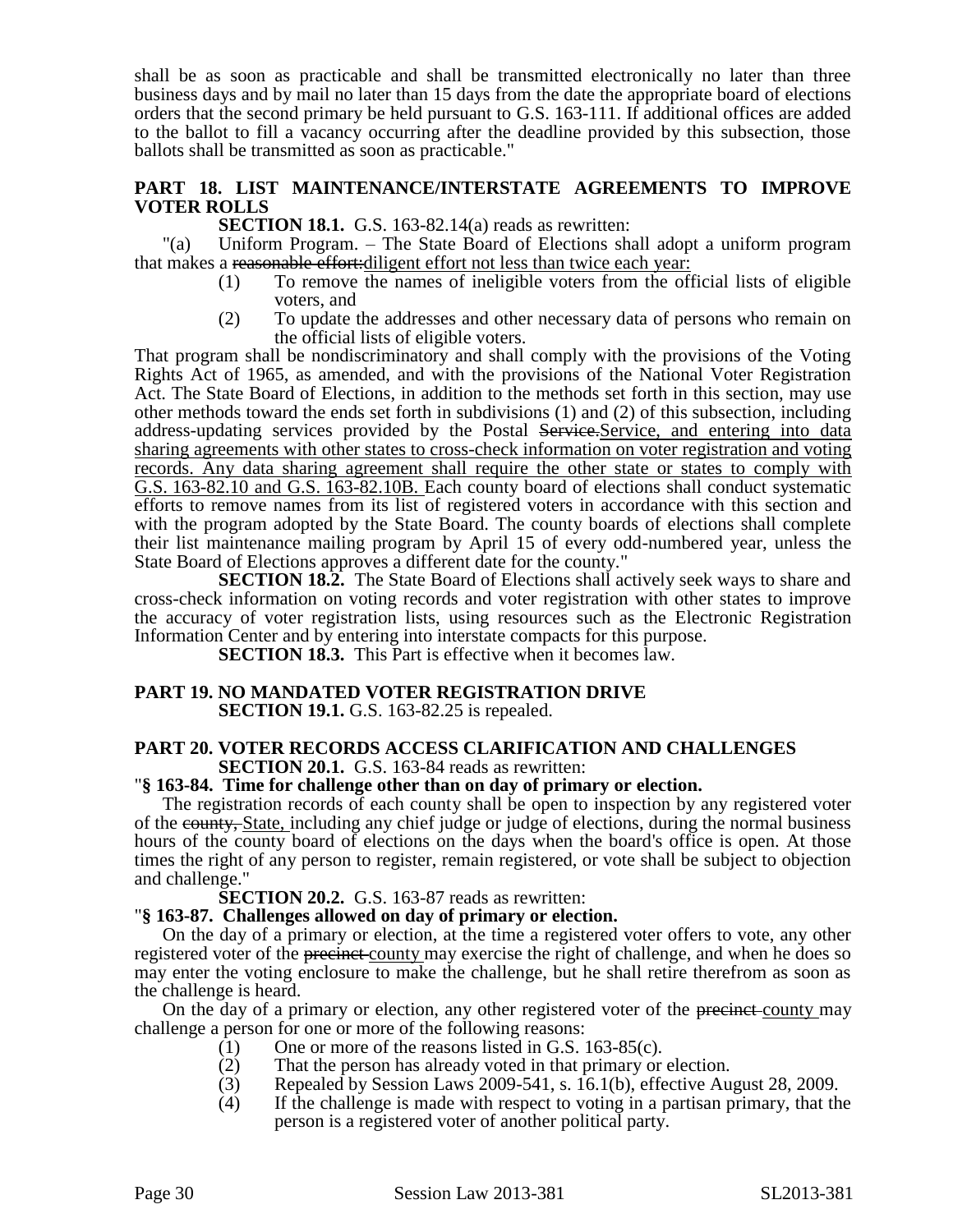The chief judge, judge, or assistant appointed under G.S. 163-41 or 163-42 may enter challenges under this section against voters in the precinct for which appointed regardless of the place of residence of the chief judge, judge, or assistant.

If a person is challenged under this subsection, and the challenge is sustained under G.S.  $163-85(c)(3)$ , the voter may still transfer his registration under G.S.  $163-82.15(e)$  if eligible under that section, and the registration shall not be cancelled under G.S. 163-90.2(a) if the transfer is made. A person who has transferred his registration under G.S. 163-82.15(e) may be challenged at the precinct to which the registration is being transferred."

# **PART 21. CANDIDATE WITHDRAWAL**

**SECTION 21.1.** G.S. 163-106(e) reads as rewritten:

"(e) Withdrawal of Notice of Candidacy. – Any person who has filed notice of candidacy for an office shall have the right to withdraw it at any time prior to the close of business on the third business day prior to the date on which the right to file for that office expires under the terms of subsection (c) of this section. If a candidate does not withdraw before the filing deadline, except as provided in G.S. 163-112, his name shall be printed on the primary ballot, any votes for him shall be counted, and he shall not be refunded his filing fee."

**SECTION 21.2.** G.S. 163-294.2(d) reads as rewritten:

"(d) Any person may withdraw his notice of candidacy at any time prior to the close of business on the third business day prior to the filing deadline prescribed in subsection (c), and shall be entitled to a refund of his filing fee if he does so."

**SECTION 21.3.** G.S. 163-323(c) reads as rewritten:

"(c) Withdrawal of Notice of Candidacy. – Any person who has filed a notice of candidacy for an office shall have the right to withdraw it at any time prior to the close of business on the third business day prior to the date on which the right to file for that office expires under the terms of subsection (b) of this section."

### **PART 22. PETITIONS IN LIEU**

**SECTION 22.1.** G.S. 163-107.1 reads as rewritten:

### "**§ 163-107.1. Petition in lieu of payment of filing fee.**

(a) Any qualified voter who seeks nomination in the party primary of the political party with which he affiliates may, in lieu of payment of any filing fee required for the office he seeks, file a written petition requesting him to be a candidate for a specified office with the appropriate board of elections, State, county or municipal.

(b) If the candidate is seeking the office of United States Senator, Governor, Lieutenant Governor, or any State executive officer, the petition must be signed by 10,000 registered voters who are members of the political party in whose primary the candidate desires to run, except that in the case of a political party as defined by G.S. 163-96(a)(2) which will be making nominations by primary election, the petition must be signed by ten percent  $(10\%)$  five percent (5%) of the registered voters of the State who are affiliated with the same political party in whose primary the candidate desires to run, or in the alternative, the petition shall be signed by no less than  $10,000 - 8,000$  registered voters regardless of the voter's political party affiliation, whichever requirement is greater. The petition must be filed with the State Board of Elections not later than 12:00 noon on Monday preceding the filing deadline before the primary in which he seeks to run. The names on the petition shall be verified by the board of elections of the county where the signer is registered, and the petition must be presented to the county board of elections at least 15 days before the petition is due to be filed with the State Board of Elections. When a proper petition has been filed, the candidate's name shall be printed on the primary ballot.

(c) County, Municipal and District Primaries. – If the candidate is seeking one of the offices set forth in G.S. 163-106(c) but which is not listed in subsection (b) of this section, or a municipal or any other office requiring a partisan primary which is not set forth in G.S. 163-106(c) or (d), he shall file a written petition with the appropriate board of elections no later than 12:00 noon on Monday preceding the filing deadline before the primary. The petition shall be signed by ten percent  $(10%)$  five percent  $(5%)$  of the registered voters of the election area in which the office will be voted for, who are affiliated with the same political party in whose primary the candidate desires to run, or in the alternative, the petition shall be signed by no less than 200 registered voters regardless of said voter's political party affiliation, whichever requirement is greater. The board of elections shall verify the names on the petition, and if the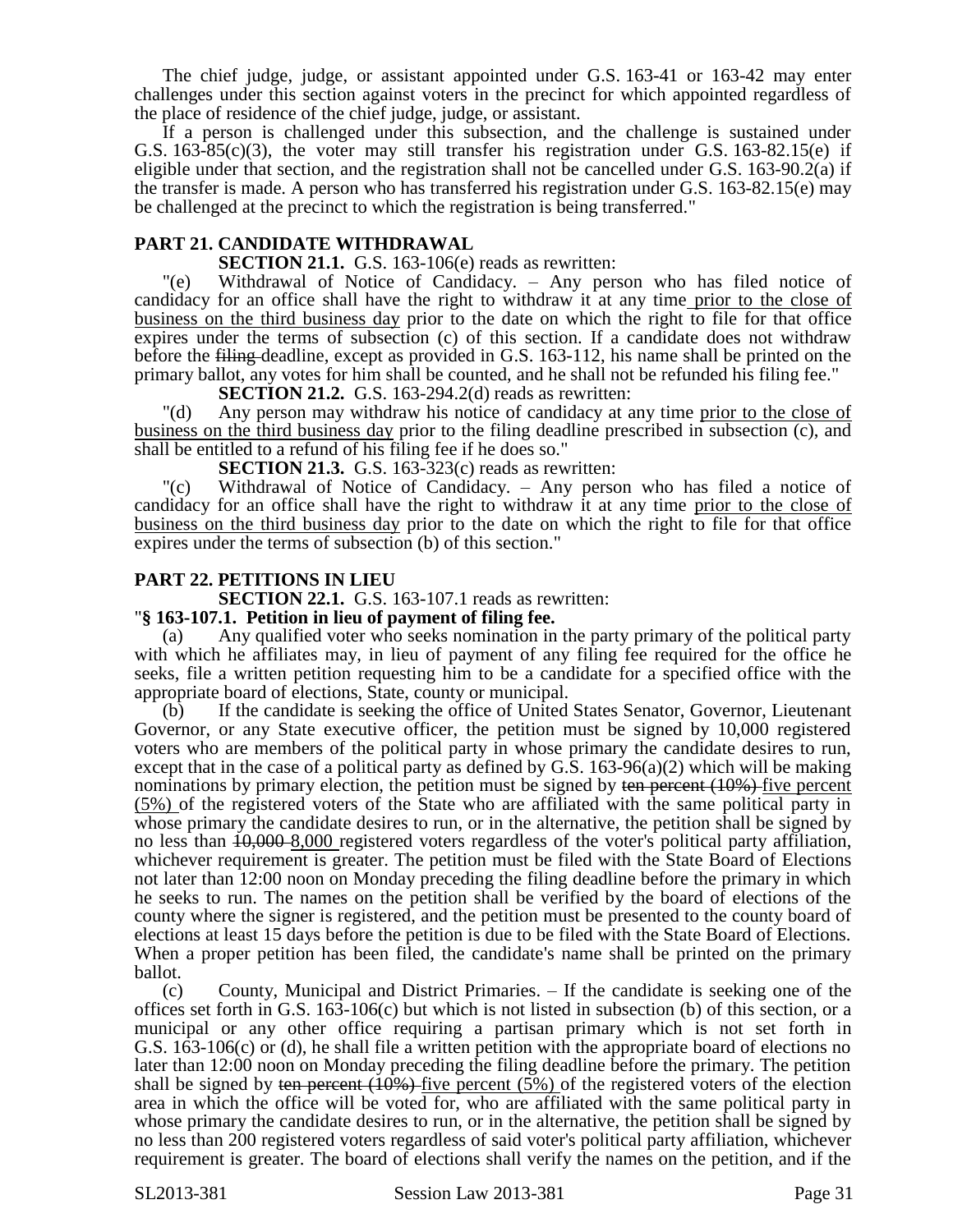petition is found to be sufficient, the candidate's name shall be printed on the appropriate primary ballot. Petitions for candidates for member of the U.S. House of Representatives, District Attorney, and members of the State House of Representatives from multi-county districts or members of the State Senate from multi-county districts must be presented to the county board of elections for verification at least 15 days before the petition is due to be filed with the State Board of Elections, and such petition must be filed with the State Board of Elections no later than 12:00 noon on Monday preceding the filing deadline. The State Board of Elections may adopt rules to implement this section and to provide standard petition forms.

(d) Nonpartisan Primaries and Elections. – Any qualified voter who seeks to be a candidate in any nonpartisan primary or election may, in lieu of payment of the filing fee required, file a written petition signed by ten percent  $(10\%)$  five percent  $(5\%)$  of the registered voters in the election area in which the office will be voted for with the appropriate board of elections. Any qualified voter may sign the petition. The petition shall state the candidate's name, address and the office which he is seeking. The petition must be filed with the appropriate board of elections no later than 60 days prior to the filing deadline for the primary or election, and if found to be sufficient, the candidate's name shall be printed on the ballot."

**SECTION 22.2.** G.S. 163-325(b) reads as rewritten:

"(b) Requirements of Petition; Deadline for Filing. – If the candidate is seeking the office of justice of the Supreme Court, judge of the Court of Appeals, or superior or district court judge, that individual shall file a written petition with the State Board of Elections no later than 12:00 noon on Monday preceding the filing deadline before the primary. If the office is justice of the Supreme Court or judge of the Court of Appeals, the petition shall be signed by 10,000 8,000 registered voters in the State. If the office is superior court or district court judge, the petition shall be signed by ten percent  $(10\%)$  five percent  $(5\%)$  of the registered voters of the election area in which the office will be voted for. The board of elections shall verify the names on the petition, and if the petition and notice of candidacy are found to be sufficient, the candidate's name shall be printed on the appropriate ballot. Petitions must be presented to the county board of elections for verification at least 15 days before the petition is due to be filed with the State Board of Elections. The State Board of Elections may adopt rules to implement this section and to provide standard petition forms."

# **PART 23. TIMELY WITHDRAWAL OF PARTY NOMINEE**

**SECTION 23.1.** G.S. 163-113 reads as rewritten:

### "**§ 163-113. Nominee's right to withdraw as candidate.**

A person who has been declared the nominee of a political party for a specified office under the provisions of G.S. 163-182.15 or G.S. 163-110, shall not be permitted to resign as a candidate unless, at least 30 days before the general election, prior to the first day on which military and overseas absentee ballots are transmitted to voters under Article 21A of this Chapter, he that person submits to the board of elections which certified his the nomination a written request that he person be permitted to withdraw."

### **PART 24. BETTER MANAGE PRECINCT SIZES**

**SECTION 24.1.** The Joint Legislative Elections Oversight Committee shall study optimal numbers of voters in election precincts so as to reduce overcrowding and long lines and recommend to the General Assembly any legislation it deems advisable. The study shall also examine the size of the polling place itself, its accessibility, and parking availability. It may make an interim report prior to the date that the General Assembly reconvenes the 2013 Regular Session in 2014, and shall make a final report before the convening of the 2015 Regular Session of the General Assembly.

# **PART 25. EARLY VOTING SITES WITHIN A COUNTY**

**SECTION 25.1.** G.S. 163-227.2(b) and (g) read as rewritten:

### "**§ 163-227.2. Alternate procedures for requesting application for absentee ballot; "one-stop" voting procedure in board office.** …

(b) Not earlier than the third-second Thursday before an election, in which absentee ballots are authorized, in which a voter seeks to vote and not later than 1:00 P.M. on the last Saturday before that election, the voter shall appear in person only at the office of the county board of elections, provided in subsection (g) of this section. A county board of elections shall

Page 32 Session Law 2013-381 SL2013-381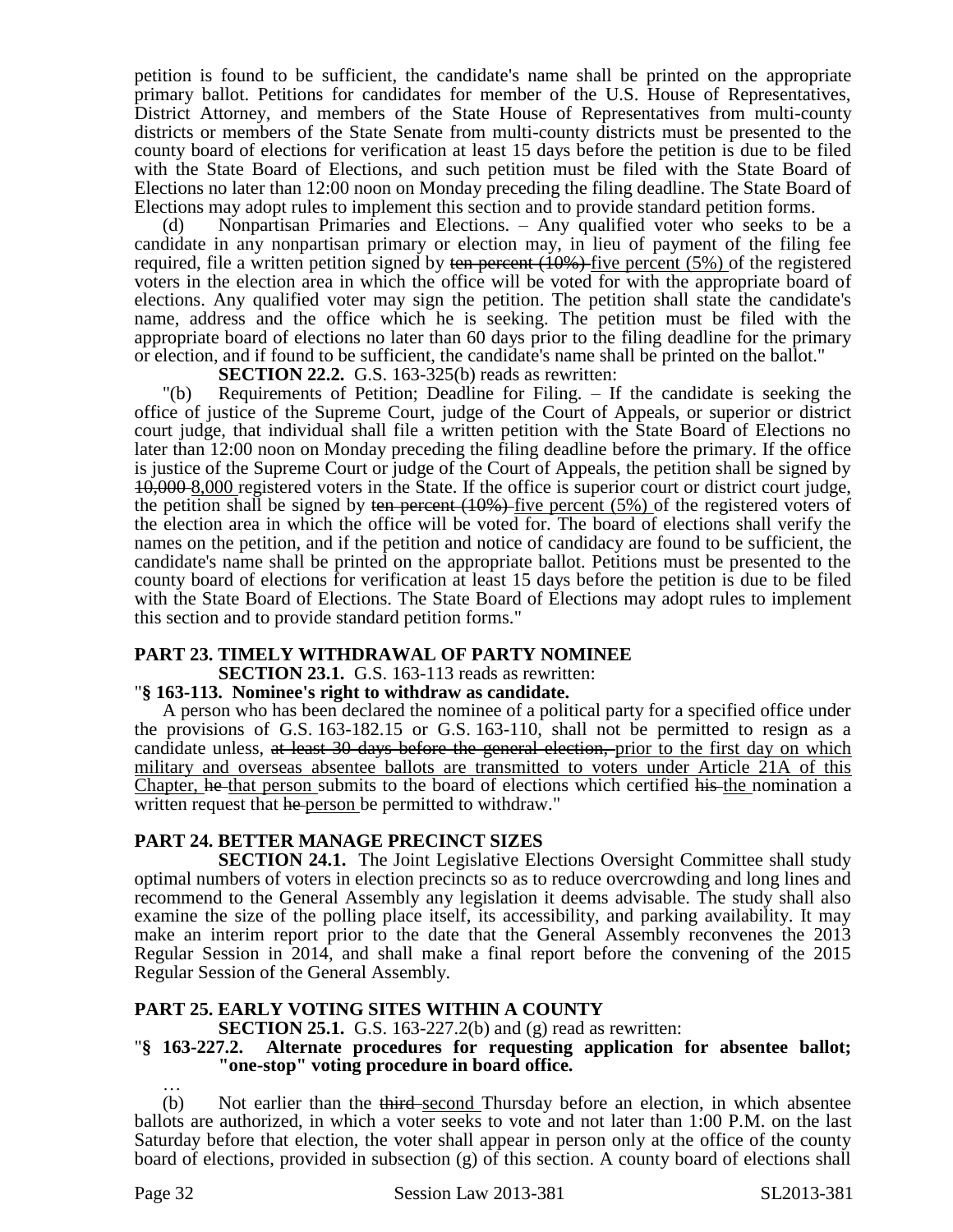conduct one-stop voting on the last Saturday before the election until 1:00 P.M. 4:00 P.M. and may conduct it until 5:00 P.M. on that Saturday. That voter shall enter the voting enclosure at the board office through the appropriate entrance and shall at once state his or her name and place of residence to an authorized member or employee of the board. In a primary election, the voter shall also state the political party with which the voter affiliates and in whose primary the voter desires to vote, or if the voter is an unaffiliated voter permitted to vote in the primary of a particular party under G.S. 163-119, the voter shall state the name of the authorizing political party in whose primary he wishes to vote. The board member or employee to whom the voter gives this information shall announce the name and residence of the voter in a distinct tone of voice. After examining the registration records, an employee of the board shall state whether the person seeking to vote is duly registered. If the voter is found to be registered that voter may request that the authorized member or employee of the board furnish the voter with an application form as specified in G.S. 163-227. The voter shall complete the application in the presence of the authorized member or employee of the board, and shall deliver the application to that person.

… (g) Notwithstanding any other provision of this section, a county board of elections by unanimous vote of all its members may provide for one or more sites in that county for absentee ballots to be applied for and cast under this section. Every individual staffing any of those sites shall be a member or full-time employee of the county board of elections or an employee of the county board of elections whom the board has given training equivalent to that given a full-time employee. Those sites must be approved by the State Board of Elections as part of a Plan for Implementation approved by both the county board of elections and by the State Board of Elections which shall also provide adequate security of the ballots and provisions to avoid allowing persons to vote who have already voted. The Plan for Implementation shall include a provision for the presence of political party observers at each one-stop site equivalent to the provisions in G.S. 163-45 for party observers at voting places on election day. A county board of elections may propose in its Plan not to offer one-stop voting at the county board of elections office; the State Board may approve that proposal in a Plan only if the Plan includes at least one site reasonably proximate to the county board of elections office and the State Board finds that the sites in the Plan as a whole provide adequate coverage of the county's electorate. If a county board of elections has considered a proposed Plan or Plans for Implementation and has been unable to reach unanimity in favor of a Plan, a member or members of that county board of elections may petition the State Board of Elections to adopt a plan for it. If petitioned, the State Board may also receive and consider alternative petitions from another member or members of that county board. The State Board of Elections may adopt a Plan for that county. The State Board, in that plan, shall take into consideration factors including geographic, demographic, and partisan interests of that county. Any plan adopted by either the county board of elections or the State Board of Elections under this subsection shall provide for the same days of operation and same number of hours of operation on each day for all sites in that county for that election. The requirement of the previous sentence does not apply to the county board of elections office itself nor, if one-stop voting is not conducted at the county board of elections office, to the reasonably proximate alternate site approved under this subsection."

**SECTION 25.2.** G.S. 163-227.2 is amended by adding a new subsection to read:

 $\frac{q(82)}{q(82)}$  Notwithstanding the requirements of subsection (g) and (g1) of this section, for any county board of elections that provided for one or more sites as provided in subsection (g) of this section during the 2010 or 2012 general election, that county shall provide, at a minimum, the following:

 $\frac{1}{1}$  The county board of elections shall calculate the cumulative total number of scheduled voting hours at all sites during the 2012 primary and general elections, respectively, that the county provided for absentee ballots to be applied for and voted under this section. For elections which include a presidential candidate on the ballot, the county shall ensure that at least the same number of hours offered in 2012 is offered for absentee ballots to be applied for and voted under this section through a combination of hours and numbers of one-stop sites during the primary or general election, correspondingly.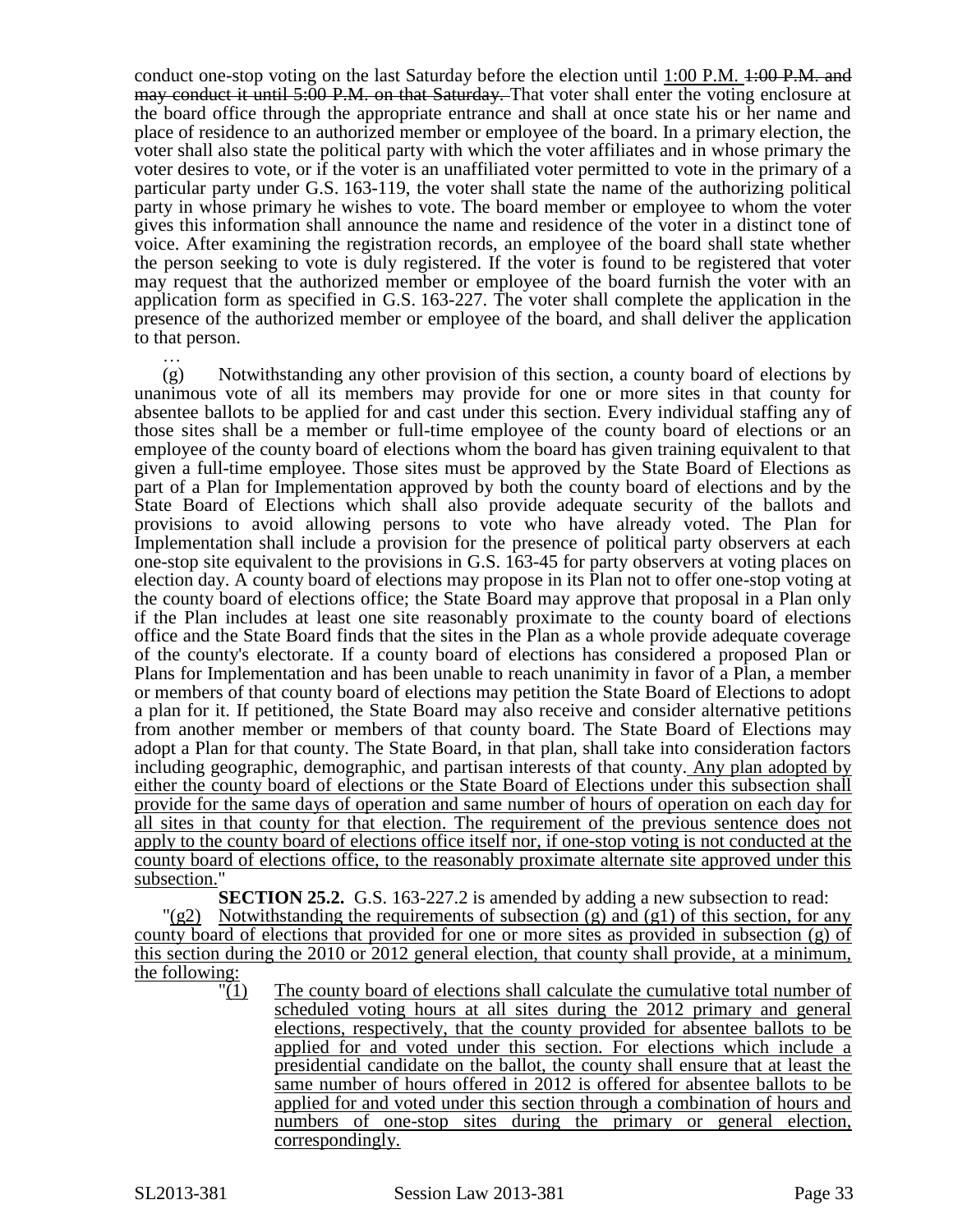(2) The county board of elections shall calculate the cumulative total number of scheduled voting hours at all sites during the 2010 primary and general elections, respectively, that the county provided for absentee ballots to be applied for and voted under this section. For elections which do not include a presidential candidate on the ballot, the county shall ensure that at least the same number of hours offered in 2010 is offered for absentee ballots to be applied for and voted under this section through a combination of hours and numbers of one-stop sites during the primary or general election, correspondingly.

The State Board of Elections, to ensure compliance with this subsection, may approve a one-stop site in a building that the county board of elections is not entitled under G.S. 163-129 to demand and use as an election-day voting place, but may deny approval if a member of that board presents evidence that other equally suitable sites were available and the use of the sites chosen would unfairly advantage or disadvantage geographic, demographic, or partisan interests of that county."

**SECTION 25.3.** G.S. 163-227.2 is amended by adding a new subsection to read:

"(g3) A county board of elections by unanimous vote of the board, with all members present and voting, may submit a request to the State Board to reduce the number of hours established in subsection (g2) of this section for a primary or a general election. The reduction shall take effect for that primary or general election only if approved by unanimous vote of the State Board with all members present and voting."

# **PART 26. STANDARDIZE SATELLITE POLLING PLACE APPROVAL**

**SECTION 26.1.(a)** G.S. 163-130 reads as rewritten:

# "**§ 163-130. Satellite voting places.**

A county board of elections by unanimous vote may, upon approval of a request submitted in writing to the State Board of Elections, establish a plan whereby elderly or disabled voters in a precinct may vote at designated sites within the precinct other than the regular voting place for that precinct. Any approval under this section is only effective for one year and shall be annually reviewed for extension. The State Board of Elections shall approve a county board's proposed plan if:

- (1) All the satellite voting places to be used are listed in the county's written request;
- (2) The plan will in the State Board's judgment overcome a barrier to voting by the elderly or disabled;
- (3) Adequate security against fraud is provided for; and
- (4) The plan does not unfairly favor or disfavor voters with regard to race or party affiliation."

**SECTION 26.1.(b).** This section becomes effective January 1, 2014. All plans approved under G.S. 163-130 prior to that date shall be reviewed and adopted in accordance with G.S. 163-130, as amended by this section.

# **PART 27. DELETE REFERENCE TO PRECINCT BOUNDARIES AFTER THE 2000 CENSUS**

**SECTION 27.1.** G.S. 163-132.1 is repealed.

# **PART 28. REDUCE NEED FOR SECOND PRIMARY**

**SECTION 28.1.** The Joint Legislative Elections Oversight Committee shall study the second primary and recommend to the General Assembly any legislation it deems advisable. The study may include the following:

- (1) Whether to go to a plurality method of determining the result of the primary.<br>
(2) Whether to reduce the current forty percent  $(40\%)$  threshold.
- Whether to reduce the current forty percent (40%) threshold.
- (3) Whether to keep the forty percent (40%) threshold but also allow a smaller percentage if the margin between first and second place finisher is substantial.
- (4) Whether to have a different system for different offices such as United States Senator, Governor, and Lieutenant Governor and other offices.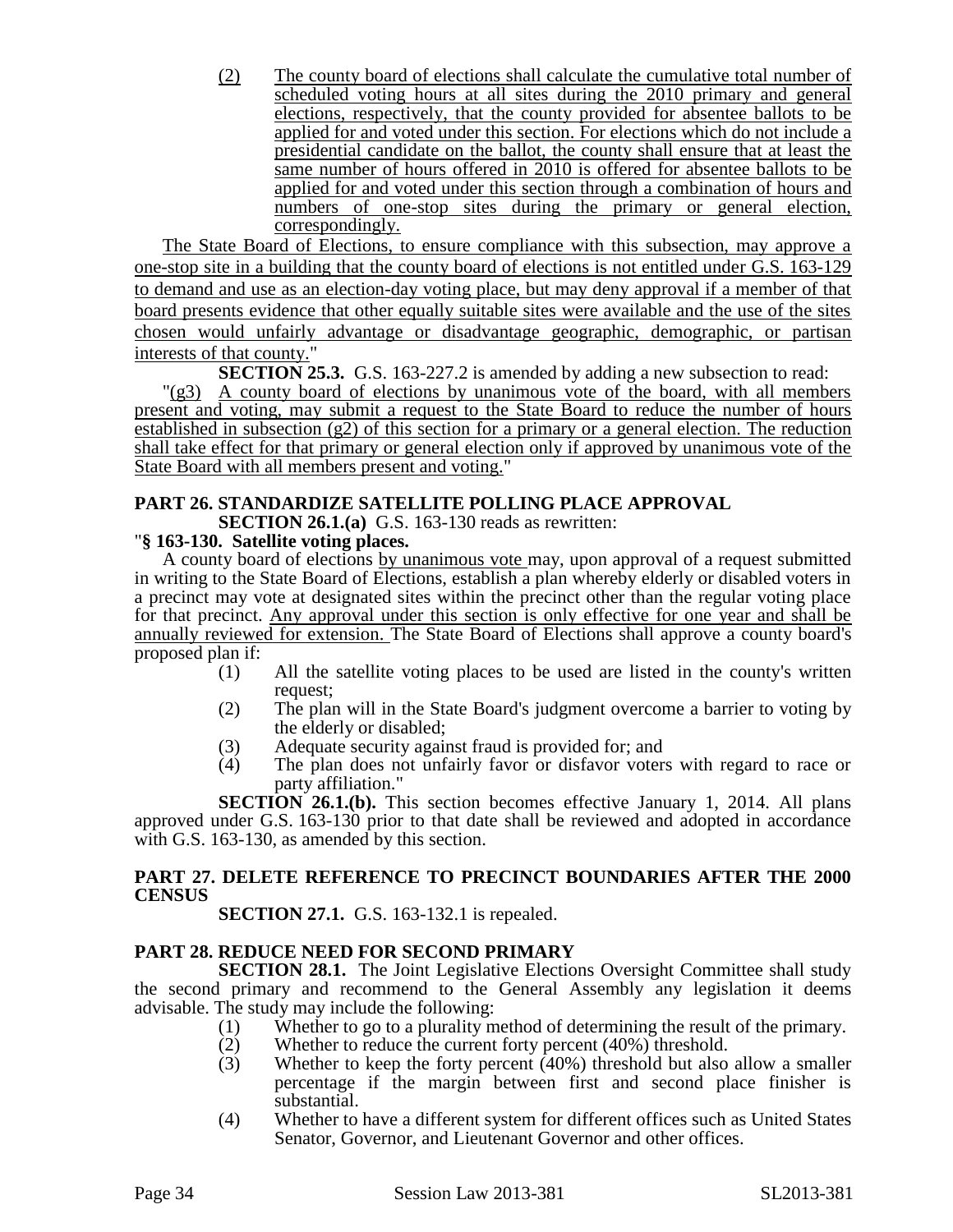It may make an interim report prior to the date that the General Assembly reconvenes the 2013 Regular Session in 2014, and shall make a final report before the convening of the 2015 Regular Session of the General Assembly.

# **PART 29. CLARIFY STATE BOARD DUTY ON CHARACTERISTICS OF BALLOT SECTION 29.1.** G.S. 163-165.4 reads as rewritten:

# "**§ 163-165.4. Standards for official ballots.**

The State Board of Elections shall seek to ensure that official ballots throughout the State have all the following characteristics:

- (1) Are readily understandable by voters.
- (2) Present all candidates and questions in a fair and nondiscriminatory manner.<br>(3) Allow every voter to cast a vote in every ballot item without difficulty.
- Allow every voter to cast a vote in every ballot item without difficulty.
- (4) Facilitate an accurate vote count.<br>(5) Are uniform in content and form
- Are uniform in content and format, subject to varied presentations required or made desirable by different voting systems."

# **PART 30. SIMPLIFY BALLOT RECORDS**

**SECTION 30.1.** G.S. 163-165(1) reads as rewritten:

- "(1) "Ballot" means an instrument on which a voter indicates a choice so that it may be recorded as a vote for or against a certain candidate or referendum proposal. The term "ballot" may include a paper ballot to be counted by hand, a paper ballot to be counted on an electronic scanner, the face of a lever voting machine, the image on a direct record electronic unit, or aor a paper ballot used on any other voting system."
- **SECTION 30.2.** G.S. 163-165 is amended by adding a new subdivision to read:
- "(5a) "Paper ballot" means an individual paper document that bears marks made by the voter by hand or through electronic means."
- **SECTION 30.3.** G.S. 163-165.7(a) and (d) read as rewritten:

### "**§ 163-165.7. Voting systems: powers and duties of State Board of Elections.**

(a) Only voting systems that have been certified by the State Board of Elections in accordance with the procedures and subject to the standards set forth in this section and that have not been subsequently decertified shall be permitted for use in elections in this State. Those certified voting systems shall be valid in any election held in the State or in any county, municipality, or other electoral district in the State. Subject to all other applicable rules adopted by the State Board of Elections and, with respect to federal elections, subject to all applicable federal regulations governing voting systems, paper ballots marked by the voter and counted by hand shall be deemed a certified voting system. The State Board of Elections shall certify optical scan voting systems, optical scan with ballot markers voting systems, and direct record electronic voting systems if any of those systems meet all applicable requirements of federal and State law. The State Board may certify additional voting systems only if they meet the requirements of the request for proposal process set forth in this section and only if they generate either a paper ballot or a paper record by which voters may verify their votes before casting them and which provides a backup means of counting the vote that the voter casts. Those voting systems may include optical scan and direct record electronic (DRE) voting systems.systems that produce a paper ballot. In consultation with the Office of Information Technology Services, the State Board shall develop the requests for proposal subject to the provisions of this Chapter and other applicable State laws. Among other requirements, the request for proposal shall require at least all of the following elements:

- (1) That the vendor post a bond or letter of credit to cover damages resulting from defects in the voting system. Damages shall include, among other items, any costs of conducting a new election attributable to those defects.
- (2) That the voting system comply with all federal requirements for voting systems.
- (3) That the voting system must have the capacity to include in voting tabulation district returns the votes cast by voters outside of the voter's voting tabulation district as required by G.S. 163-132.5G.
- (4) With respect to electronic voting systems, that the voting system generate a paper record ballot of each individual vote cast, which paper record ballot shall be maintained in a secure fashion and shall serve as a backup record for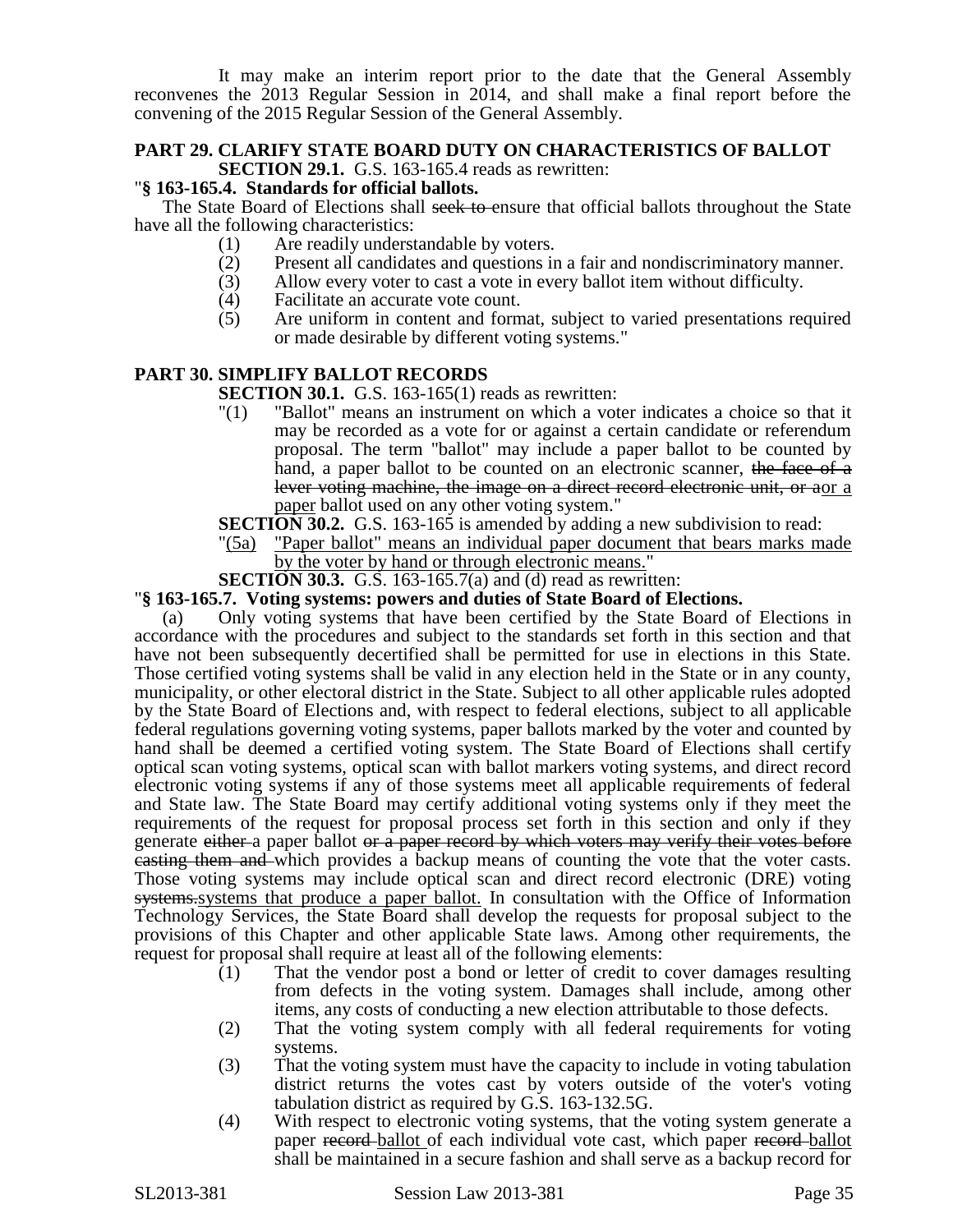purposes of any hand-to-eye count, hand-to-eye recount, or other audit. Electronic systems that employ optical scan technology to count paper ballots shall be deemed to satisfy this requirement.

(5) With respect to DRE voting systems, that the paper record ballot generated by the system be viewable by the voter before the vote is cast electronically, and that the system permit the voter to correct any discrepancy between the electronic vote and the paper record ballot before the vote is cast.

… (d) Subject to the provisions of this Chapter, the State Board of Elections shall prescribe rules for the adoption, handling, operation, and honest use of certified voting systems, including all of the following:

- (1) Procedures for county boards of elections to utilize when recommending the purchase of a certified voting system for use in that county.
- (2) Form of official ballot labels to be used on voting systems.
- (3) Operation and manner of voting on voting systems.
- (4) Instruction of precinct officials in the use of voting systems.
- (5) Instruction of voters in the use of voting systems.
- (6) Assistance to voters using voting systems.
- (7) Duties of custodians of voting systems.
- (8) Examination and testing of voting systems in a public forum in the county before and after use in an election.
- (9) Notwithstanding G.S. 132-1.2, procedures for the review and examination of any information placed in escrow by a vendor pursuant to G.S. 163-165.9A by only the following persons:
	- a. State Board of Elections.
	- b. Office of Information Technology Services.
	- c. The State chairs of each political party recognized under G.S. 163-96.
	- d. The purchasing county.

Each person listed in sub-subdivisions a. through d. of this subdivision may designate up to three persons as that person's agents to review and examine the information. No person shall designate under this subdivision a business competitor of the vendor whose proprietary information is being reviewed and examined. For purposes of this review and examination, any designees under this subdivision and the State party chairs shall be treated as public officials under G.S. 132-2.

(10) With respect to electronic voting systems, procedures to maintain the integrity of both the electronic vote count and the paper record.ballot. Those procedures shall at a minimum include procedures to protect against the alteration of the paper record ballot after a machine vote has been recorded and procedures to prevent removal by the voter from the voting enclosure of any paper record or copy of an-individually voted paper ballot or of any other device or item whose removal from the voting enclosure could permit compromise of the integrity of either the machine count or the paper record.ballot. …."

### **SECTION 30.4.** G.S. 163-166.7(c) reads as rewritten:

"(c) The State Board of Elections shall promulgate rules for the process of voting. Those rules shall emphasize the appearance as well as the reality of dignity, good order, impartiality, and the convenience and privacy of the voter. Those rules, at a minimum, shall include procedures to ensure that all the following occur:

- (1) The voting system remains secure throughout the period voting is being conducted.
- (2) Only properly voted official ballots or paper records of individual voted ballots are introduced into the voting system.
- (3) Except as provided by G.S. 163-166.9, no official ballots leave the voting enclosure during the time voting is being conducted there. The rules shall also provide that during that time no one shall remove from the voting enclosure any paper record or copy of an individually voted ballot or of any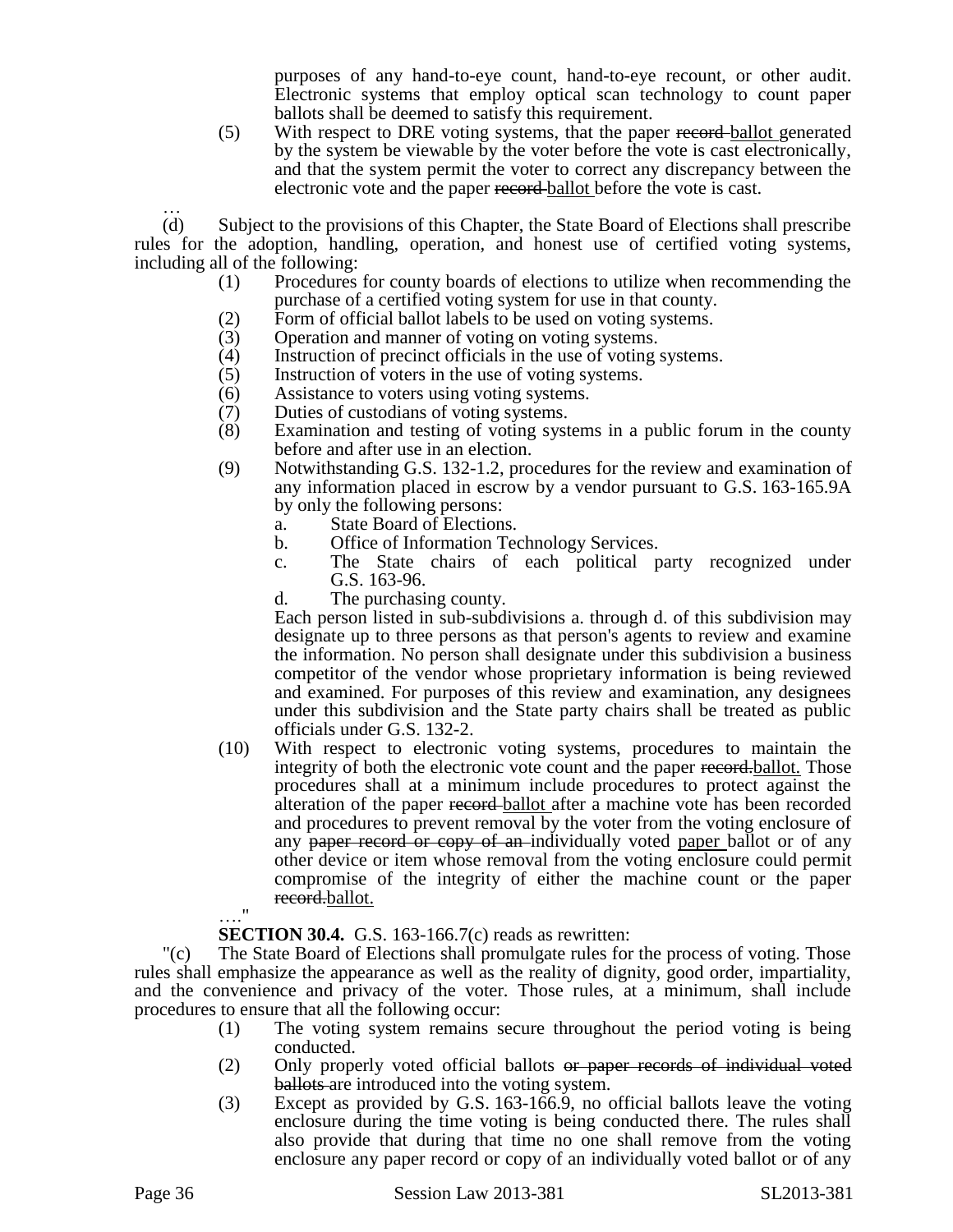other device or item whose removal from the voting enclosure could permit compromise of the integrity of either the machine count or the paper record.

- (4) All improperly voted official ballots or paper records of individual voted ballots are returned to the precinct officials and marked as spoiled.
- (5) Voters leave the voting place promptly after voting.
- (6) Voters not clearly eligible to vote in the precinct but who seek to vote there are given proper assistance in voting a provisional official ballot or guidance to another voting place where they are eligible to vote.
- (7) Information gleaned through the voting process that would be helpful to the accurate maintenance of the voter registration records is recorded and delivered to the county board of elections.
- (8) The registration records are kept secure. The State Board of Elections shall permit the use of electronic registration records in the voting place in lieu of or in addition to a paper pollbook or other registration record.
- (9) Party observers are given access as provided by G.S. 163-45 to current information about which voters have voted.
- (10) The voter, before voting, shall sign that voter's name on the pollbook, other voting record, or voter authorization document. If the voter is unable to sign, a precinct official shall enter the person's name on the same document before the voter votes."

**SECTION 30.5.** G.S. 163-182.1(b)(1) reads as rewritten:

 $\Gamma(1)$  Provide for a sample hand-to-eye count of the paper ballots or paper records of a statewide ballot item in every county. The presidential ballot item shall be the subject of the sampling in a presidential election. If there is no statewide ballot item, the State Board shall provide a process for selecting district or local ballot items to adequately sample the electorate. The State Board shall approve in an open meeting the procedure for randomly selecting the sample precincts for each election. The random selection of precincts for any county shall be done publicly after the initial count of election returns for that county is publicly released or 24 hours after the polls close on election day, whichever is earlier. The sample chosen by the State Board shall be of one or more full precincts, full counts of mailed absentee ballots, full counts of one or more one-stop early voting sites, or a combination. The size of the sample of each category shall be chosen to produce a statistically significant result and shall be chosen after consultation with a statistician. The actual units shall be chosen at random. In the event of a material discrepancy between the electronic or mechanical count and a hand-to-eye count, the hand-to-eye count shall control, except where paper ballots or records have been lost or destroyed or where there is another reasonable basis to conclude that the hand-to-eye count is not the true count. If the discrepancy between the hand-to-eye count and the mechanical or electronic count is significant, a complete hand-to-eye count shall be conducted."

**SECTION 30.6.** G.S. 163-182.2(b)(1a) reads as rewritten:

"(1a) For optical scan and direct record electronic voting systems, and for any other voting systems in which ballots are counted other than on paper by hand and eye, those rules shall provide for a sample hand-to-eye count of the paper ballots or paper records of a sampling of a statewide ballot item in every county. The presidential ballot item shall be the subject of the sampling in a presidential election. If there is no statewide ballot item, the State Board shall provide a process for selecting district or local ballot items to adequately sample the electorate. The State Board shall approve in an open meeting the procedure for randomly selecting the sample precincts for each election. The random selection of precincts for any county shall be done publicly after the initial count of election returns for that county is publicly released or 24 hours after the polls close on election day, whichever is earlier. The sample chosen by the State Board shall be of one or more full precincts, full counts of mailed absentee ballots, and full counts of one or more one-stop early voting sites. The size of the sample of each category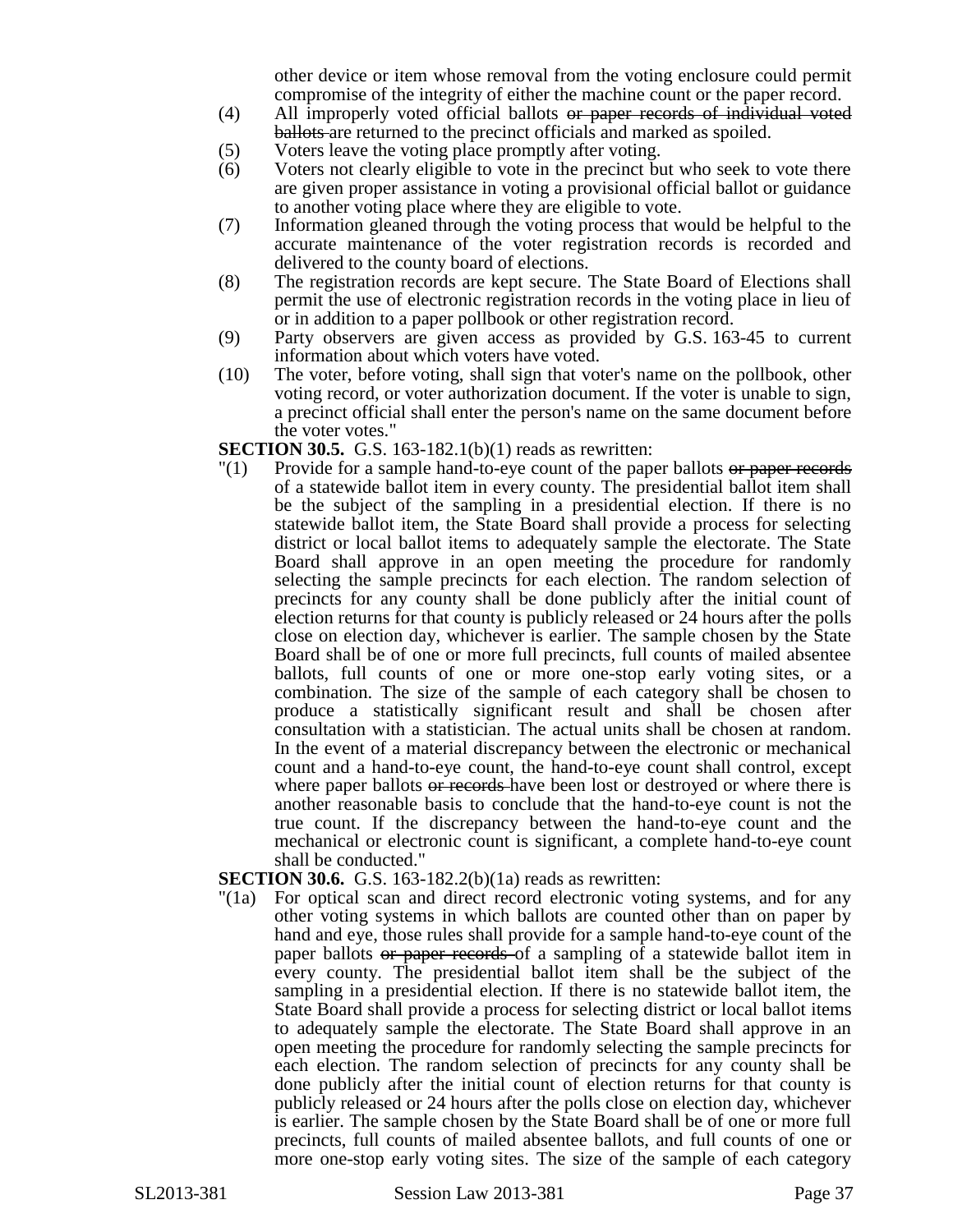shall be chosen to produce a statistically significant result and shall be chosen after consultation with a statistician. The actual units shall be chosen at random. In the event of a material discrepancy between the electronic or mechanical count and a hand-to-eye count, the hand-to-eye count shall control, except where paper ballots or records have been lost or destroyed or where there is another reasonable basis to conclude that the hand-to-eye count is not the true count. If the discrepancy between the hand-to-eye count and the mechanical or electronic count is significant, a complete hand-to-eye count shall be conducted. The sample count need not be done on election night."

# **SECTION 30.7.** G.S. 163-227.2(e1) reads as rewritten:

"(e1) If a county uses a voting system with retrievable ballots, that county's board of elections may by resolution elect to conduct one-stop absentee voting according to the provisions of this subsection. In a county in which the board has opted to do so, a one-stop voter shall cast the ballot and then shall deposit the ballot in the ballot box or voting system in the same manner as if such box or system was in use in a precinct on election day. At the end of each business day, or at any time when there will be no employee or officer of the board of elections on the premises, the ballot box or system shall be secured in accordance with a plan approved by the State Board of Elections, which shall include that no additional ballots have been placed in the box or system. Any county board desiring to conduct one-stop voting according to this subsection shall submit a plan for doing so to the State Board of Elections. The State Board shall adopt standards for conducting one-stop voting under this subsection and shall approve any county plan that adheres to its standards. The county board shall adhere to its State Board-approved plan. The plan shall provide that each one-stop ballot shall have a ballot number on it in accordance with G.S. 163-230.1(a2), or shall have an equivalent identifier to allow for retrievability. The standards shall address retrievability in one-stop voting on direct record electronic equipment where no paper ballot is used."

**SECTION 30.8.** Any direct record electronic (DRE) voting systems currently certified by the State Board of Elections which do not use paper ballots shall be decertified and shall not be used in any election held on or after January 1, 2018. Decertification of a DRE voting system that does not use paper ballots may not be appealed to the Superior Court of Wake County pursuant to G.S. 163-165.7(b).

**SECTION 30.9.** This Part becomes effective January 1, 2018.

# **PART 31. ORDER OF PARTIES ON THE BALLOT**

**SECTION 31.1.** G.S. 163-165.6(d) reads as rewritten:

"(d) Order of Party Candidates on General Election Official Ballot. – Candidates in any ballot item on a general election official ballot shall appear in the following order:

- (1) Nominees of political parties that reflect at least five percent (5%) of statewide voter registration, according to the most recent statistical report published by the State Board of Elections, in alphabetical order by party beginning with the party whose nominee for Governor received the most votes in the most recent gubernatorial election, and in alphabetical order within the party.
- (2) Nominees of other political parties, in alphabetical order by party and in alphabetical order within the party.
- (3) Unaffiliated candidates, in alphabetical order."

# **PART 32. VOTE THE PERSON NOT THE PARTY**

**SECTION 32.1.** G.S. 163-165.6(e) reads as rewritten:

"(e) No Straight-Party Voting. – Each official ballot shall not contain any place that allows a voter with one mark to vote for the candidates of a party for more than one office. be arranged so that the voter may cast one vote for a party's nominees for all offices except President and Vice President. A vote for President and Vice President shall be cast separately from a straight-party vote. The official ballot shall be prepared so that a voter may cast a straight-party vote, but then make an exception to that straight-party vote by voting for a candidate not nominated by that party or by voting for fewer than all the candidates nominated by that party. Instructions for general election ballots shall clearly advise voters of the rules in this subsection and of the statutes providing for the counting of ballots."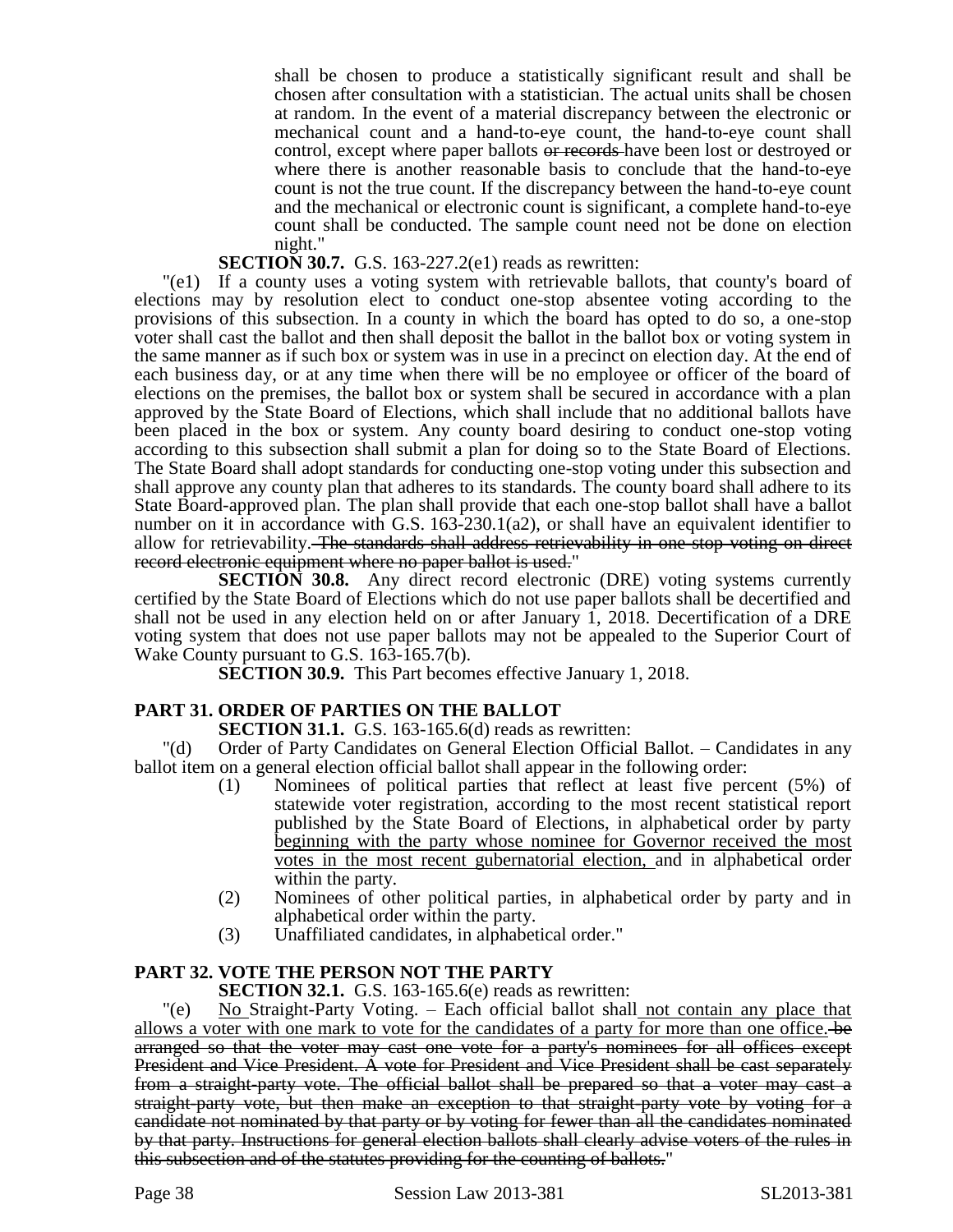# **PART 33. REGULATE EXTENSION OF CLOSE OF POLLS**

**SECTION 33.1.** G.S. 163-166.01 reads as rewritten**:**

### "**§ 163-166.01. Hours for voting.**

In every election, the voting place shall be open at 6:30 A.M. and shall be closed at 7:30 P.M. In extraordinary circumstances, the county board of elections may direct that the polls remain open until 8:30 P.M. If the polls are delayed in opening for more than 15 minutes, or are interrupted for more than 15 minutes after opening, the State Board of Elections may extend the closing time by an equal number of minutes. As authorized by law, the State Board of Elections shall be available either in person or by teleconference on the day of election to approve any such extension. If any voter is in line to vote at the time the polls are closed, that voter shall be permitted to vote. No voter shall be permitted to vote who arrives at the voting place after the closing of the polls.

Any voter who votes after the statutory poll closing time of 7:30 P.M. by virtue of a federal or State court order or any other lawful order, including an order of a county board of elections, shall be allowed to vote, under the provisions of that order, only by using a provisional official ballot. Any special provisional official ballots cast under this section shall be separated, counted, and held apart from other provisional ballots cast by other voters not under the effect of the order extending the closing time of the voting place. If the court order has not been reversed or stayed by the time of the county canvass, the total for that category of provisional ballots shall be added to the official canvass."

# **PART 34. ASSISTANCE TO VOTER**

**SECTION 34.1.** The Joint Legislative Elections Oversight Committee shall study ways to improve protections for persons requiring assistance in voting places and recommend to the General Assembly any legislation it deems advisable. It may make an interim report prior to the date that the General Assembly reconvenes the 2013 Regular Session in 2014 and shall make a final report before the convening of the 2015 Regular Session of the General Assembly.

### **PART 35. DATE OF PRESIDENTIAL PRIMARY**

**SECTION 35.1.** G.S. 163-213.2 reads as rewritten:

#### "**§ 163-213.2. Primary to be held; date; qualifications and registration of voters.**

On the Tuesday after the first Monday in May, 1992, and every four years thereafter, the voters of this State shall be given an opportunity to express their preference for the person to be the presidential candidate of their political party, party, except that if South Carolina holds its presidential primary before the 15th day of March, the North Carolina presidential preference primary shall be held on the Tuesday after the first South Carolina presidential preference primary of that year.

Any person otherwise qualified who will become qualified by age to vote in the general election held in the same year of the presidential preference primary shall be entitled to register and vote in the presidential preference primary. Such persons may register not earlier than 60 days nor later than the last day for making application to register under G.S. 163-82.6 prior to the said primary. In addition, persons who will become qualified by age to register and vote in the general election for which the primary is held, who do not register during the special period may register to vote after such period as if they were qualified on the basis of age, but until they are qualified by age to vote, they may vote only in primary elections."

**SECTION 35.2.** G.S. 163-213.4 reads as rewritten:

### "**§ 163-213.4. Nomination by State Board of Elections.**

By the first Tuesday in February of the year preceding No later than 90 days preceding the North Carolina presidential preference primary, the chair of each political party shall submit to the State Board of Elections a list of its presidential candidates to be placed on the presidential preference primary ballot. The list must be comprised of candidates whose candidacy is generally advocated and recognized in the news media throughout the United States or in North Carolina, unless any such candidate executes and files with the chair of the political party an affidavit stating without qualification that the candidate is not and does not intend to become a candidate for nomination in the North Carolina Presidential Preference Primary Election. The State Board of Elections shall prepare and publish a list of the names of the presidential candidates submitted. The State Board of Elections shall convene in Raleigh on the first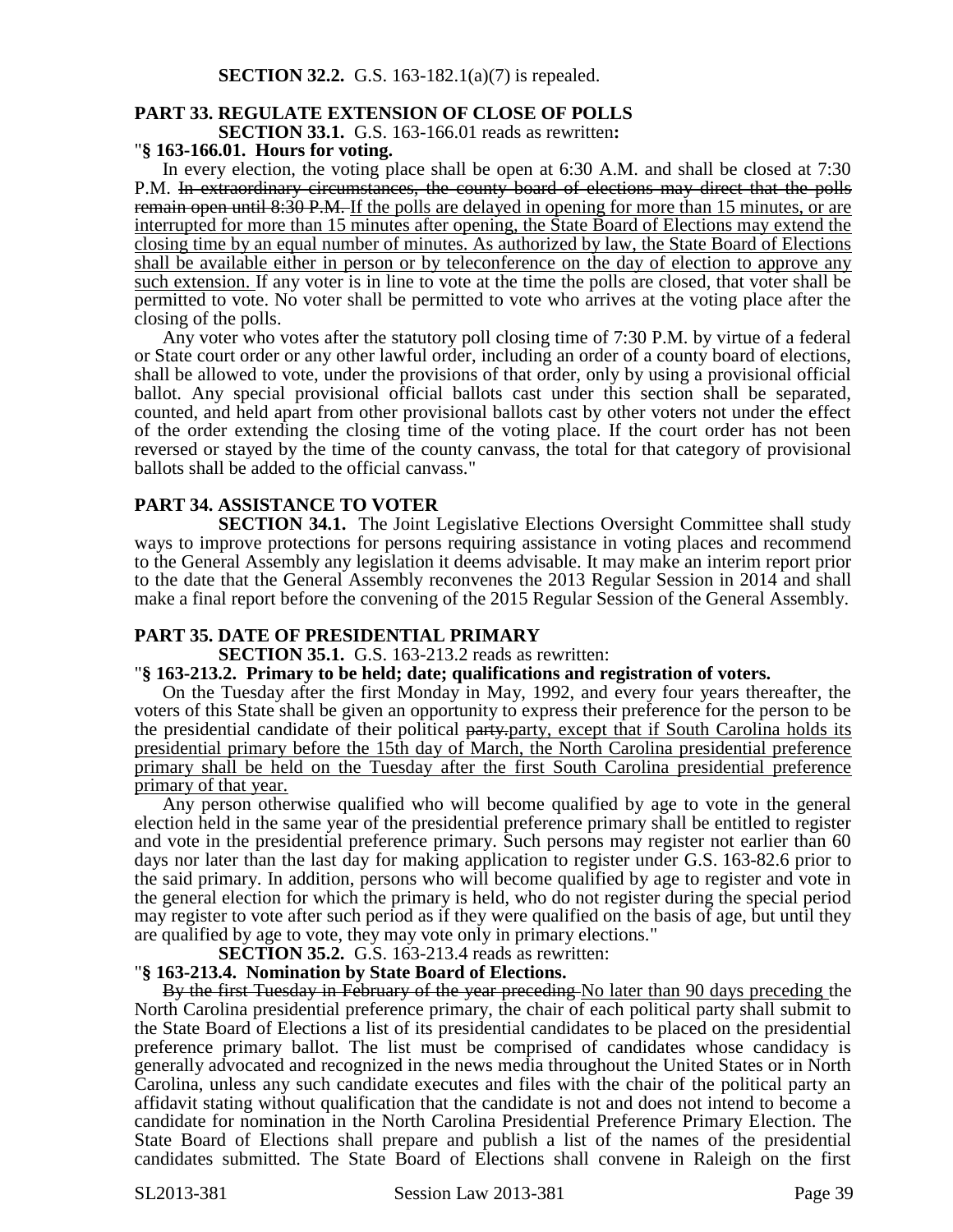Tuesday in March preceding the presidential preference primary election. At the meeting required by this section, the State Board of Elections shall nominate as presidential primary candidates all candidates affiliated with a political party, recognized pursuant to the provisions of Article 9 of Chapter 163 of the General Statutes, who have been submitted to the State Board of Elections. Immediately upon completion of these requirements, the Board shall release to the news media all such nominees selected. Provided, however, nothing shall prohibit the partial selection of nominees prior to the meeting required by this section, if all provisions herein have been complied with."

# **PART 36. ADDITIONAL CANDIDATES ON PRESIDENTIAL PRIMARY BALLOT**

**SECTION 36.1.** G.S. 163-213.4 reads as rewritten:

# "**§ 163-213.4. Nomination by State Board of Elections.**

By the first Tuesday in February of the year preceding the North Carolina presidential preference primary, the chair of each political party shall submit to the State Board of Elections a list of its presidential candidates to be placed on the presidential preference primary ballot. The list must be comprised of candidates whose candidacy is generally advocated and recognized in the news media throughout the United States or in North Carolina, unless any such candidate executes and files with the chair of the political party an affidavit stating without qualification that the candidate is not and does not intend to become a candidate for nomination in the North Carolina Presidential Preference Primary Election. The State Board of Elections shall prepare and publish a list of the names of the presidential candidates submitted. The State Board of Elections shall convene in Raleigh on the first Tuesday in March preceding the presidential preference primary election. At the meeting required by this section, the State Board of Elections shall nominate as presidential primary candidates all candidates affiliated with a political party, recognized pursuant to the provisions of Article 9 of Chapter 163 of the General Statutes, who have been submitted to the State Board of Elections. Additionally, the State Board of Elections, by vote of at least three of its members in the affirmative, may nominate as a presidential primary candidate any other person affiliated with a political party that it finds is generally advocated and recognized in the news media throughout the United States or in North Carolina as candidates for the nomination by that party. Immediately upon completion of these requirements, the Board shall release to the news media all such nominees selected. Provided, however, nothing shall prohibit the partial selection of nominees prior to the meeting required by this section, if all provisions herein have been complied with."

# **PART 38. REPEAL POLITICAL PARTIES FINANCING FUND, JUDICIAL ELECTIONS FUND, AND VOTER-OWNED ELECTIONS FUND**

**SECTION 38.1.(a)** Article 22D of Chapter 163 of the General Statutes is repealed, except that G.S. 163-278.69 is repealed effective upon exhaustion of the funds for publication of the Judicial Voter Guide.

**SECTION 38.1.(b)** Article 22J of Chapter 163 of the General Statutes is repealed.

**SECTION 38.1.(c)** Article 22B of Chapter 163 of the General Statutes is repealed.

**SECTION 38.1.(d)** G.S. 84-34 reads as rewritten:

### "**§ 84-34. Membership fees and list of members.**

Every active member of the North Carolina State Bar shall, prior to the first day of July of each year, pay to the secretary-treasurer an annual membership fee in an amount determined by the Council but not to exceed three hundred dollars (\$300.00), plus a surcharge of fifty dollars (\$50.00) for the implementation of Article 22D of Chapter 163 of the General Statutes, and every member shall notify the secretary-treasurer of the member's correct mailing address. Any member who fails to pay the required dues by the last day of June of each year shall be subject to a late fee in an amount determined by the Council but not to exceed thirty dollars (\$30.00). All dues for prior years shall be as were set forth in the General Statutes then in effect. The membership fee shall be regarded as a service charge for the maintenance of the several services authorized by this Article, and shall be in addition to all fees required in connection with admissions to practice, and in addition to all license taxes required by law. The fee shall not be prorated: Provided, that no fee shall be required of an attorney licensed after this Article shall have gone into effect until the first day of January of the calendar year following that in which the attorney was licensed; but this proviso shall not apply to attorneys from other states admitted on certificate. The fees shall be disbursed by the secretary-treasurer on the order of the Council. The fifty-dollar (\$50.00) surcharge shall be sent on a monthly schedule to the State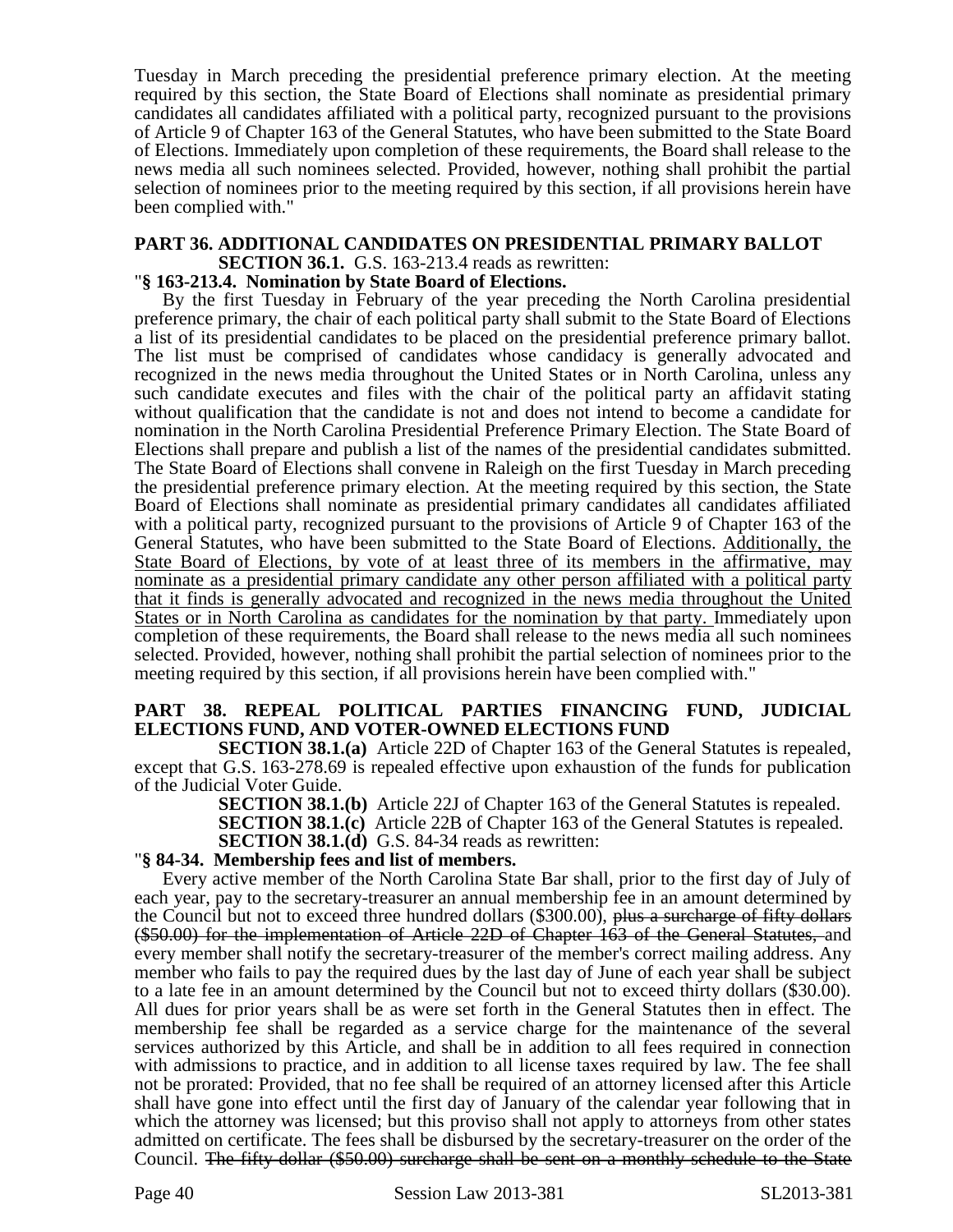Board of Elections. The secretary-treasurer shall annually, at a time and in a law magazine or daily newspaper to be prescribed by the Council, publish an account of the financial transactions of the Council in a form to be prescribed by it. The secretary-treasurer shall compile and keep currently correct from the names and mailing addresses forwarded to the secretary-treasurer and from any other available sources of information a list of members of the North Carolina State Bar and furnish to the clerk of the superior court in each county, not later than the first day of October in each year, a list showing the name and address of each attorney for that county who has not complied with the provisions of this Article. The name of each of the active members who are in arrears in the payment of membership fees shall be furnished to the presiding judge at the next term of the superior court after the first day of October of each year, by the clerk of the superior court of each county wherein the member or members reside, and the court shall thereupon take action that is necessary and proper. The names and addresses of attorneys so certified shall be kept available to the public. The Secretary of Revenue is hereby directed to supply the secretary-treasurer, from records of license tax payments, with any information for which the secretary-treasurer may call in order to enable the secretary-treasurer to comply with this requirement.

The list submitted to several clerks of the superior court shall also be submitted to the Council at its October meeting of each year and it shall take the action thereon that is necessary and proper."

**SECTION 38.1.(e)** G.S. 105-159.1 is repealed.

**SECTION 38.1.(f)** G.S. 105-159.2 is repealed.

**SECTION 38.1.(g)** G.S. 163-278.5 reads as rewritten:

# "**§ 163-278.5. Scope of Article; severability.**

The provisions of this Article apply to primaries and elections for North Carolina offices and to North Carolina referenda and do not apply to primaries and elections for federal offices or offices in other States or to non-North Carolina referenda. Any provision in this Article that regulates a non-North Carolina entity does so only to the extent that the entity's actions affect elections for North Carolina offices or North Carolina referenda.

The provisions of this Article are severable. If any provision is held invalid by a court of competent jurisdiction, the invalidity does not affect other provisions of the Article that can be given effect without the invalid provision.

This section applies to Articles 22B, 22D, 22E, 22F, 22G, 22H, 22J, and 22M of the General Statutes to the same extent that it applies to this Article."

**SECTION 38.1.(h)** G.S. 163-278.13(e) reads as rewritten:

### "**§ 163-278.13. Limitation on contributions.**

… (e) Except as provided in subsections  $(e2)$ ,  $(e3)$ , and  $(e4)$  of this section, this This section shall not apply to any national, State, district or county executive committee of any political party. For the purposes of this section only, the term "political party" means only those political parties officially recognized under G.S. 163-96."

**SECTION 38.1.(i)** G.S. 163-278.13(e2) is repealed.

**SECTION 38.1.(j)** G.S. 163-278.13(e4) is repealed.

**SECTION 38.1.(k)** G.S. 163-278.23 reads as rewritten:

### "**§ 163-278.23. Duties of Executive Director of Board.**

… This section applies to Articles 22B, 22D, 22E, 22F, 22G, 22H, and 22M of the General Statutes to the same extent that it applies to this Article."

**SECTION 38.1.(I)** G.S. 163-278.99E(d) is repealed effective upon exhaustion of the funds for publication of the Judicial Voter Guide in G.S. 163-278.69.

**SECTION 38.1.(m)** The State Board of Elections shall use the money in the North Carolina Public Campaign Fund to only publish Judicial Voter Guides as described in G.S. 163-278.69 until the funds have been exhausted.

**SECTION 38.1.(n)** The secretary-treasurer of the North Carolina State Bar shall remit any payments of the fifty-dollar (\$50.00) surcharge payable for the taxable year January 1, 2013, to the State Board of Elections, and the State Board of Elections must credit the funds received to the North Carolina Public Campaign Fund.

**SECTION 38.1.(o)** The State Board of Elections shall notify the Revisor of Statutes when the funds have been exhausted for publication of the Judicial Voter Guide.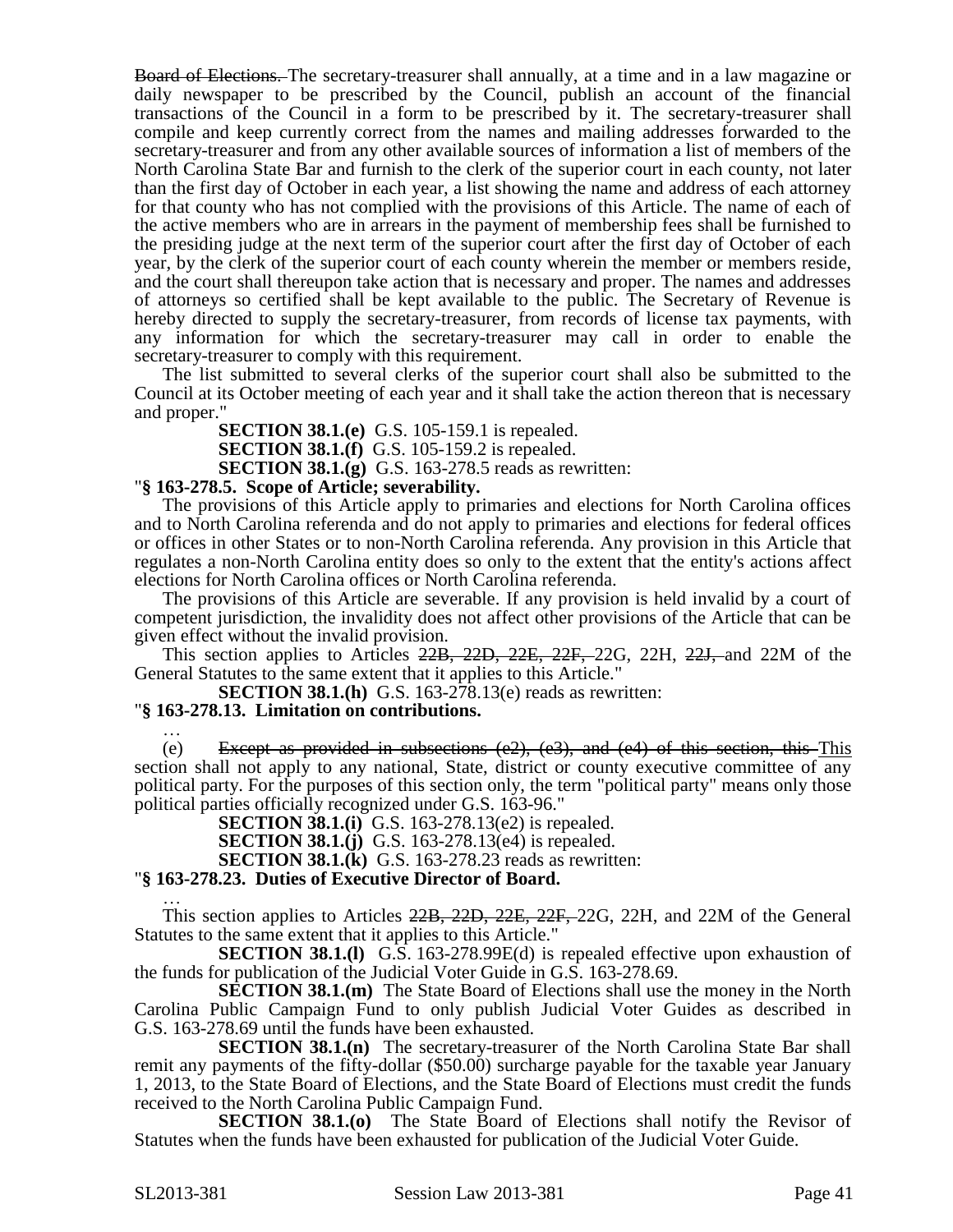**SECTION 38.1.(p)** Subsection (d) of this section is effective for taxable years beginning on or after January 1, 2013. The fifty percent (50%) of the funds directed to be paid in 2013 under G.S. 163-278.41(c) in 2013 shall be disbursed as provided by law. Unexpended funds shall remain in the reserve until December 31, 2013, at which time those funds shall revert to the General Fund. The remainder of this section becomes effective July 1, 2013.

# **PART 39. EXPEDITE VOTER LIST MAINTENANCE**

**SECTION 39.1.(a)** G.S. 163-33 reads as rewritten:

# "**§ 163-33. Powers and duties of county boards of elections.**

The county boards of elections within their respective jurisdictions shall exercise all powers granted to such boards in this Chapter, and they shall perform all the duties imposed upon them by law, which shall include the following:

… (14) To make forms available for near relatives or personal representatives of a deceased voter's estate to provide signed statements of the status of a deceased voter to return to the board of elections of the county in which the deceased voter was registered. Forms may be provided, upon request, to any of the following: near relatives, personal representatives of a deceased voter's estate, funeral directors, or funeral service licensees."

# **SECTION 39.1.(b)** G.S. 163-82.14(b) reads as rewritten:

"(b) Death. – The Department of Health and Human Services shall furnish free of charge to the State Board of Elections every month, in a format prescribed by the State Board of Elections, the names of deceased persons who were residents of the State. The State Board of Elections shall distribute every month to each county board of elections the names on that list of deceased persons who were residents of that county. The Department of Health and Human Services shall base each list upon information supplied by death certifications it received during the preceding month. Upon the receipt of those names, each county board of elections shall remove from its voter registration records any person the list shows to be dead. Each county board of elections shall also remove from its voter registration records a person identified as deceased by a signed statement of a near relative or personal representative of the estate of the deceased voter. The county board need not send any notice to the address of the person so removed."

**SECTION 39.2.** Article 13A of Chapter 90 of the General Statutes is amended by adding a new section to read:

### "**§ 90-210.25C. Notification forms for deceased voters.**

(a) At the time funeral arrangements are made, a funeral director or funeral service licensee is encouraged to make available to near relatives of the deceased a form upon which the near relative may report the status of the deceased voter to the board of elections of the county in which the deceased was a registered voter.

(b) A funeral director or funeral service licensee may obtain forms for reporting the status of deceased voters from the county board of elections."

**SECTION 39.3.** This Part becomes effective October 1, 2013.

# **PART 41. CAMPAIGN FINANCE ELECTRONIC REPORTING**

**SECTION 41.1.** The Joint Legislative Elections Oversight Committee shall study requiring campaign finance reports to be filed electronically and any issues with implementation of such a requirement, and recommend to the General Assembly any legislation it deems advisable. It may make an interim report prior to the date that the General Assembly reconvenes the 2013 Regular Session in 2014, and shall make a final report before the convening of the 2015 Regular Session of the General Assembly.

# **PART 42. CAMPAIGN CONTRIBUTIONS**

**SECTION 42.1.** Effective for contributions made on or after January 1, 2014, G.S. 163-278.13(a), (b), and (c) read as rewritten:

### "**§ 163-278.13. Limitation on contributions.**

(a) No individual, political committee, or other entity shall contribute to any candidate or other political committee any money or make any other contribution in any election in excess of four thousand dollars (\$4,000) five thousand dollars (\$5,000) for that election.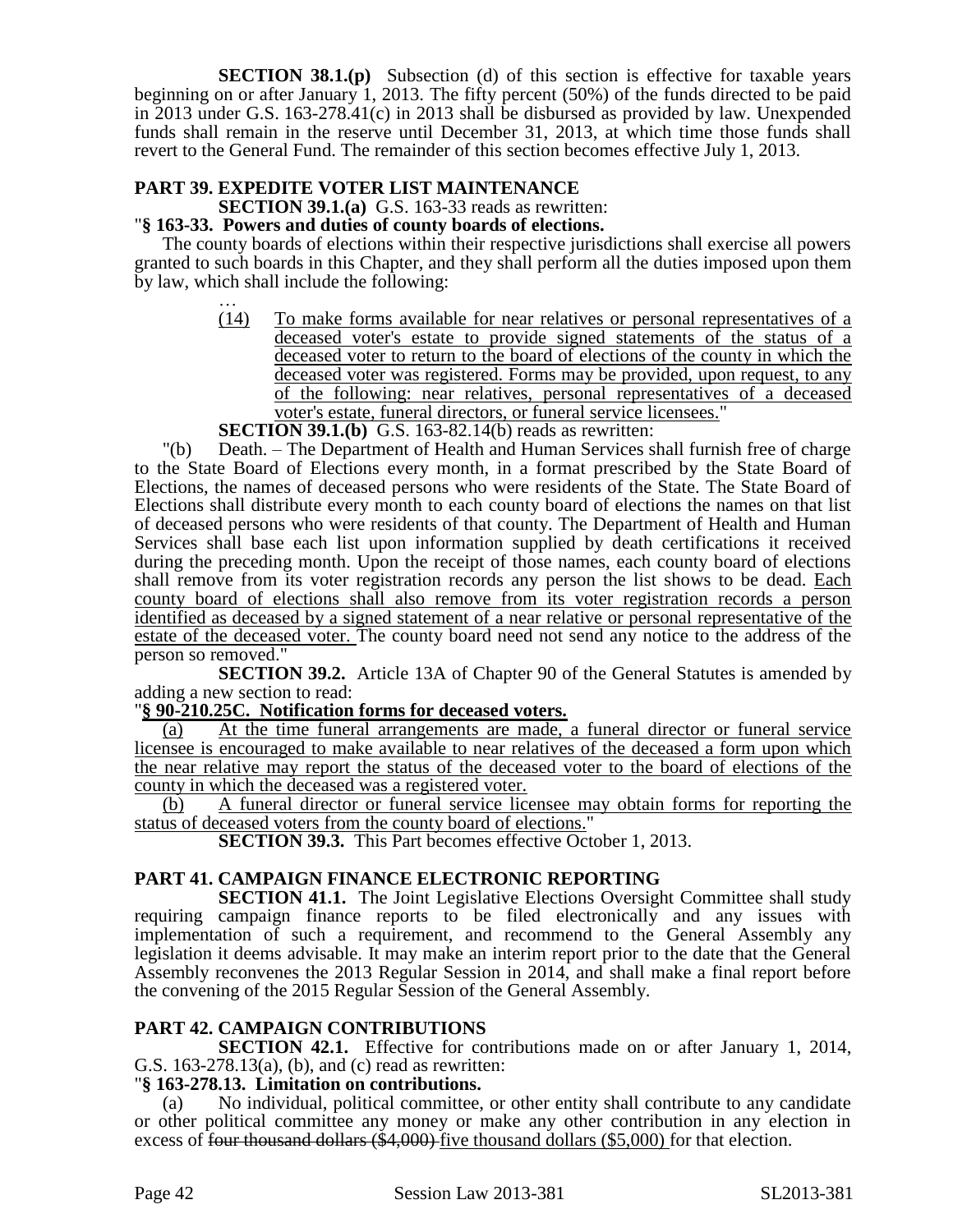(b) No candidate or political committee shall accept or solicit any contribution from any individual, other political committee, or other entity of any money or any other contribution in any election in excess of four thousand dollars (\$4,000) five thousand dollars (\$5,000) for that election.

(c) Notwithstanding the provisions of subsections (a) and (b) of this section, it shall be lawful for a candidate or a candidate's spouse, parents, brothers and sisters spouse to make a contribution to the candidate or to the candidate's treasurer of any amount of money or to make any other contribution in any election in excess of four thousand dollars (\$4,000) five thousand dollars (\$5,000) for that election."

**SECTION 42.2.** G.S. 163-278.13 is amended by adding a new subsection to read:

"(a1) Effective for each odd-numbered calendar year beginning in 2015, the dollar amount of the contribution limitation established by subsections (a), (b), and (c) of this subsection shall be increased as provided in this subsection. On July 1 of each even-numbered year, the State Board of Elections shall calculate from data from the Bureau of Labor Statistics of the United States Department of Labor Register the percent difference between the price index for the July 1 of the previous even-numbered year. That percentage increase shall be multiplied by the previous dollar amount contribution limit, that number added to the previous dollar amount contribution limit, and the total shall become effective with respect to contributions made or accepted on or after January 1 of the next odd-numbered year. If the amount after adjustment is not a multiple of one hundred dollars (\$100.00), the total shall be rounded to the nearest multiple of one hundred dollars (\$100.00). As used in this subsection the term "price index" means the average over a calendar year of the Consumer Price Index (all items – United States city average) published monthly by the Bureau of Labor Statistics. The revised amount of the dollar limit of contributions shall remain in effect for two calendar years until the next adjustment is made. The State Board of Elections shall publish the revised amount in the North Carolina Register and shall notify the Reviser of Statutes who shall adjust the dollar amounts in subsections (a), (b), and (c) of this section."

**SECTION 42.3.** G.S. 163-278.13(e3) is repealed.

# **PART 43 USE OF BUILDING FUNDS**

**SECTION 43.1.** G.S. 163-278.19B(4) reads as rewritten:

"(4) The donations deposited in the separate segregated bank account for the political party headquarters building fund will be spent only to purchase a principal headquarters building, to construct a principal headquarters building, to renovate a principal headquarters building, to pay a mortgage on a principal headquarters building,  $\theta$  to repay donors if a principal headquarters building is not purchased, constructed, or renovated. renovated, or to pay building rent or monthly or bimonthly utility expenses incurred to operate the principal headquarters building. Donations deposited into that account shall be used solely for the purposes set forth in the preceding sentence, and specifically shall not be used for headquarters rent, utilities, or equipment other than  $\frac{f}{f}$  fixtures, personnel compensation, or travel or fundraising expenses or requirements of any kind. Notwithstanding the above, personnel compensation and in-kind benefits may be paid to no more than three personnel whose functions are primarily administrative in nature, such as providing accounting, payroll, or campaign finance reporting services, for the party and whose job functions require no more than ten percent (10%) of work time to be spent on political advocacy each calendar year."

### **PART 44. STAND BY YOUR AD**

**SECTION 44.1.** G.S. 163-278.39A is repealed.

**SECTION 44.2.** G.S. 163-278.39(b) reads as rewritten:

"(b) Size Requirements. – In a print media advertisement covered by subsection (a) of this section, the height of all disclosure statements required by that subsection shall constitute at least five percent (5%) of the height of the printed space of the advertisement, provided that the type shall in no event be less than 12 points in size. In an advertisement in a newspaper or a newspaper insert, the total height of the disclosure statement need not constitute five percent of the printed space of the advertisement if the type of the disclosure statement is at least 28 points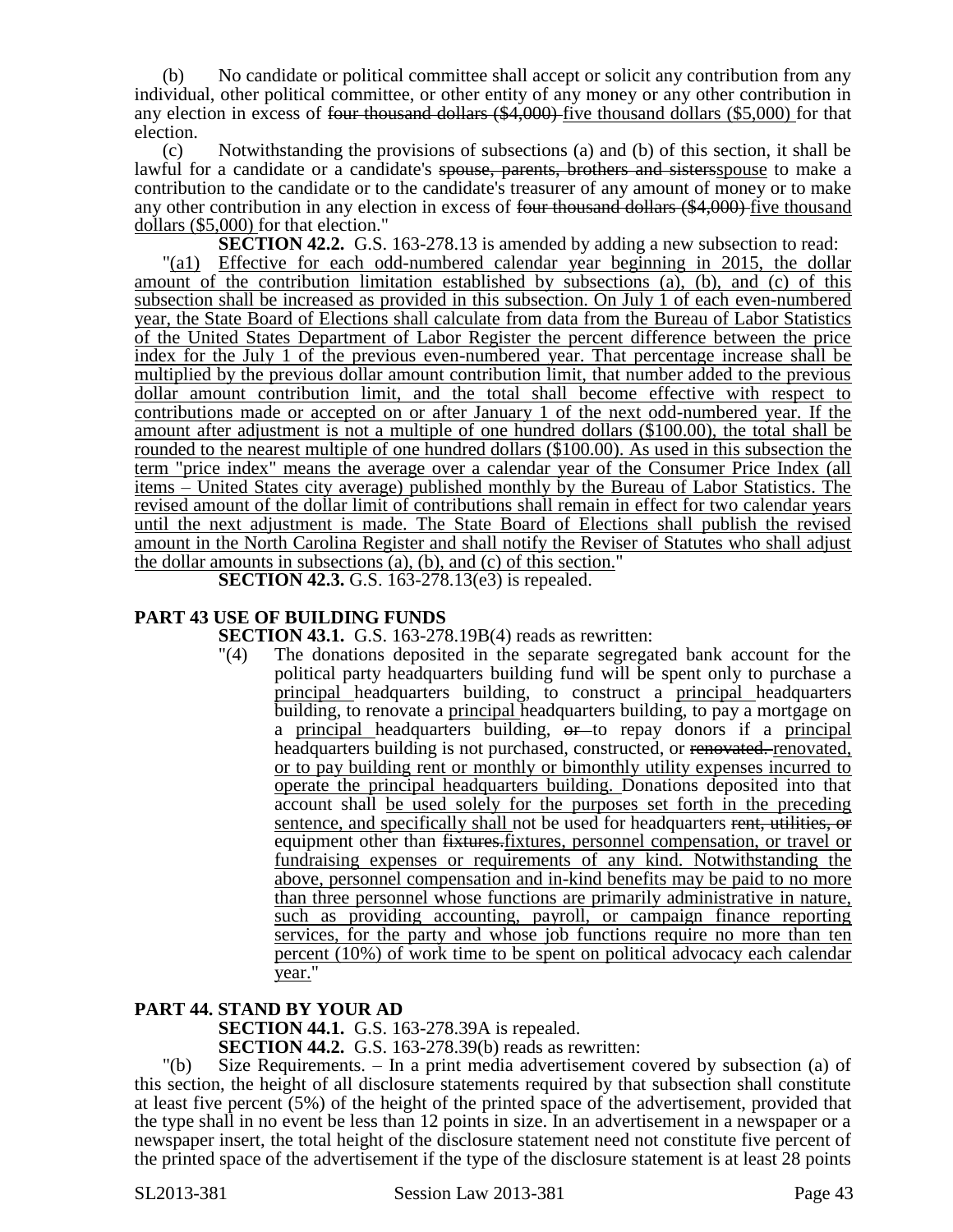in size. If a single advertisement consists of multiple pages, folds, or faces, the disclosure requirement of this section applies only to one page, fold, or face. In a television advertisement covered by subsection (a) of this section, the visual disclosure legend shall constitute four percent (4%) of vertical picture height in size. size, and where the television advertisement that appears is paid for by a candidate or candidate campaign committee, the visual disclosure legend shall appear simultaneously with an easily identifiable photograph of the candidate for at least two seconds. In a radio advertisement covered by subsection (a) of this section, the disclosure statement shall last at least two seconds, provided the statement is spoken so that its contents may be easily understood."

# **PART 45. STATE BOARD OF ELECTIONS**

### **SECTION 45.1.(a)** G.S. 163-19(a) reads as rewritten:

"(a) The State Board of Elections shall consist of five registered voters whose terms of office shall begin on May 1, 1969, and shall continue for four years, and until their successors are appointed and qualified. The Governor shall appoint the members of this Board and likewise shall appoint their successors every four years at the expiration of each four-year term. No person may serve more than two consecutive four-year terms."

**SECTION 45.1.(b)** This section is effective when it becomes law and applies to members appointed on or after that date.

# **PART 47. TIGHTENING OF LOBBYING BUNDLING**

**SECTION 47.1.(a)** G.S. 163-278.13C reads as rewritten:

### "**§ 163-278.13C. Campaign contributions prohibition.**

(a) No lobbyist may make a contribution as defined in G.S. 163-278.6 to a candidate or candidate campaign committee as defined in G.S. 163-278.38Z when that candidate meets any of the following criteria:

- $(1)$  Is a legislator as defined in G.S. 120C-100.
- (2) Is a public servant as defined in G.S.  $138A-3(30)a$ . and G.S.  $120C-104$ .

(b) No lobbyist may do any of the following with respect to a candidate or candidate campaign committee described in subdivisions (a)(1) and (a)(2) of this section:

- $(1)$  eollectCollect a contribution or multiple contributions from one or multiple more contributors, contributors intended for that candidate or candidate campaign committee.
- (2) takeTake possession of such a contribution or multiple contributions, contributions intended for that candidate or candidate campaign committee.
- (3) or transfer-Transfer or deliverdeliver the a collected contribution or multiple contributions to the intended recipient.candidate or candidate campaign committee. This section shall apply only to contributions to a candidate or candidate campaign committee as defined in G.S. 163-278.38Z when that candidate is a legislator as defined in G.S. 120C-100 or a public servant as defined in G.S. 138A-3(30)a.

(c) This section shall not apply to a lobbyist, who has filed a notice of candidacy for office under G.S. 163-106 or Article 11 of Chapter 163 of the General Statutes or has been nominated under G.S. 163-114 or G.S. 163-98, making a contribution to that lobbyist's candidate campaign committee.

(d) For purposes of this section, the term "lobbyist" shall mean an individual registered as a lobbyist under Chapter 120C of the General Statutes."

**SECTION 47.1.(b)** This section becomes effective October 1, 2013, and applies to contributions made on or after that date.

### **PART 48. CANDIDATE SPECIFIC COMMUNICATIONS**

**SECTION 48.1.** Article 22G of Chapter 163 of the General Statutes is repealed.

### **SECTION 48.2.** G.S. 163-278.5 reads as rewritten:

### "**§ 163-278.5. Scope of Article; severability.**

The provisions of this Article apply to primaries and elections for North Carolina offices and to North Carolina referenda and do not apply to primaries and elections for federal offices or offices in other States or to non-North Carolina referenda. Any provision in this Article that regulates a non-North Carolina entity does so only to the extent that the entity's actions affect elections for North Carolina offices or North Carolina referenda.

Page 44 Session Law 2013-381 SL2013-381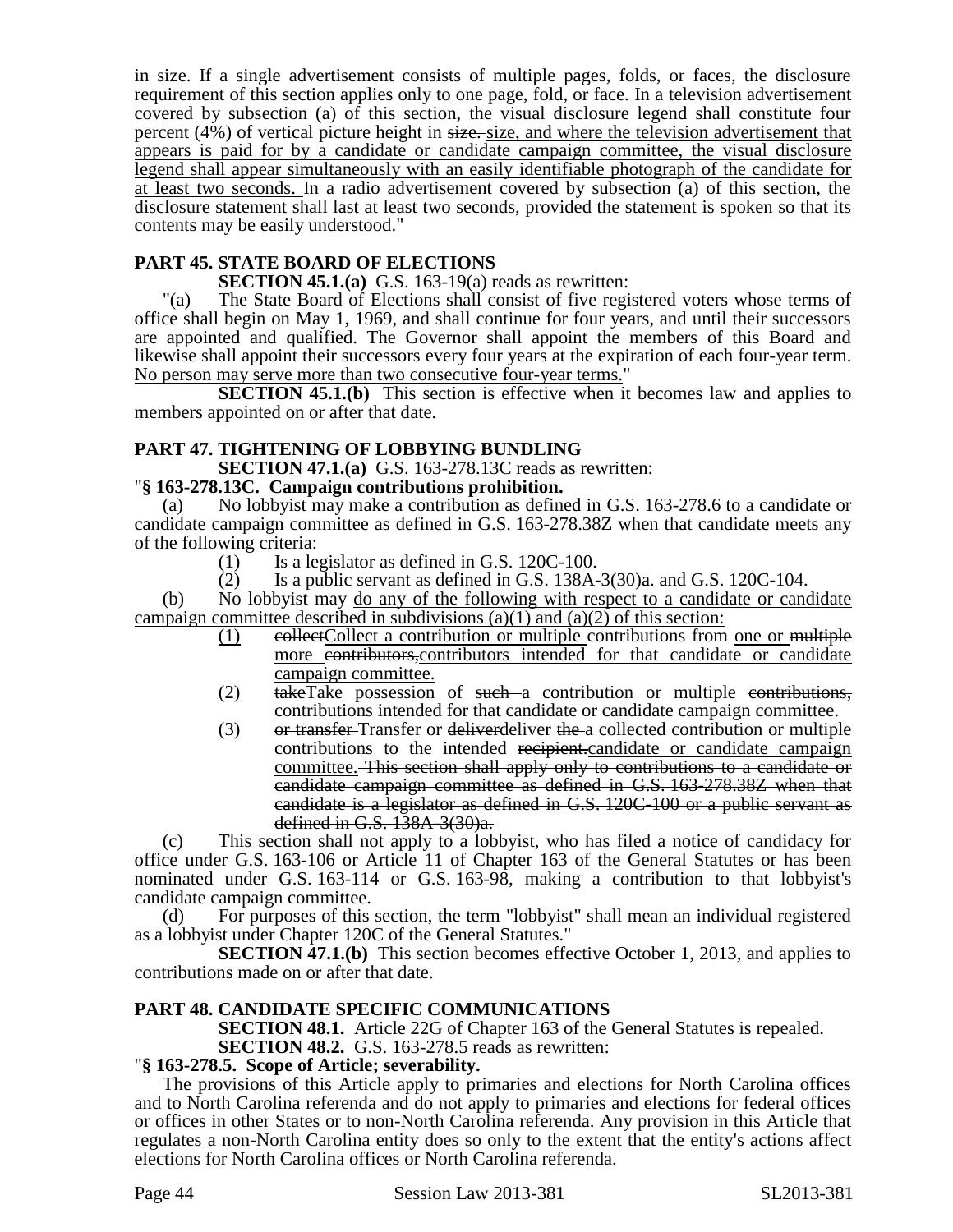The provisions of this Article are severable. If any provision is held invalid by a court of competent jurisdiction, the invalidity does not affect other provisions of the Article that can be given effect without the invalid provision.

This section applies to Articles 22B, 22D, 22E, 22F, <del>22G, 22H, 2</del>2J, and 22M of the General Statutes to the same extent that it applies to this Article."

**SECTION 48.3.** G.S. 163-278.23 reads as rewritten:

### "**§ 163-278.23. Duties of Executive Director of Board.**

… This section applies to Articles 22B, 22D, 22E, 22F, 22G, 22H, and 22M of the General Statutes to the same extent that it applies to this Article."

**SECTION 48.4.** Article 22H of Chapter 163 of the General Statutes is repealed.

# **PART 49. VOTING IN INCORRECT PRECINCT**

**SECTION 49.1.** G.S. 163-55 reads as rewritten:

#### "**§ 163-55. Qualifications to vote; exclusion from electoral franchise.**

Residence Period for State Elections. – Every person born in the United States, and every person who has been naturalized, and who shall have resided in the State of North Carolina and in the <del>precinct, ward, or other election district</del>-precinct in which the person offers to vote for 30 days next preceding an election, shall, if otherwise qualified as prescribed in this Chapter, be qualified to vote in any election held in this State. the precinct in which the person resides. Removal from one precinct, ward, or other election district-precinct to another in this State shall not operate to deprive any person of the right to vote in the precinct, ward, or other election district precinct from which he the person has removed until 30 days after the person's removal.

Except as provided in this Chapter, the following classes of persons shall not be allowed to vote in this State:

- (1) Persons under 18 years of age.
- (2) Any person adjudged guilty of a felony against this State or the United States, or adjudged guilty of a felony in another state that also would be a felony if it had been committed in this State, unless that person shall be first restored to the rights of citizenship in the manner prescribed by law.

(b) Precincts and Election Districts. Precincts. – For purposes of qualification to vote in an election, a person's residence in a <del>precinct, ward, or election district</del> precinct shall be determined in accordance with G.S. 163-57. When an election district encompasses more than one precinct, then for purposes of those offices to be elected from that election district a person shall also be deemed to be resident in the election district which includes the precinct in which that person resides. An election district may include a portion of a county, an entire county, a portion of the State, or the entire State. When a precinct has been divided among two or more election districts for purposes of elections to certain offices, then with respect to elections to those offices a person shall be deemed to be resident in only that election district which includes the area of the precinct in which that person resides. Qualification to vote in referenda shall be treated the same as qualification for elections to fill offices.

(c) Elections. – For purposes of the 30-day residence requirement to vote in an election in subsection (a) of this section, the term "election" means the day of the primary, second primary, general election, special election, or referendum."

- **SECTION 49.3.** G.S. 163-166.11(5) reads as rewritten:
- "(5) The county board of elections shall count the individual's provisional official ballot for all ballot items on which it determines that the individual was eligible under State or federal law to vote.vote, except that the ballot shall not be counted if the voter did not vote in the proper precinct under G.S. 163-55, including a central location as provided by that section."

**SECTION 49.4** G.S. 163-182.2(a)(4) reads as rewritten:

"(4) Provisional official ballots shall be counted by the county board of elections before the canvass. If the county board finds that an individual voting a provisional official ballot is not eligible to vote in one or more ballot items on the official ballot, the board shall not count the official ballot in those ballot items, but shall count the official ballot in any ballot items for which the individual is eligible to vote. Eligibility shall be determined by whether the voter is registered in the county as provided in G.S. 163-82.1 and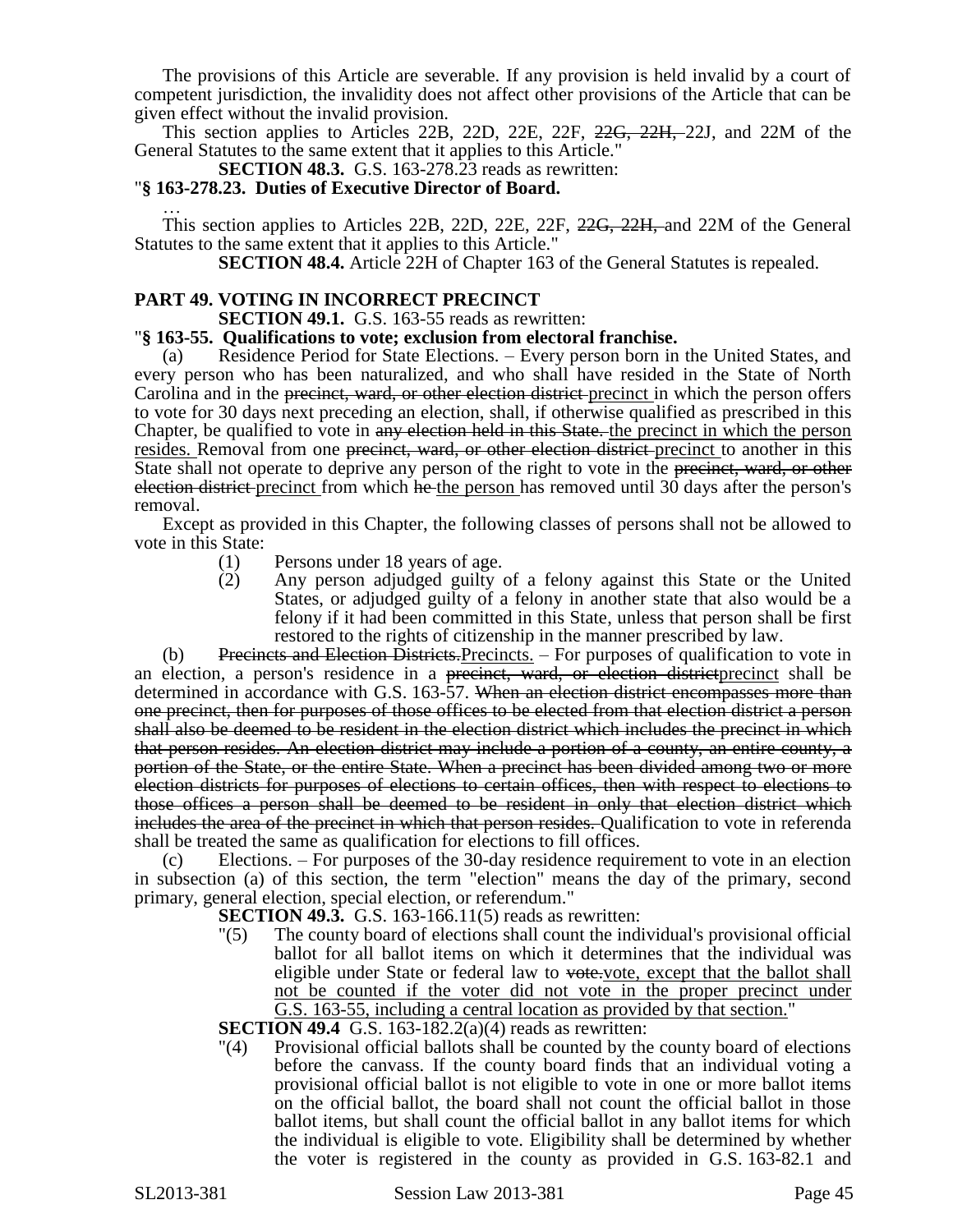whether the voter is qualified by residency to vote in the election district precinct as provided in G.S. 163-55 and G.S. 163-57. If a voter was properly registered to vote in the election by the county board, no mistake of an election official in giving the voter a ballot or in failing to comply with G.S. 163-82.15 or G.S. 163-166.11 shall serve to prevent the counting of the vote on any ballot item the voter was eligible by registration and qualified by residency to vote."

# **PART 50. ELECTIONEERING COMMUNICATION**

**SECTION 50.1.** G.S. 163-278.6(8) reads as rewritten:

- "(8j) The term "electioneering communication" means any broadcast, cable, or satellite communication, or mass mailing, or telephone bank that has all the following characteristics:
	- a. Refers to a clearly identified candidate for elected office.
	- b. Is In the case of the general election in November of the even-numbered year is aired or transmitted after September 7 of that year, and in the case of any other election is aired or transmitted within 60 days of the time set for absentee voting to begin pursuant to G.S. 163-227.2 in an election for that office.
	- c. May be received by either:
		- 1. 50,000 or more individuals in the State in an election for statewide office or 7,500 or more individuals in any other election if in the form of broadcast, cable, or satellite communication.
		- 2. 20,000 or more households, cumulative per election, in a statewide election or 2,500 households, cumulative per election, in any other election if in the form of mass mailing or telephone bank."

#### **PART 51. ELIMINATE INSTANT-RUNOFF FOR LATE JUDICIAL VACANCIES SECTION 51.1.** G.S. 163-329(b1) reads as rewritten:

"(b1) Method for Vacancy Election. – If a vacancy for the office of justice of the Supreme Court, judge of the Court of Appeals, or judge of the superior court occurs more than 60 days before the general election and after the opening of the filing period for the primary, then the State Board of Elections shall designate a special filing period of one week for candidates for the office. If more than two candidates file and qualify for the office in accordance with G.S. 163-323, then the Board shall conduct the election for the office as follows:

- (1) When the vacancy described in this section occurs more than 63 days before the date of the second primary for members of the General Assembly, a special primary shall be held on the same day as the second primary. The two candidates with the most votes in the special primary shall have their names placed on the ballot for the general election held on the same day as the general election for members of the General Assembly.
- (2) When the vacancy described in this section occurs less than 64 days before the date of the second primary, a general election for all the candidates shall be held on the same day as the general election for members of the General Assembly and the results shall be determined on a plurality basis as provided by G.S. 163-292.the "instant runoff voting" method shall be used to determine the winner. Under "instant runoff voting," voters rank up to three of the candidates by order of preference, first, second, or third. If the candidate with the greatest number of first-choice votes receives more than fifty percent (50%) of the first-choice votes, that candidate wins. If no candidate receives that minimum number, the two candidates with the greatest number of first-choice votes advance to a second round of counting. In this round, each ballot counts as a vote for whichever of the two final candidates is ranked highest by the voter. The candidate with the most votes in the second round wins the election. If more than one seat is to be filled in the same race, the voter votes the same way as if one seat were to be filled. The counting is the same as when one seat is to be filled, with one or two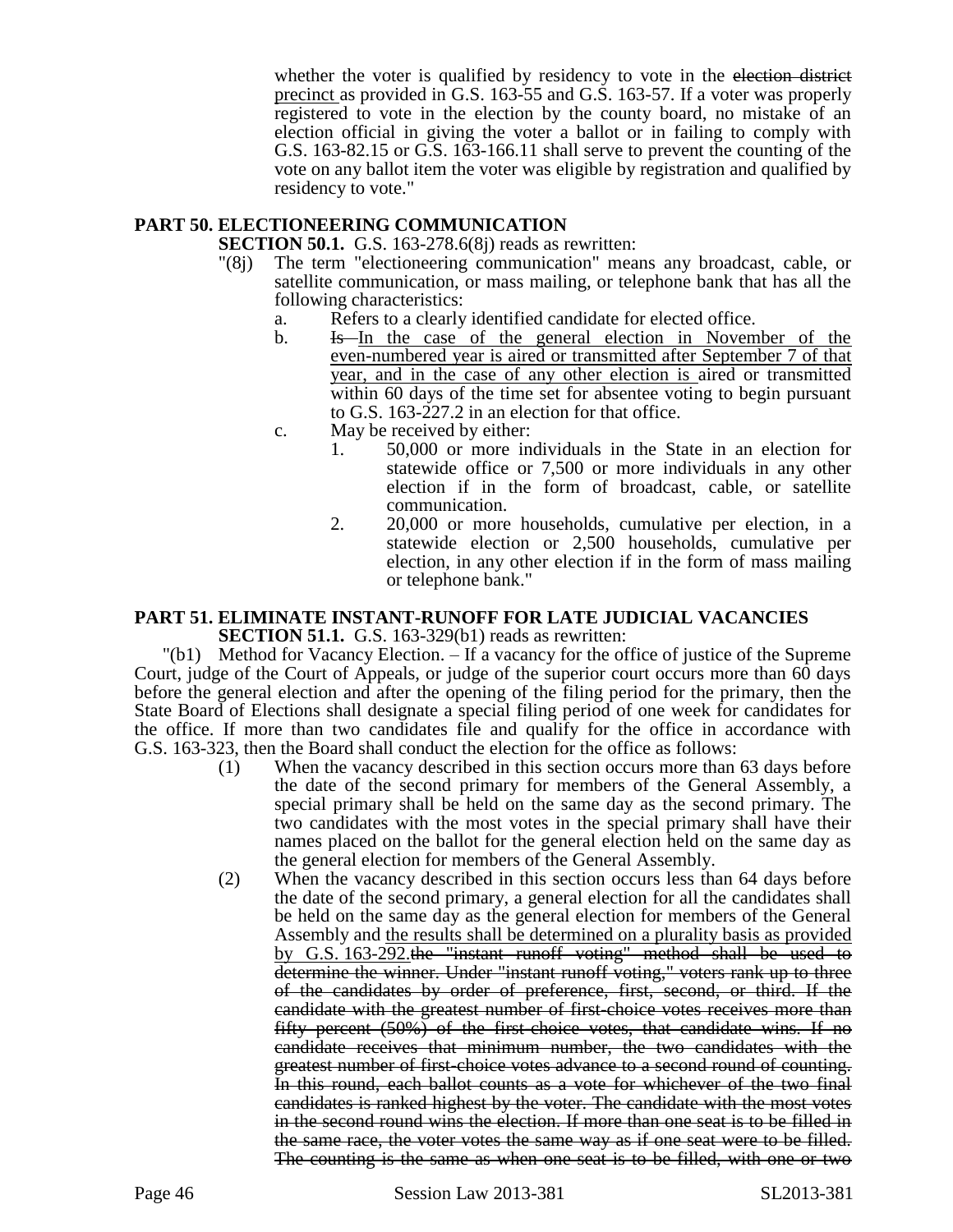rounds as needed, except that counting is done separately for each seat to be filled. The first count results in the first winner. Then the second count proceeds without the name of the first winner. This process results in the second winner. For each additional seat to be filled, an additional count is done without the names of the candidates who have already won. In multi-seat contests, the State Board of Elections may give the voter more than three choices.

(3) If two or more candidates receiving the highest number of votes each receive the same number of votes, the board of elections shall resolve the tie in accordance with G.S. 163-182.8."

# **PART 52. IDENTIFYING PROVISIONAL BALLOTS AS SUCH**

**SECTION 52.1.** Article 14A of Chapter 163 of the General Statutes is amended by adding a new section to read:

# "**§ 163-166.11A. Notation on provisional ballot.**

Whenever a voter is permitted to vote a provisional ballot, the election official issuing the ballot shall annotate in writing or other means on the ballot that it is a provisional ballot."

# **PART 53. ELECTION CYCLE AND REPORTING CHANGES**

**SECTION 53.1.(a)** G.S. 163-278.13(d) reads as rewritten:

"(d) For the purposes of this section, the term "an election" means the period of time from January 1 of an odd-numbered year through anythe day of the primary, the day after the primary through the day of the second primary, or the day after the primary through December 31 of the next even-numbered year, general election in which the candidate or political committee may be involved, without regard to whether the candidate is opposed or unopposed in the election, except that where a candidate is not on the ballot in a second primary, that second primary is not "an election" with respect to that candidate."

**SECTION 53.1.(c)** This section becomes effective January 1, 2014.

# **PART 54. DEFINITION OF POLITICAL COMMITTEE IN CAMPAIGN FINANCE ACT**

**SECTION 54.1.** The Joint Legislative Elections Oversight Committee shall study establishing a threshold for the creation of a political committee and recommend to the General Assembly any legislation it deems advisable. It may make an interim report prior to the date that the General Assembly reconvenes the 2013 Regular Session in 2014, and shall make a final report before the convening of the 2015 Regular Session of the General Assembly.

# **PART 55. ALTER CAMPAIGN FINANCE REPORTING SCHEDULE**

**SECTION 55.1.** The Joint Legislative Elections Oversight Committee shall study conforming political committees, electioneering communications, and independent expenditures reporting schedules to similar dates and information, and recommend to the General Assembly any legislation it deems advisable. It may make an interim report prior to the date that the General Assembly reconvenes the 2013 Regular Session in 2014, and shall make a final report before the convening of the 2015 Regular Session of the General Assembly.

# **PART 56. DISCLOSURE REQUIREMENTS FOR MEDIA ADVERTISEMENTS**

**SECTION 56.1.** G.S. 163-278.39(a) reads as rewritten:

"(a) Basic Requirements. – It shall be unlawful for any sponsor to sponsor an advertisement in the print media or on radio or television that constitutes an expenditure, independent expenditure, electioneering communication, or contribution required to be disclosed under this Article unless all the following conditions are met:

- (1) It bears the legend or includes the statement: "Paid for by  $\overline{\phantom{a}}$ 
	- [Name of candidate, candidate campaign committee, political party organization, political action committee, referendum committee, individual, or other sponsor]." In television advertisements, this disclosure shall be made by visual legend.
- (2) The name used in the labeling required in subdivision (1) of this subsection is the name that appears on the statement of organization as required in G.S. 163-278.7(b)(1) or G.S. 163-278.12C(a).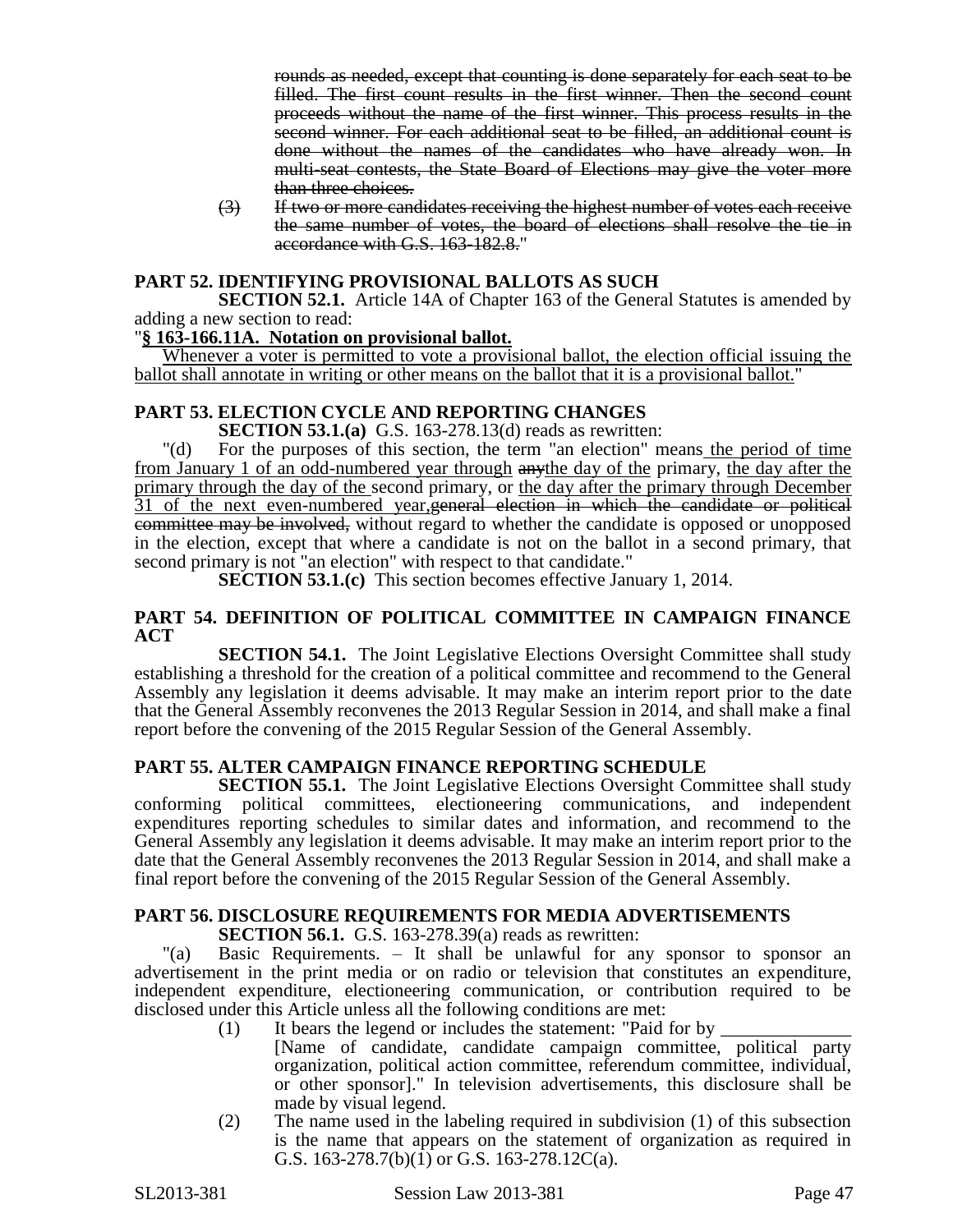- (3) Repealed by Session Laws 2001-353, s. 5, effective August 10, 2001.
- (4) The sponsor states in the advertisement its position for or against a ballot measure, provided that this subdivision applies only if the advertisement is made for or against a ballot measure.
- (5) In a print media advertisement supporting or opposing the nomination or election of one or more clearly identified candidates, the sponsor states whether it is authorized by a candidate. The visual legend in the advertisement shall state either "Authorized by [name of candidate], candidate for [name of office]" or "Not authorized by a candidate." This subdivision does not apply if the sponsor of the advertisement is the candidate the advertisement supports or that candidate's campaign committee.
- (6) In a print media advertisement that identifies a candidate the sponsor is opposing, the sponsor discloses in the advertisement the name of the candidate who is intended to benefit from the advertisement. This subdivision applies only when the sponsor coordinates or consults about the advertisement or the expenditure for it with the candidate who is intended to benefit.
- $(7)$  In a print media advertisement supporting or opposing the nomination or election of one or more clearly identified candidates that is an independent expenditure, the sponsor discloses the names of the individuals or persons making the five largest donations to the sponsor within the six-month period prior to the purchase of the advertisement if those donations are required to be reported under G.S. 163-278.12.
- (8) In a print media advertisement that is an electioneering communication, the sponsor discloses the names of the individuals or person making the five largest donations to the sponsor within the six-month period prior to the purchase of the advertisement if those donations are required to be reported under G.S. 163-278.12C.

If an advertisement described in this section is jointly sponsored, the disclosure statement shall name all the sponsors."

# **PART 57. STUDY ELIMINATION OF 48-HOUR REPORT**

**SECTION 57.1.** The Joint Legislative Elections Oversight Committee shall study the elimination of the 48-hour campaign finance report provided by G.S. 163-278.9(4a), and recommend to the General Assembly any legislation it deems advisable. It may make an interim report prior to the date that the General Assembly reconvenes the 2013 Regular Session in 2014, and shall make a final report before the convening of the 2015 Regular Session of the General Assembly.

# **PART 59. RAFFLES BY CANDIDATES OR POLITICAL COMMITTEES**

**SECTION 59.1.** G.S. 14-309.15(a) reads as rewritten:

"(a) It is lawful for any nonprofit organization or association, recognized by the Department of Revenue as tax-exempt pursuant to G.S. 105-130.11(a), or for any bona fide branch, chapter, or affiliate of such organization, candidate, political committee, and for any government entity within the State, to conduct raffles in accordance with this section. Any person who conducts a raffle in violation of any provision of this section shall be guilty of a Class 2 misdemeanor. Upon conviction that person shall not conduct a raffle for a period of one year. It is lawful to participate in a raffle conducted pursuant to this section. It shall not constitute a violation of State law to advertise a raffle conducted in accordance with this section. A raffle conducted pursuant to this section is not "gambling". For the purpose of this section, "candidate" and "political committee" have the meaning provided by Article 22A of Chapter 163A of the General Statutes, who have filed organization reports under that Article, and who are in good standing with the appropriate board of elections. Receipts and expenditures of a raffle by a candidate or political committee shall be reported in accordance with Article 22A of Chapter 163A of the General Statutes, and ticket purchases are contributions within the meaning of that Article."

# **PART 60. SEVERABILITY AND EFFECTIVE DATE**

Page 48 Session Law 2013-381 SL2013-381